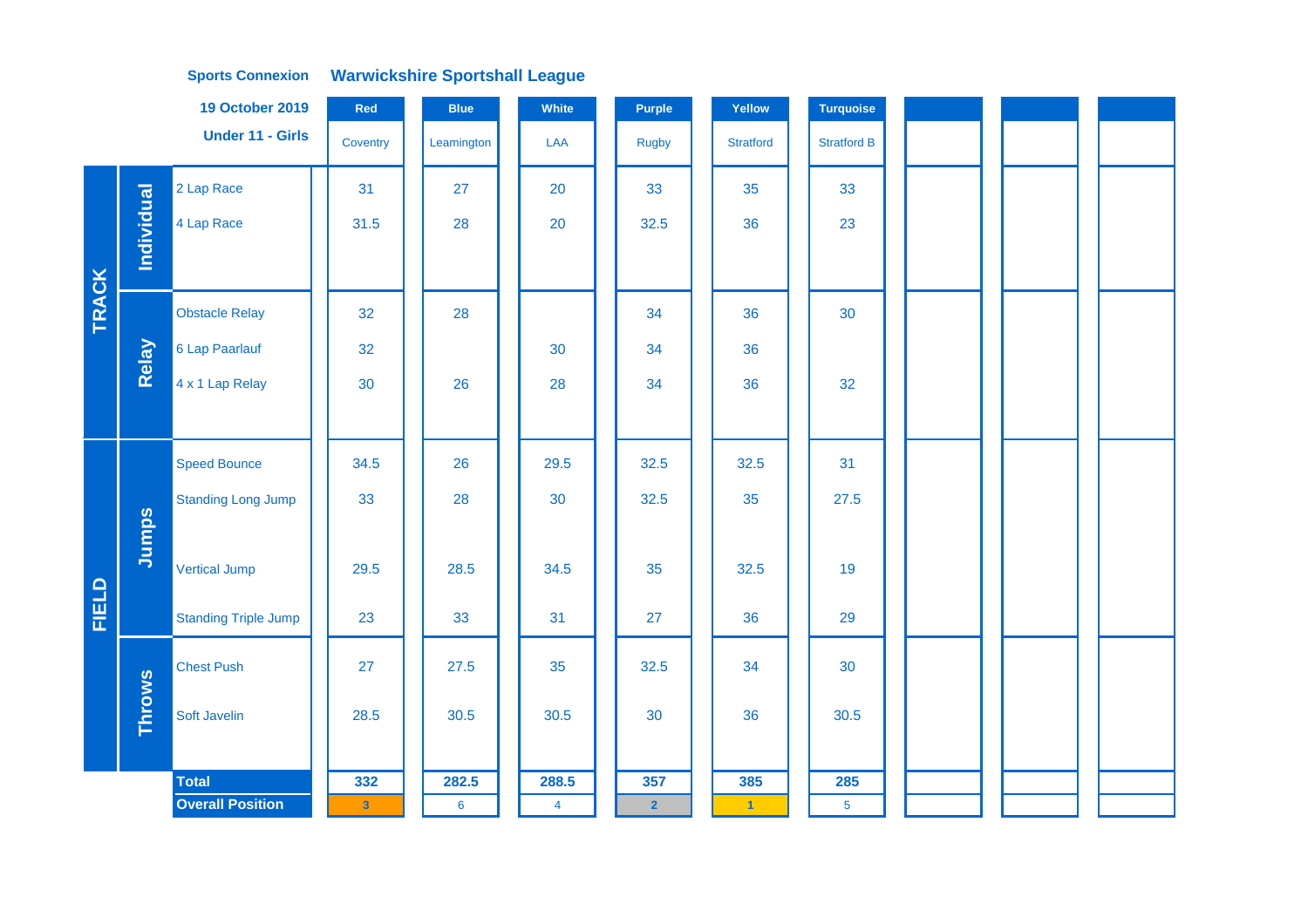|                 |               | 2 Lap Race               |             |                  |                    |                |               | 4 Lap Race               |             |                  |                            |
|-----------------|---------------|--------------------------|-------------|------------------|--------------------|----------------|---------------|--------------------------|-------------|------------------|----------------------------|
| <b>No</b>       | <b>Name</b>   | <b>Club</b>              | <b>Time</b> |                  | <b>Rank Points</b> | <b>No</b>      | <b>Name</b>   | <b>Club</b>              | <b>Time</b> | Rank Poi         |                            |
| $\overline{1}$  | A pair        | Coventry                 | 26.6        | A 4              | 21                 |                | A pair        | Coventry                 | 53.6        | A 3              | $\overline{21}$            |
| $\overline{2}$  | A pair        | Leamington               | 27.8        | A 6              | 19                 | 2              | A pair        | Leamington               | 56.2        | A 6              | $\overline{\phantom{0}}$ 1 |
| $\mathbf{3}$    | A pair        | LAA                      |             |                  |                    | $\mathbf{3}$   | A pair        | <b>LAA</b>               | 54.7        | A 5              | $\overline{2}$             |
| $\overline{4}$  | A pair        | <b>Rugby</b>             | 25.2        | A 1              | 24                 | $\overline{4}$ | A pair        | Rugby                    | 54.7        | $\overline{B}$ 2 | $\overline{\phantom{0}}$ 1 |
| $5\phantom{.0}$ | A pair        | Stratford                | 25.4        | A <sub>2</sub>   | 23                 | 5              | A pair        | Stratford                | 52.2        | A 1              | $\overline{2}$             |
| 6               | A pair        | Stratford B              | 27.1        | <b>B2</b>        | 11                 | 6              | A pair        | Stratford B              | 53.3        | A <sub>2</sub>   | $\overline{2}$             |
| 11              | <b>B</b> pair | Coventry                 | 27.4        | <b>B</b> 3       | 10                 | 11             | <b>B</b> pair | Coventry                 | 57.1        | <b>B</b> 3       | $\overline{1}$             |
| 12              | <b>B</b> pair | Leamington               | 29.4        | <b>B</b> 5       | 8                  | 12             | <b>B</b> pair | Leamington               | 59.5        | <b>B</b> 4       |                            |
| 13              | B pair        | LAA                      | 27.1        | A 5              | 20                 | 13             | <b>B</b> pair | LAA                      |             |                  |                            |
| 14              | B pair        | Rugby                    | 27.9        | <b>B</b> 4       | 9                  | 14             | <b>B</b> pair | Rugby                    | 53.6        | A 3              | 21                         |
| 15              | <b>B</b> pair | Stratford                | 25.5        | $\overline{B}$ 1 | 12                 | 15             | <b>B</b> pair | Stratford                | 53.2        | B <sub>1</sub>   |                            |
| 16              | <b>B</b> pair | Stratford B              | 26.5        | A 3              | 22                 | 16             | <b>B</b> pair | Stratford B              |             |                  |                            |
|                 |               |                          |             |                  |                    |                |               |                          |             |                  |                            |
|                 |               |                          |             |                  |                    |                |               |                          |             |                  |                            |
|                 |               |                          |             |                  |                    |                |               |                          |             |                  |                            |
|                 |               |                          |             |                  |                    |                |               |                          |             |                  |                            |
|                 |               |                          |             |                  |                    |                |               |                          |             |                  |                            |
|                 |               |                          |             |                  |                    |                |               |                          |             |                  |                            |
|                 |               |                          |             |                  |                    |                |               |                          |             |                  |                            |
|                 |               |                          |             |                  |                    |                |               |                          |             |                  |                            |
|                 |               |                          |             |                  |                    |                |               |                          |             |                  |                            |
|                 |               |                          |             |                  |                    |                |               |                          |             |                  |                            |
|                 |               |                          |             |                  |                    |                |               |                          |             |                  |                            |
|                 |               | 2 Lap Race - Non Scoring |             |                  |                    |                |               | 4 Lap Race - Non Scoring |             |                  |                            |
| <b>No</b>       | <b>Name</b>   | <b>Club</b>              | <b>Time</b> | <b>NS</b>        |                    | <b>No</b>      | <b>Name</b>   | <b>Club</b>              | <b>Time</b> | <b>NS</b>        |                            |
|                 |               |                          |             |                  |                    |                |               |                          |             |                  |                            |
|                 |               |                          |             |                  |                    |                |               |                          |             |                  |                            |
|                 |               |                          |             |                  |                    |                |               |                          |             |                  |                            |
|                 |               |                          |             |                  |                    |                |               |                          |             |                  |                            |
|                 |               |                          |             |                  |                    |                |               |                          |             |                  |                            |

|                |               | 2 Lap Race               |             |            |               |                |               | 4 Lap Race               |             |                |               |
|----------------|---------------|--------------------------|-------------|------------|---------------|----------------|---------------|--------------------------|-------------|----------------|---------------|
| No             | <b>Name</b>   | <b>Club</b>              | <b>Time</b> | Rank       | <b>Points</b> | <b>No</b>      | <b>Name</b>   | <b>Club</b>              | <b>Time</b> | Rank           | <b>Points</b> |
| $\overline{1}$ | A pair        | Coventry                 | 26.6        | A 4        | 21            |                | A pair        | Coventry                 | 53.6        | A 3            | 21.5          |
| $\overline{2}$ | A pair        | Leamington               | 27.8        | A 6        | 19            | $\overline{2}$ | A pair        | Leamington               | 56.2        | A <sub>6</sub> | 19            |
| $\mathbf{3}$   | A pair        | LAA                      |             |            |               | 3              | A pair        | LAA                      | 54.7        | A 5            | 20            |
| $\overline{4}$ | A pair        | Rugby                    | 25.2        | A 1        | 24            | $\overline{4}$ | A pair        | Rugby                    | 54.7        | <b>B2</b>      | 11            |
| $\sqrt{5}$     | A pair        | Stratford                | 25.4        | A 2        | 23            | 5              | A pair        | Stratford                | 52.2        | A 1            | 24            |
| 6              | A pair        | <b>Stratford B</b>       | 27.1        | <b>B2</b>  | 11            | 6              | A pair        | <b>Stratford B</b>       | 53.3        | A 2            | 23            |
|                |               |                          |             |            |               |                |               |                          |             |                |               |
| 11             | B pair        | Coventry                 | 27.4        | <b>B</b> 3 | 10            | 11             | <b>B</b> pair | Coventry                 | 57.1        | <b>B3</b>      | 10            |
| 12             | <b>B</b> pair | Leamington               | 29.4        | <b>B</b> 5 | 8             | 12             | <b>B</b> pair | Leamington               | 59.5        | <b>B4</b>      | 9             |
| 13             | B pair        | LAA                      | 27.1        | A 5        | 20            | 13             | <b>B</b> pair | LAA                      |             |                |               |
| 14             | B pair        | Rugby                    | 27.9        | <b>B4</b>  | 9             | 14             | <b>B</b> pair | Rugby                    | 53.6        | A 3            | 21.5          |
| 15             | <b>B</b> pair | Stratford                | 25.5        | <b>B</b> 1 | 12            | 15             | <b>B</b> pair | Stratford                | 53.2        | <b>B</b> 1     | 12            |
| 16             | <b>B</b> pair | Stratford B              | 26.5        | A 3        | 22            | 16             | <b>B</b> pair | Stratford B              |             |                |               |
|                |               |                          |             |            |               |                |               |                          |             |                |               |
|                |               |                          |             |            |               |                |               |                          |             |                |               |
|                |               |                          |             |            |               |                |               |                          |             |                |               |
|                |               |                          |             |            |               |                |               |                          |             |                |               |
|                |               |                          |             |            |               |                |               |                          |             |                |               |
|                |               |                          |             |            |               |                |               |                          |             |                |               |
|                |               |                          |             |            |               |                |               |                          |             |                |               |
|                |               |                          |             |            |               |                |               |                          |             |                |               |
|                |               |                          |             |            |               |                |               |                          |             |                |               |
|                |               |                          |             |            |               |                |               |                          |             |                |               |
|                |               |                          |             |            |               |                |               |                          |             |                |               |
|                |               | 2 Lap Race - Non Scoring |             |            |               |                |               | 4 Lap Race - Non Scoring |             |                |               |
| <b>No</b>      | <b>Name</b>   | <b>Club</b>              | <b>Time</b> | <b>NS</b>  |               | <b>No</b>      | <b>Name</b>   | <b>Club</b>              | <b>Time</b> | <b>NS</b>      |               |
|                |               |                          |             |            |               |                |               |                          |             |                |               |
|                |               |                          |             |            |               |                |               |                          |             |                |               |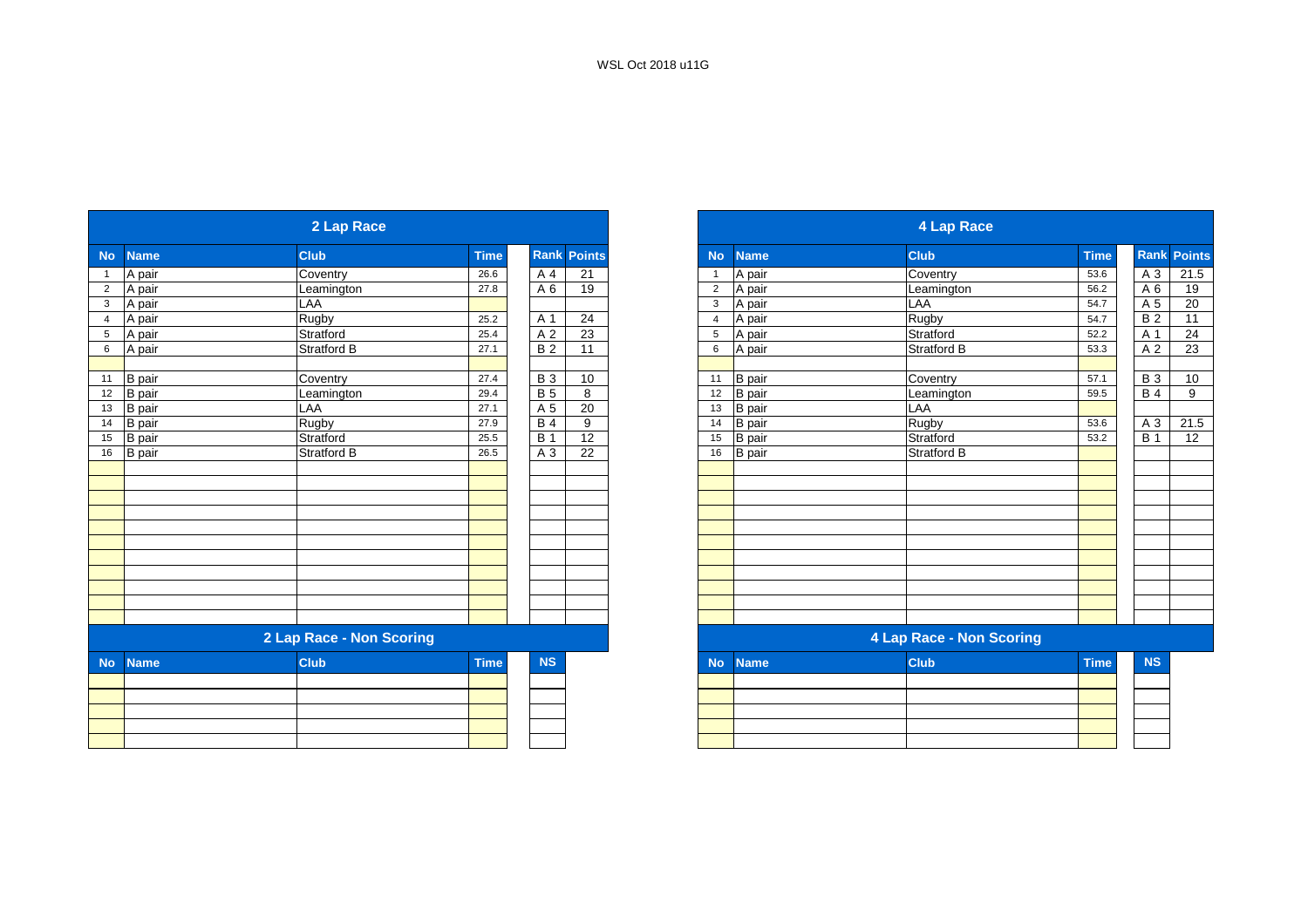|           |                       | <b>Speed Bounce</b>               |                |                |                    |
|-----------|-----------------------|-----------------------------------|----------------|----------------|--------------------|
| <b>No</b> | <b>Name</b>           | <b>Club</b>                       | <b>Bounces</b> |                | <b>Rank Points</b> |
| 101       | <b>Elsie Davidson</b> | Coventry                          | 56             | A 2            | 22.5               |
| 103       | <b>Beth Murray</b>    | Coventry                          | 54             | <b>B</b> 1     | 12                 |
| 210       | <b>Summer Gussin</b>  | Leamington                        | 35             | <b>B6</b>      | $\overline{7}$     |
| 219       | Natalie Greenwood     | Leamington                        | 45             | A 6            | 19                 |
| 349       | Heynee-Sarah Lohore   | LAA                               | 53             | A 4            | 21                 |
| 330       | Nancy Reeves          | LAA                               | 46             | <b>B4</b>      | 8.5                |
| 502       | Olivia Hawkyard       | Stratford                         | 56             | A 2            | 22.5               |
| 506       | Tessa Parkin          | Stratford                         | 47             | <b>B</b> 3     | 10                 |
| 414       | Matilda Jones         | Rugby                             | 46             | <b>B4</b>      | 8.5                |
| 412       | Jessica Clarke        | Rugby                             | 58             | A 1            | 24                 |
| 509       | <b>Annie Silvers</b>  | <b>Stratford B</b>                | 50             | <b>B2</b>      | 11                 |
| 511       | <b>Libby Walton</b>   | Stratford B                       | 52             | A 5            | 20                 |
|           |                       |                                   |                |                |                    |
|           |                       |                                   |                |                |                    |
|           |                       |                                   |                |                |                    |
|           |                       |                                   |                |                |                    |
|           |                       |                                   |                |                |                    |
|           |                       |                                   |                |                |                    |
|           |                       |                                   |                |                |                    |
|           |                       |                                   |                |                |                    |
|           |                       |                                   |                |                |                    |
|           |                       |                                   |                |                |                    |
|           |                       |                                   |                |                |                    |
|           |                       |                                   |                |                |                    |
|           |                       | <b>Speed Bounce - Non Scoring</b> |                |                |                    |
| <b>No</b> | <b>Name</b>           | <b>Club</b>                       | <b>Bounces</b> | <b>NS</b>      |                    |
| 104       | Evie Wilson           | Coventry                          | 44             | N <sub>S</sub> |                    |
| 413       | Sophie Farrell        | Rugby                             | 38             | N <sub>S</sub> |                    |

|                      | <b>Speed Bounce</b>               |                |                 |                |           |                           | <b>Standing Long Jump</b>               |                        |                    |
|----------------------|-----------------------------------|----------------|-----------------|----------------|-----------|---------------------------|-----------------------------------------|------------------------|--------------------|
| <b>Name</b>          | <b>Club</b>                       | <b>Bounces</b> | <b>Rank</b>     | <b>Points</b>  | <b>No</b> | <b>Name</b>               | <b>Club</b>                             | <b>Distance</b><br>(m) | <b>Rank Points</b> |
| Elsie Davidson       | Coventry                          | 56             | A <sub>2</sub>  | 22.5           | 104       | Evie Wilson               | Coventry                                | 1.58                   |                    |
| <b>Beth Murray</b>   | Coventry                          | 54             | <b>B</b> 1      | 12             | 101       | <b>Elsie Davidson</b>     | Coventry                                | 1.72                   |                    |
| <b>Summer Gussin</b> | _eamington                        | 35             | <b>B6</b>       | $\overline{7}$ | 214       | <b>Tegan Williams</b>     | Leamington                              | 1.68                   |                    |
| Natalie Greenwood    | Leamington                        | 45             | A 6             | 19             | 213       | Ellie Cooknell            | Leamington                              | 1.29                   |                    |
| Heynee-Sarah Lohore  | LAA                               | 53             | A 4             | 21             | 328       | <b>Lucy Parry</b>         | LAA                                     | 1.50                   |                    |
| <b>Nancy Reeves</b>  | LAA                               | 46             | $\overline{B4}$ | 8.5            | 345       | Daisy Webb                | LAA                                     | 1.53                   |                    |
| Olivia Hawkyard      | Stratford                         | 56             | A 2             | 22.5           | 414       | Matilda Jones             | Rugby                                   | 1.46                   |                    |
| Tessa Parkin         | Stratford                         | 47             | <b>B</b> 3      | 10             | 418       | Zoe Parker                | Rugby                                   | 1.78                   |                    |
| Matilda Jones        | Rugby                             | 46             | <b>B</b> 4      | 8.5            | 501       | <b>Ruby Edwards</b>       | Stratford                               | 1.77                   |                    |
| Jessica Clarke       | Rugby                             | 58             | A 1             | 24             | 503       | Ella Peeke                | Stratford                               | 1.65                   |                    |
| <b>Annie Silvers</b> | <b>Stratford B</b>                | 50             | <b>B2</b>       | 11             | 508       | <b>Emiliy Grant</b>       | <b>Stratford B</b>                      | 1.52                   |                    |
| <b>Libby Walton</b>  | Stratford B                       | 52             | A 5             | 20             | 510       | <b>Katie Smart</b>        | <b>Stratford B</b>                      | 1.46                   |                    |
|                      |                                   |                |                 |                |           |                           |                                         |                        |                    |
|                      |                                   |                |                 |                |           |                           |                                         |                        |                    |
|                      |                                   |                |                 |                |           |                           |                                         |                        |                    |
|                      |                                   |                |                 |                |           |                           |                                         |                        |                    |
|                      |                                   |                |                 |                |           |                           |                                         |                        |                    |
|                      |                                   |                |                 |                |           |                           |                                         |                        |                    |
|                      |                                   |                |                 |                |           |                           |                                         |                        |                    |
|                      |                                   |                |                 |                |           |                           |                                         |                        |                    |
|                      |                                   |                |                 |                |           |                           |                                         |                        |                    |
|                      |                                   |                |                 |                |           |                           |                                         |                        |                    |
|                      |                                   |                |                 |                |           |                           |                                         |                        |                    |
|                      |                                   |                |                 |                |           |                           |                                         |                        |                    |
|                      | <b>Speed Bounce - Non Scoring</b> |                |                 |                |           |                           | <b>Standing Long Jump - Non Scoring</b> |                        |                    |
| <b>Name</b>          | <b>Club</b>                       | <b>Bounces</b> | <b>NS</b>       |                | <b>No</b> | <b>Name</b>               | <b>Club</b>                             | <b>Distance</b><br>(m) |                    |
| Evie Wilson          | Coventry                          | 44             | N S             |                | 103       | <b>Beth Murray</b>        | Coventry                                | 1.48                   |                    |
| Sophie Farrell       | Rugby                             | 38             | N <sub>S</sub>  |                | 413       | Sophie Farrell            | Rugby                                   | 1.51                   |                    |
|                      |                                   |                |                 |                | 416       | <b>Eleanor McClements</b> | <b>Rugby</b>                            | 1.44                   |                    |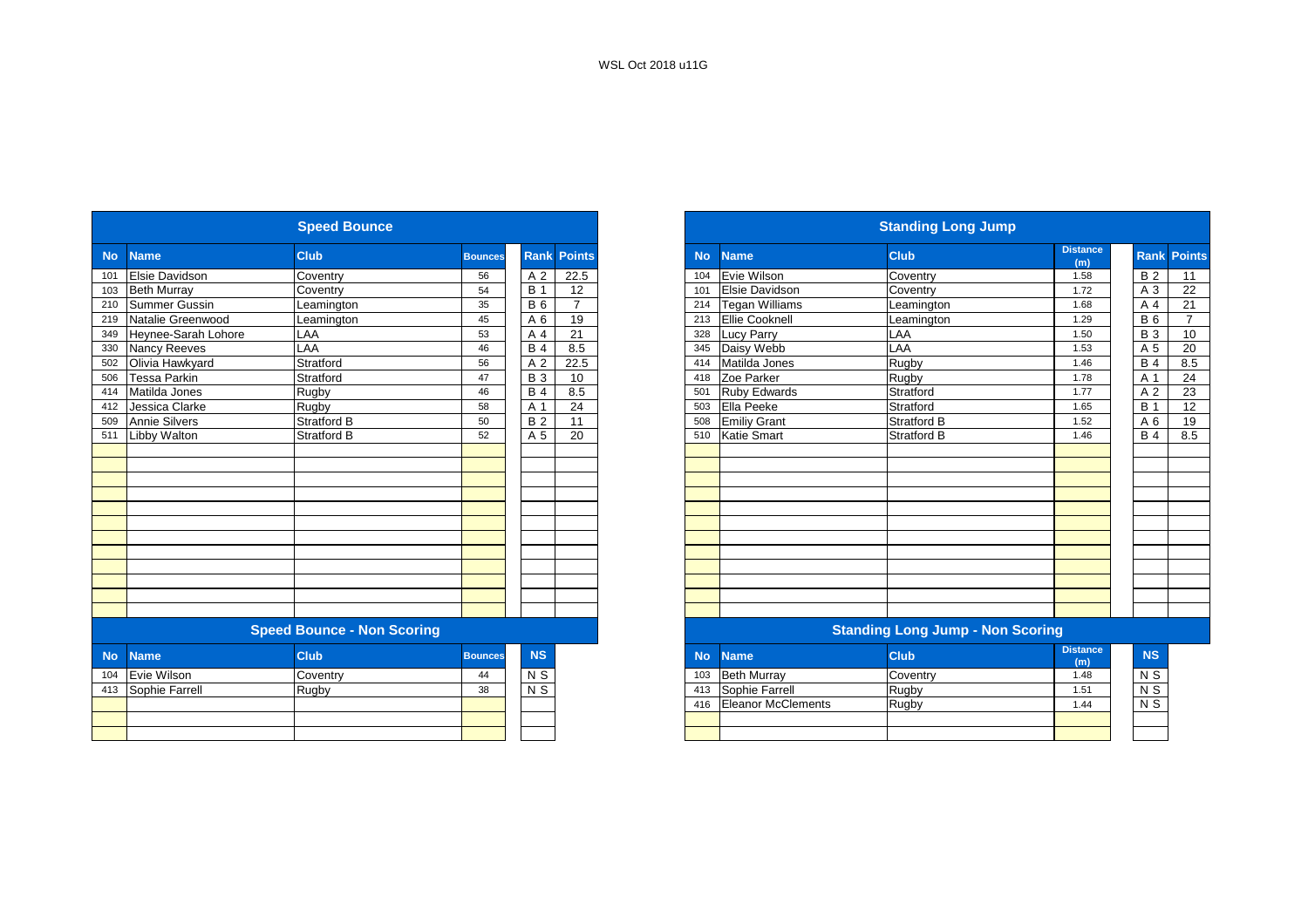|           |                       | <b>Vertical Jump</b>               |                         |                |                    |           |                           | <b>Standing Triple Jump</b>               |                        |                  |           |
|-----------|-----------------------|------------------------------------|-------------------------|----------------|--------------------|-----------|---------------------------|-------------------------------------------|------------------------|------------------|-----------|
| <b>No</b> | <b>Name</b>           | <b>Club</b>                        | <b>Distance</b><br>(cm) |                | <b>Rank Points</b> | <b>No</b> | <b>Name</b>               | <b>Club</b>                               | <b>Distance</b><br>(m) | <b>Rank</b> Po   |           |
| 105       | Lucy Wilson           | Coventry                           | 23                      | <b>B</b> 4     | 9                  | 106       | Luna Kennedy-Pearce       | Coventry                                  | 4.88                   | A 2              |           |
| 106       | Luna Kennedy-Pearce   | Coventry                           | 33                      | A 4            | 20.5               | 217       | Chloe Lovett              | Leamington                                | 4.42                   | <b>B2</b>        |           |
| 219       | Natalie Greenwood     | Leamington                         | 33                      | A 4            | 20.5               | 214       | <b>Tegan Williams</b>     | Leamington                                | 4.82                   | A 3              |           |
| 210       | Summer Gussin         | Leamington                         | 22                      | <b>B</b> 5     | 8                  | 329       | Mae Reeves                | LAA                                       | 4.76                   | A 4              |           |
| 330       | Nancy Reeves          | LAA                                | 32                      | <b>B2</b>      | $\frac{10.5}{2}$   | 345       | Daisy Webb                | LAA                                       | 4.22                   | $B_3$            |           |
| 349       | Heynee-Sarah Lohore   | LAA                                | 44                      | A 1            | 24                 | 411       | Ella Burge                | Rugby                                     | 3.70                   | B <sub>5</sub>   |           |
| 414       | Matilda Jones         | Rugby                              | 35                      | <b>B</b> 1     | 12                 | 413       | Sophie Farrell            | Rugby                                     | 4.02                   | A 6              |           |
| 418       | Zoe Parker            | Rugby                              | 42                      | A <sub>2</sub> | 23                 | 504       | <b>Emilie Ross</b>        | Stratford                                 | 5.42                   | A 1              |           |
| 503       | Ella Peeke            | Stratford                          | 38                      | A 3            | 22                 | 501       | <b>Ruby Edwards</b>       | Stratford                                 | 5.40                   | $\overline{B}$ 1 |           |
| 506       | <b>Tessa Parkin</b>   | Stratford                          | 32                      | <b>B2</b>      | 10.5               | 509       | <b>Annie Silvers</b>      | <b>Stratford B</b>                        | 4.20                   | <b>B</b> 4       |           |
| 510       | <b>Katie Smart</b>    | <b>Stratford B</b>                 | 30                      | A 6            | 19                 | 507       | Olivia Shalders           | <b>Stratford B</b>                        | 4.30                   | A 5              |           |
|           |                       |                                    |                         |                |                    |           |                           |                                           |                        |                  |           |
|           |                       |                                    |                         |                |                    |           |                           |                                           |                        |                  |           |
|           |                       |                                    |                         |                |                    |           |                           |                                           |                        |                  |           |
|           |                       |                                    |                         |                |                    |           |                           |                                           |                        |                  |           |
|           |                       |                                    |                         |                |                    |           |                           |                                           |                        |                  |           |
|           |                       |                                    |                         |                |                    |           |                           |                                           |                        |                  |           |
|           |                       |                                    |                         |                |                    |           |                           |                                           |                        |                  |           |
|           |                       |                                    |                         |                |                    |           |                           |                                           |                        |                  |           |
|           |                       |                                    |                         |                |                    |           |                           |                                           |                        |                  |           |
|           |                       |                                    |                         |                |                    |           |                           |                                           |                        |                  |           |
|           |                       |                                    |                         |                |                    |           |                           |                                           |                        |                  |           |
|           |                       |                                    |                         |                |                    |           |                           |                                           |                        |                  |           |
|           |                       |                                    |                         |                |                    |           |                           |                                           |                        |                  |           |
|           |                       | <b>Vertical Jump - Non Scoring</b> |                         |                |                    |           |                           | <b>Standing Triple Jump - Non Scoring</b> |                        |                  |           |
| <b>No</b> | <b>Name</b>           | <b>Club</b>                        | <b>Distance</b><br>(cm) | NS             |                    | <b>No</b> | <b>Name</b>               | <b>Club</b>                               | <b>Distance</b><br>(m) |                  | <b>NS</b> |
| 101       | <b>Elsie Davidson</b> | Coventry                           | 34                      | $N$ S          |                    | 416       | <b>Eleanor McClements</b> | Rugby                                     | 2.3                    | $N$ S            |           |
|           |                       |                                    |                         |                |                    |           |                           |                                           |                        |                  |           |
|           |                       |                                    |                         |                |                    |           |                           |                                           |                        |                  |           |
|           |                       |                                    |                         |                |                    |           |                           |                                           |                        |                  |           |
|           |                       |                                    |                         |                |                    |           |                           |                                           |                        |                  |           |

|                         | <b>Vertical Jump</b>               |                         |            |                    |
|-------------------------|------------------------------------|-------------------------|------------|--------------------|
| <b>Name</b>             | <b>Club</b>                        | <b>Distance</b><br>(cm) |            | <b>Rank Points</b> |
| 105 Lucy Wilson         | Coventry                           | 23                      | <b>B</b> 4 | 9                  |
| 106 Luna Kennedy-Pearce | Coventry                           | 33                      | A 4        | 20.5               |
| 219 Natalie Greenwood   | Leamington                         | 33                      | A 4        | 20.5               |
| 210 Summer Gussin       | Leamington                         | 22                      | <b>B</b> 5 | 8                  |
| 330 Nancy Reeves        | LAA                                | 32                      | <b>B2</b>  | 10.5               |
| 349 Heynee-Sarah Lohore | LAA                                | 44                      | A 1        | 24                 |
| 414 Matilda Jones       | Rugby                              | 35                      | B          | 12                 |
| 418 Zoe Parker          | Rugby                              | 42                      | A 2        | 23                 |
| 503 Ella Peeke          | Stratford                          | 38                      | A 3        | 22                 |
| 506 Tessa Parkin        | Stratford                          | 32                      | <b>B2</b>  | 10.5               |
| 510 Katie Smart         | <b>Stratford B</b>                 | 30                      | A 6        | 19                 |
|                         |                                    |                         |            |                    |
|                         |                                    |                         |            |                    |
|                         |                                    |                         |            |                    |
|                         |                                    |                         |            |                    |
|                         |                                    |                         |            |                    |
|                         |                                    |                         |            |                    |
|                         |                                    |                         |            |                    |
|                         |                                    |                         |            |                    |
|                         |                                    |                         |            |                    |
|                         |                                    |                         |            |                    |
|                         |                                    |                         |            |                    |
|                         |                                    |                         |            |                    |
|                         |                                    |                         |            |                    |
|                         | <b>Vertical Jump - Non Scoring</b> |                         |            |                    |
| No Name                 | <b>Club</b>                        | <b>Distance</b>         | <b>NS</b>  |                    |

| <b>stance</b><br>(cm) | <b>NS</b> | No. | <b>Name</b>               | <b>Club</b> | <b>Distance</b><br>(m) | <b>NS</b> |
|-----------------------|-----------|-----|---------------------------|-------------|------------------------|-----------|
| 34                    | N S       | 416 | <b>Eleanor McClements</b> | Rugby       | 2.3                    | N S       |
|                       |           |     |                           |             |                        |           |
|                       |           |     |                           |             |                        |           |
|                       |           |     |                           |             |                        |           |
|                       |           |     |                           |             |                        |           |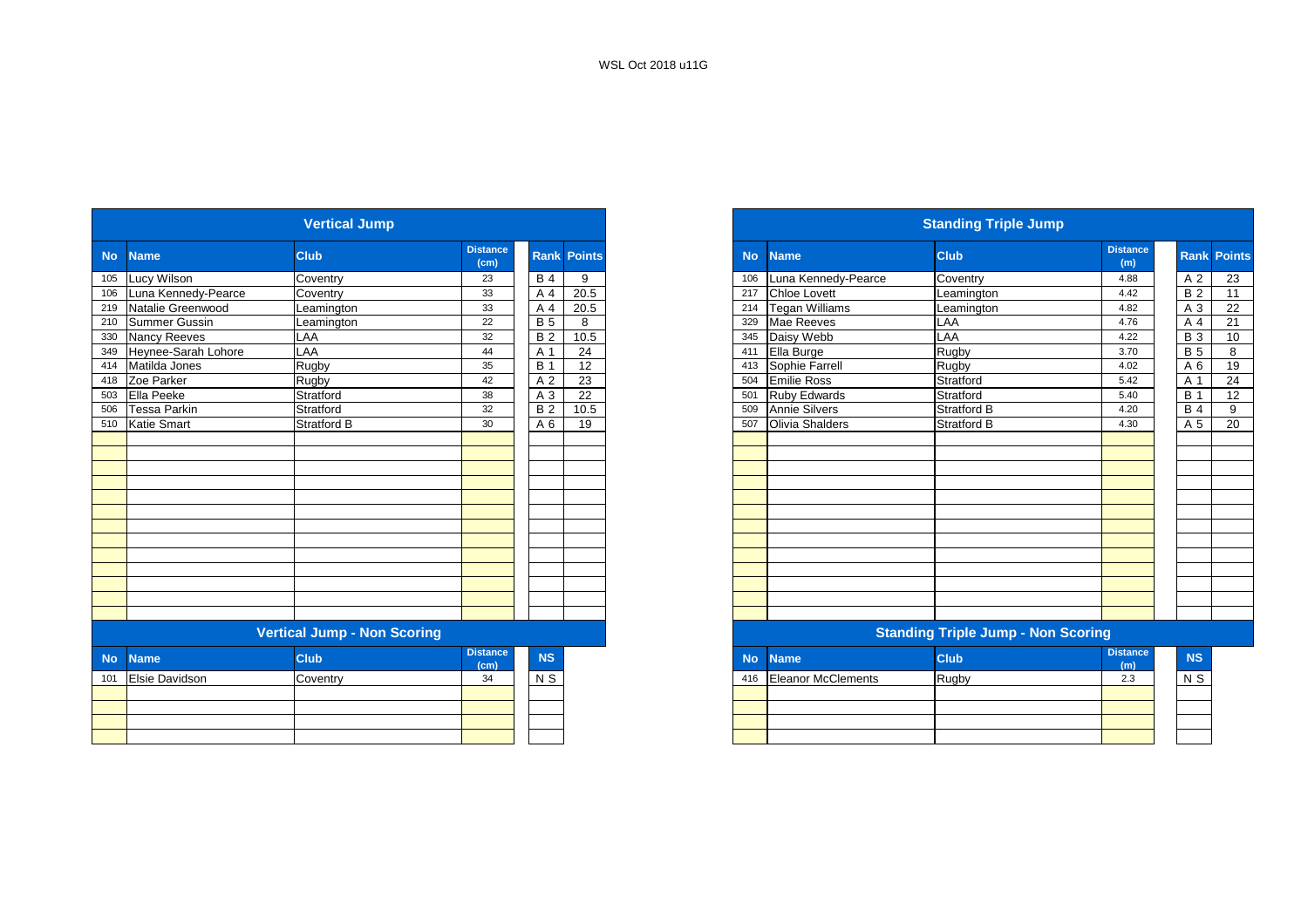|           |                     | <b>Chest Push</b>               |         |            |                    |
|-----------|---------------------|---------------------------------|---------|------------|--------------------|
| <b>No</b> | <b>Name</b>         | <b>Club</b>                     | Dis(m)  |            | <b>Rank Points</b> |
| 105       | Lucy Wilson         | Coventry                        | 3.50    | <b>B</b> 5 | 8                  |
| 106       | Luna Kennedy-Pearce | Coventry                        | 3.75    | A 6        | 19                 |
| 211       | <b>Lily Russell</b> | Leamington                      | 3.00    | <b>B</b> 6 | $\overline{7}$     |
| 217       | <b>Chloe Lovett</b> | Leamington                      | 4.75    | A 4        | 20.5               |
| 328       | <b>Lucy Parry</b>   | LAA                             | 6.00    | A 1        | 24                 |
| 349       | Heynee-Sarah Lohore | LAA                             | 4.50    | <b>B2</b>  | 11                 |
| 411       | Ella Burge          | Rugby                           | 3.75    | <b>B3</b>  | 9.5                |
| 417       | Olivia Monk         | Rugby                           | 5.25    | A 2        | 23                 |
| 502       | Olivia Hawkyard     | Stratford                       | 5.00    | A 3        | 22                 |
| 505       | Niki Wodzisz        | Stratford                       | 5.00    | <b>B</b> 1 | 12                 |
| 508       | <b>Emiliy Grant</b> | Stratford B                     | 4.75    | A 4        | 20.5               |
| 510       | Katie Smart         | Stratford B                     | 3.75    | <b>B3</b>  | 9.5                |
|           |                     |                                 |         |            |                    |
|           |                     |                                 |         |            |                    |
|           |                     |                                 |         |            |                    |
|           |                     |                                 |         |            |                    |
|           |                     |                                 |         |            |                    |
|           |                     |                                 |         |            |                    |
|           |                     |                                 |         |            |                    |
|           |                     |                                 |         |            |                    |
|           |                     |                                 |         |            |                    |
|           |                     |                                 |         |            |                    |
|           |                     |                                 |         |            |                    |
|           |                     |                                 |         |            |                    |
|           |                     | <b>Chest Push - Non Scoring</b> |         |            |                    |
|           |                     |                                 |         |            |                    |
| <b>No</b> | <b>Name</b>         | <b>Club</b>                     | Dis (m) | <b>NS</b>  |                    |
|           |                     |                                 |         |            |                    |
|           |                     |                                 |         |            |                    |
|           |                     |                                 |         |            |                    |
|           |                     |                                 |         |            |                    |
|           |                     |                                 |         |            |                    |
|           |                     |                                 |         |            |                    |

|                  |                     | <b>Chest Push</b>               |         |             |                |
|------------------|---------------------|---------------------------------|---------|-------------|----------------|
| <b>No</b>        | <b>Name</b>         | <b>Club</b>                     | Dis (m) | <b>Rank</b> | Points         |
| 105              | Lucy Wilson         | Coventry                        | 3.50    | <b>B</b> 5  | 8              |
| 106              | Luna Kennedv-Pearce | Coventry                        | 3.75    | A 6         | 19             |
| 211              | <b>Lily Russell</b> | Leamington                      | 3.00    | <b>B6</b>   | $\overline{7}$ |
| 217              | <b>Chloe Lovett</b> | Leamington                      | 4.75    | A 4         | 20.5           |
| 328              | Lucy Parry          | LAA                             | 6.00    | A 1         | 24             |
| 349              | Heynee-Sarah Lohore | LAA                             | 4.50    | <b>B2</b>   | 11             |
| 411              | Ella Burge          | Rugby                           | 3.75    | <b>B</b> 3  | 9.5            |
| 417              | <b>Olivia Monk</b>  | Rugby                           | 5.25    | A 2         | 23             |
| 502              | Olivia Hawkyard     | Stratford                       | 5.00    | A 3         | 22             |
| 505              | Niki Wodzisz        | Stratford                       | 5.00    | <b>B</b> 1  | 12             |
| 508              | <b>Emiliy Grant</b> | <b>Stratford B</b>              | 4.75    | A 4         | 20.5           |
| $\overline{510}$ | <b>Katie Smart</b>  | <b>Stratford B</b>              | 3.75    | <b>B</b> 3  | 9.5            |
|                  |                     |                                 |         |             |                |
|                  |                     |                                 |         |             |                |
|                  |                     |                                 |         |             |                |
|                  |                     |                                 |         |             |                |
|                  |                     |                                 |         |             |                |
|                  |                     |                                 |         |             |                |
|                  |                     |                                 |         |             |                |
|                  |                     |                                 |         |             |                |
|                  |                     |                                 |         |             |                |
|                  |                     |                                 |         |             |                |
|                  |                     |                                 |         |             |                |
|                  |                     |                                 |         |             |                |
|                  |                     | <b>Chest Push - Non Scoring</b> |         |             |                |
| <b>No</b>        | <b>Name</b>         | <b>Club</b>                     | Dis (m) | <b>NS</b>   |                |
|                  |                     |                                 |         |             |                |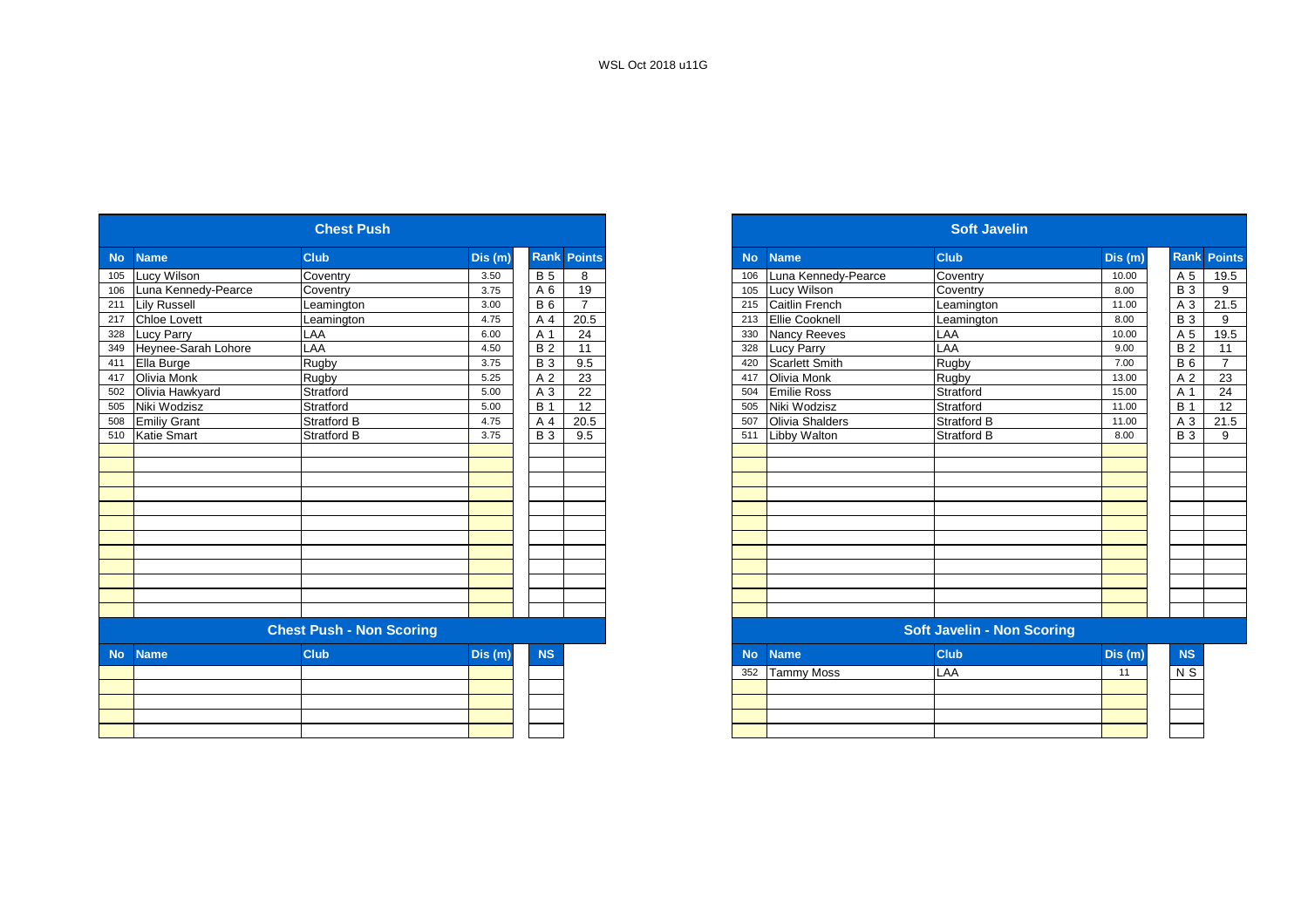# WSL Oct 2018 u11G

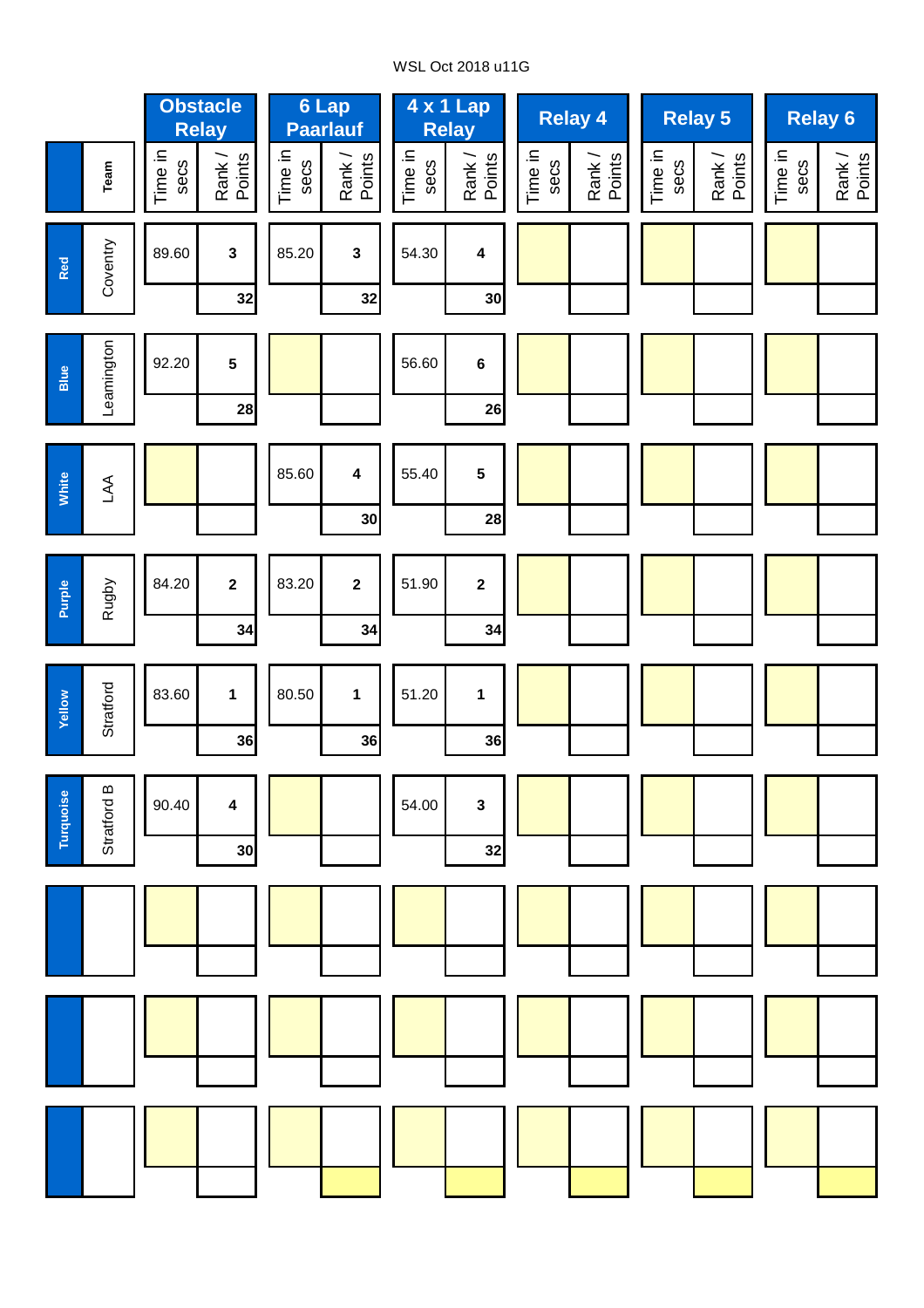|              |               | <b>19 October 2018</b>      | Red          | <b>Blue</b>    | White          | Purple                  | Yellow               | Orange          | <b>Turquoise</b>   |  |  |
|--------------|---------------|-----------------------------|--------------|----------------|----------------|-------------------------|----------------------|-----------------|--------------------|--|--|
|              |               | Under 11 - Boys             | Coventry     | Leamington     | <b>LAA</b>     | <b>Rugby</b>            | <b>Stratford</b>     | <b>Rugby B</b>  | <b>Stratford B</b> |  |  |
|              |               | 2 Lap Race                  | 33.5         | 29.5           | 29             | 30                      | 36                   | 18              | 28                 |  |  |
|              | Individual    | 4 Lap Race                  | 22           | 26             | 30             | 30                      | 35                   | 26              | 35                 |  |  |
|              |               |                             |              |                |                |                         |                      |                 |                    |  |  |
| <b>TRACK</b> |               | <b>Obstacle Relay</b>       |              |                |                | 34                      | 36                   |                 | 32                 |  |  |
|              | Relay         | 6 Lap Paarlauf              |              | 30             | 34             | 28                      | 36                   | 26              | 32                 |  |  |
|              |               | 4 x 1 Lap Relay             |              |                | 32             | 34                      | 36                   |                 | 30                 |  |  |
|              |               |                             |              |                |                |                         |                      |                 |                    |  |  |
|              |               | <b>Speed Bounce</b>         | 25.5         | 29.5           | 28.5           | 29.5                    | 36                   | 21              | 34                 |  |  |
|              |               | <b>Standing Long Jump</b>   | 32           | 32             | 26             | 29                      | 33                   | 18              | 34                 |  |  |
|              | Jumps         |                             |              |                |                |                         |                      |                 |                    |  |  |
|              |               | <b>Vertical Jump</b>        | 18           | 32.5           | 30.5           | 35.5                    | 33                   | 20.5            | 27                 |  |  |
| FIELD        |               | <b>Standing Triple Jump</b> |              | 28             | 32             | 30                      | 36                   | 19              | 34                 |  |  |
|              |               | <b>Chest Push</b>           |              | 30.5           | 33.5           | 31                      | 29                   | 19              | 36                 |  |  |
|              | <b>Throws</b> | Soft Javelin                | 27.5         | 34             | 28             | 30                      | 34                   |                 | 32.5               |  |  |
|              |               |                             |              |                |                |                         |                      |                 |                    |  |  |
|              |               | <b>Total</b>                | 158.5        | 272            | 303.5          | 341                     | 380                  | 167.5           | 354.5              |  |  |
|              |               | <b>Overall Position</b>     | $\mathbf{7}$ | $\overline{5}$ | $\overline{4}$ | $\overline{\mathbf{3}}$ | $\blacktriangleleft$ | $6\phantom{1}6$ | $\overline{2}$     |  |  |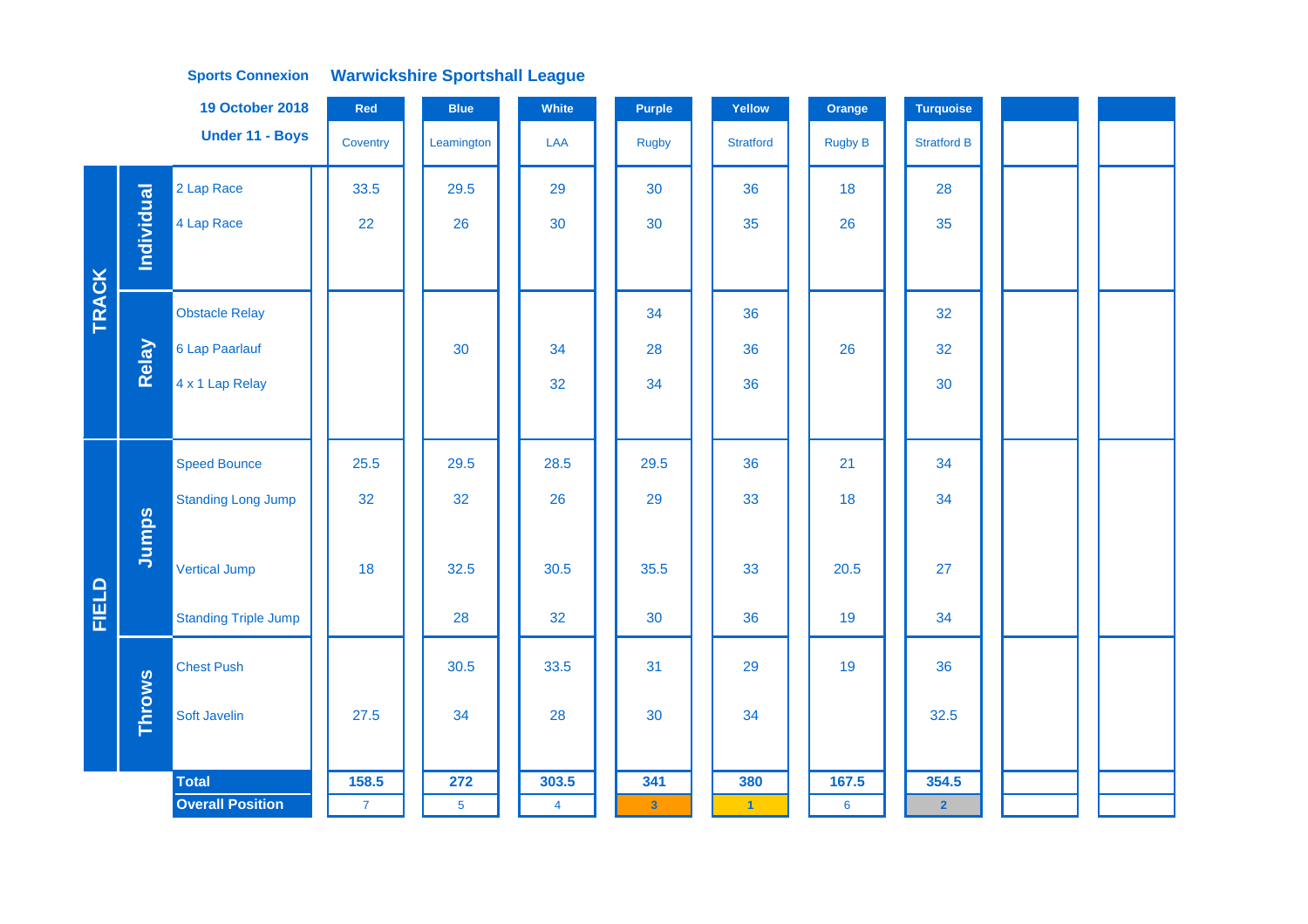|                |               | 2 Lap Race               |             |                 |                 |
|----------------|---------------|--------------------------|-------------|-----------------|-----------------|
| <b>No</b>      | <b>Name</b>   | <b>Club</b>              | <b>Time</b> | Rank            | <b>Points</b>   |
|                | A pair        | Coventry                 | 25.3        | A 2             | 22.5            |
| $\overline{2}$ | A pair        | Leamington               | 25.3        | A <sub>2</sub>  | 22.5            |
| 3              | A pair        | LAA                      | 25.7        | A 6             | 19              |
| $\overline{4}$ | A pair        | Rugby                    | 26.6        | $\overline{B4}$ | 9               |
| 5              | A pair        | Stratford                | 24.5        | A <sub>1</sub>  | 24              |
| 6              | A pair        | Rugby B                  | 27.2        | A 7             | 18              |
| $\overline{7}$ | A pair        | <b>Stratford B</b>       | 25.6        | A 5             | 20              |
|                |               |                          |             |                 |                 |
| 11             | B pair        | Coventry                 | 26          | $\overline{B}$  | 11              |
|                | 12 B pair     | Leamington               | 28          | <b>B6</b>       | $\overline{7}$  |
| 13             | <b>B</b> pair | LAA                      | 26.2        | $\overline{B}3$ | 10              |
| 14             | <b>B</b> pair | Rugby                    | 25.5        | A 4             | $\overline{21}$ |
| 15             | <b>B</b> pair | Stratford                | 25.8        | <b>B</b> 1      | 12              |
| 16             | <b>B</b> pair | Rugby B                  |             |                 |                 |
| 17             | <b>B</b> pair | <b>Stratford B</b>       | 27.1        | <b>B</b> 5      | 8               |
|                |               |                          |             |                 |                 |
|                |               |                          |             |                 |                 |
|                |               |                          |             |                 |                 |
|                |               |                          |             |                 |                 |
|                |               |                          |             |                 |                 |
|                |               |                          |             |                 |                 |
|                |               |                          |             |                 |                 |
|                |               |                          |             |                 |                 |
|                |               |                          |             |                 |                 |
|                |               | 2 Lap Race - Non Scoring |             |                 |                 |
|                |               |                          |             |                 |                 |
| <b>No</b>      | <b>Name</b>   | <b>Club</b>              | <b>Time</b> | <b>NS</b>       |                 |
|                |               |                          |             |                 |                 |
|                |               |                          |             |                 |                 |
|                |               |                          |             |                 |                 |
|                |               |                          |             |                 |                 |

|                |               | 2 Lap Race               |             |                |                    |                |               | 4 Lap Race               |             |            |                |
|----------------|---------------|--------------------------|-------------|----------------|--------------------|----------------|---------------|--------------------------|-------------|------------|----------------|
| <b>No</b>      | <b>Name</b>   | <b>Club</b>              | <b>Time</b> |                | <b>Rank Points</b> | <b>No</b>      | <b>Name</b>   | <b>Club</b>              | <b>Time</b> | Rank       | <b>Points</b>  |
| $\overline{1}$ | A pair        | Coventry                 | 25.3        | A <sub>2</sub> | 22.5               |                | A pair        | Coventry                 | 52.2        | A 3        | 22             |
| $\overline{2}$ | A pair        | Leamington               | 25.3        | A <sub>2</sub> | 22.5               | $\overline{2}$ | A pair        | Leamington               | 56.2        | A 7        | 18             |
| $\mathbf{3}$   | A pair        | LAA                      | 25.7        | A 6            | 19                 | 3              | A pair        | LAA                      | 54.4        | A 4        | 21             |
| $\overline{4}$ | A pair        | <b>Rugby</b>             | 26.6        | <b>B4</b>      | 9                  | $\overline{4}$ | A pair        | <b>Rugby</b>             | 54.5        | A 5        | 20             |
| 5              | A pair        | Stratford                | 24.5        | A 1            | 24                 | 5              | A pair        | Stratford                | 49.8        | A 2        | 23             |
| 6              | A pair        | Rugby B                  | 27.2        | A 7            | 18                 | 6              | A pair        | Rugby B                  | 63.1        | <b>B6</b>  | $\overline{ }$ |
| $\overline{7}$ | A pair        | <b>Stratford B</b>       | 25.6        | A 5            | 20                 | $\overline{7}$ | A pair        | <b>Stratford B</b>       | 53.6        | <b>B2</b>  | 11             |
|                |               |                          |             |                |                    |                |               |                          |             |            |                |
| 11             | B pair        | Coventry                 | 26          | <b>B2</b>      | 11                 | 11             | B pair        | Coventry                 |             |            |                |
| 12             | <b>B</b> pair | Leamington               | 28          | <b>B6</b>      | $\overline{ }$     | 12             | B pair        | Leamington               | 60          | <b>B</b> 5 | 8              |
| 13             | <b>B</b> pair | LAA                      | 26.2        | <b>B</b> 3     | 10                 | 13             | <b>B</b> pair | LAA                      | 57          | <b>B4</b>  | 9              |
| 14             | <b>B</b> pair | Rugby                    | 25.5        | A 4            | 21                 | 14             | B pair        | Rugby                    | 54.6        | <b>B</b> 3 | 10             |
| 15             | <b>B</b> pair | Stratford                | 25.8        | <b>B</b> 1     | 12                 | 15             | <b>B</b> pair | Stratford                | 51.7        | <b>B</b> 1 | 12             |
| 16             | <b>B</b> pair | Rugby B                  |             |                |                    | 16             | <b>B</b> pair | Rugby B                  | 54.6        | A 6        | 19             |
| 17             | <b>B</b> pair | Stratford B              | 27.1        | <b>B</b> 5     | 8                  | 17             | <b>B</b> pair | <b>Stratford B</b>       | 49.6        | A 1        | 24             |
|                |               |                          |             |                |                    |                |               |                          |             |            |                |
|                |               |                          |             |                |                    |                |               |                          |             |            |                |
|                |               |                          |             |                |                    |                |               |                          |             |            |                |
|                |               |                          |             |                |                    |                |               |                          |             |            |                |
|                |               |                          |             |                |                    |                |               |                          |             |            |                |
|                |               |                          |             |                |                    |                |               |                          |             |            |                |
|                |               |                          |             |                |                    |                |               |                          |             |            |                |
|                |               |                          |             |                |                    |                |               |                          |             |            |                |
|                |               |                          |             |                |                    |                |               |                          |             |            |                |
|                |               | 2 Lap Race - Non Scoring |             |                |                    |                |               | 4 Lap Race - Non Scoring |             |            |                |

| <b>NS</b><br>and the state of the state of the state of the state of the state of the state of the state of the state of th |    | No Name       | <b>Club</b> | <b>Time</b> | <b>NS</b>      |  |
|-----------------------------------------------------------------------------------------------------------------------------|----|---------------|-------------|-------------|----------------|--|
|                                                                                                                             | 11 | <b>B</b> pair | Coventry    | 54.5        | N <sub>S</sub> |  |
|                                                                                                                             |    |               |             |             |                |  |
|                                                                                                                             |    |               |             |             |                |  |
|                                                                                                                             |    |               |             |             |                |  |
|                                                                                                                             |    |               |             |             |                |  |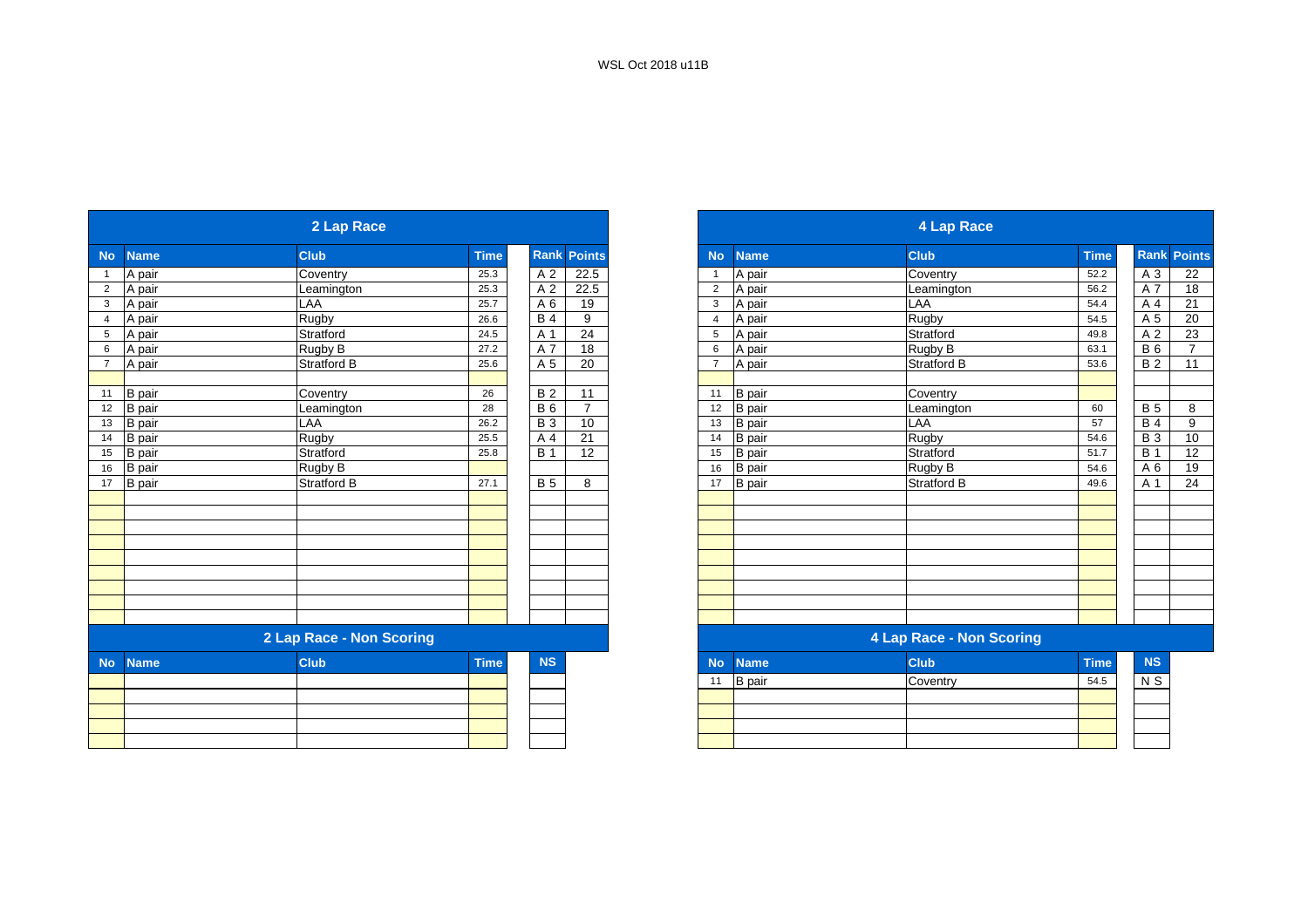|           |                      | <b>Speed Bounce</b>               |                |                |                    |           |                           | <b>Standing Long Jump</b>               |                        |
|-----------|----------------------|-----------------------------------|----------------|----------------|--------------------|-----------|---------------------------|-----------------------------------------|------------------------|
| <b>No</b> | <b>Name</b>          | <b>Club</b>                       | <b>Bounces</b> |                | <b>Rank Points</b> | <b>No</b> | <b>Name</b>               | <b>Club</b>                             | <b>Distance</b><br>(m) |
| 121       | Alex Underwood       | Coventry                          | 49             | A 7            | 18                 | 121       | Alex Underwood            | Coventry                                | 1.78                   |
| 122       | Artie Kennedy-Pearce | Coventry                          | 40             | <b>B</b> 5     | 7.5                | 124       | Oakley George Griffiths   | Coventry                                | 1.74                   |
| 206       | Fin Williams-Stein   | Leamington                        | 55             | A 3            | 22                 | 206       | Fin Williams-Stein        | Leamington                              | 1.99                   |
| 204       | Leo Maybe            | Leamington                        | 40             | <b>B</b> 5     | 7.5                | 201       | <b>Ishan Carson</b>       | Leamington                              | 1.33                   |
| 305       | Archie Johnson       | LAA                               | 50             | A 5            | 19.5               | 309       | <b>Christopher Sayers</b> | LAA                                     | 1.48                   |
| 351       | <b>Callum Stuart</b> | LAA                               | 43             | <b>B4</b>      | 9                  | 327       | Kirby Wing                | LAA                                     | 1.10                   |
| 402       | Robbie Dale          | Rugby                             | 46             | <b>B3</b>      | 10                 | 402       | Robbie Dale               | Rugby                                   | 1.70                   |
| 401       | <b>Charlie Cook</b>  | Rugby                             | 50             | A 5            | 19.5               | 405       | <b>Charlie Gercs</b>      | Rugby                                   | 1.47                   |
| 521       | Jonnie Chute         | Stratford                         | 63             | A 1            | 24                 | 523       | Seb Hillard               | Stratford                               | 1.95                   |
| 525       | Flynn Dathan         | Stratford                         | 62             | <b>B</b> 1     | 12                 | 527       | Ewan Lindsay              | Stratford                               | 1.59                   |
| 406       | Louis Maillot        | Rugby B                           | 52             | A 4            | 21                 | 403       | Philip Eaton              | Rugby B                                 | 1.36                   |
| 536       | Louie Newton         | <b>Stratford B</b>                | 56             | A <sub>2</sub> | 23                 | 537       | Luca De Feitas Pires      | <b>Stratford B</b>                      | 1.80                   |
| 531       | James Humphreys      | <b>Stratford B</b>                | 55             | <b>B2</b>      | 11                 | 526       | <b>Eric Spencer</b>       | <b>Stratford B</b>                      | 1.75                   |
|           |                      |                                   |                |                |                    |           |                           |                                         |                        |
|           |                      |                                   |                |                |                    |           |                           |                                         |                        |
|           |                      |                                   |                |                |                    |           |                           |                                         |                        |
|           |                      |                                   |                |                |                    |           |                           |                                         |                        |
|           |                      |                                   |                |                |                    |           |                           |                                         |                        |
|           |                      |                                   |                |                |                    |           |                           |                                         |                        |
|           |                      |                                   |                |                |                    |           |                           |                                         |                        |
|           |                      |                                   |                |                |                    |           |                           |                                         |                        |
|           |                      |                                   |                |                |                    |           |                           |                                         |                        |
|           |                      |                                   |                |                |                    |           |                           |                                         |                        |
|           |                      |                                   |                |                |                    |           |                           |                                         |                        |
|           |                      | <b>Speed Bounce - Non Scoring</b> |                |                |                    |           |                           | <b>Standing Long Jump - Non Scoring</b> |                        |
| <b>No</b> | <b>Name</b>          | <b>Club</b>                       | <b>Bounces</b> | <b>NS</b>      |                    | <b>No</b> | <b>Name</b>               | <b>Club</b>                             | <b>Distance</b><br>(m) |
| 332       | Robert Spurway       | LAA                               | 26             | N <sub>S</sub> |                    | 307       | <b>Archie Stuart</b>      | LAA                                     | 1.53                   |
| 202       | Alistair Crossley    | Leamington                        | 39             | N <sub>S</sub> |                    | 204       | Leo Maybe                 | Leamington                              | 1.46                   |
|           |                      |                                   |                |                |                    |           |                           |                                         |                        |
|           |                      |                                   |                |                |                    |           |                           |                                         |                        |
|           |                      |                                   |                |                |                    |           |                           |                                         |                        |
|           |                      |                                   |                |                |                    |           |                           |                                         |                        |

|           |                       | <b>Speed Bounce</b>               |                |                |               |
|-----------|-----------------------|-----------------------------------|----------------|----------------|---------------|
| <b>No</b> | <b>Name</b>           | <b>Club</b>                       | <b>Bounces</b> | <b>Rank</b>    | <b>Points</b> |
| 121       | Alex Underwood        | Coventry                          | 49             | A 7            | 18            |
| 122       | Artie Kennedy-Pearce  | Coventrv                          | 40             | <b>B</b> 5     | 7.5           |
| 206       | Fin Williams-Stein    | Leamington                        | 55             | A 3            | 22            |
| 204       | Leo Mavbe             | Leamington                        | 40             | <b>B</b> 5     | 7.5           |
| 305       | Archie Johnson        | LAA                               | 50             | A 5            | 19.5          |
| 351       | <b>Callum Stuart</b>  | LAA                               | 43             | <b>B</b> 4     | 9             |
| 402       | Robbie Dale           | Rugby                             | 46             | <b>B</b> 3     | 10            |
| 401       | <b>Charlie Cook</b>   | Rugby                             | 50             | A 5            | 19.5          |
| 521       | Jonnie Chute          | Stratford                         | 63             | A 1            | 24            |
| 525       | <b>Flynn Dathan</b>   | Stratford                         | 62             | <b>B</b> 1     | 12            |
| 406       | <b>Louis Maillot</b>  | Rugby B                           | 52             | A <sub>4</sub> | 21            |
| 536       | Louie Newton          | <b>Stratford B</b>                | 56             | A <sub>2</sub> | 23            |
| 531       | James Humphreys       | Stratford B                       | 55             | <b>B2</b>      | 11            |
|           |                       |                                   |                |                |               |
|           |                       |                                   |                |                |               |
|           |                       |                                   |                |                |               |
|           |                       |                                   |                |                |               |
|           |                       |                                   |                |                |               |
|           |                       |                                   |                |                |               |
|           |                       |                                   |                |                |               |
|           |                       |                                   |                |                |               |
|           |                       |                                   |                |                |               |
|           |                       |                                   |                |                |               |
|           |                       |                                   |                |                |               |
|           |                       | <b>Speed Bounce - Non Scoring</b> |                |                |               |
| <b>No</b> | <b>Name</b>           | <b>Club</b>                       | <b>Bounces</b> | <b>NS</b>      |               |
| 332       | <b>Robert Spurway</b> | LAA                               | 26             | N S            |               |
| 202       | Alistair Crossley     | Leamington                        | 39             | N S            |               |
|           |                       |                                   |                |                |               |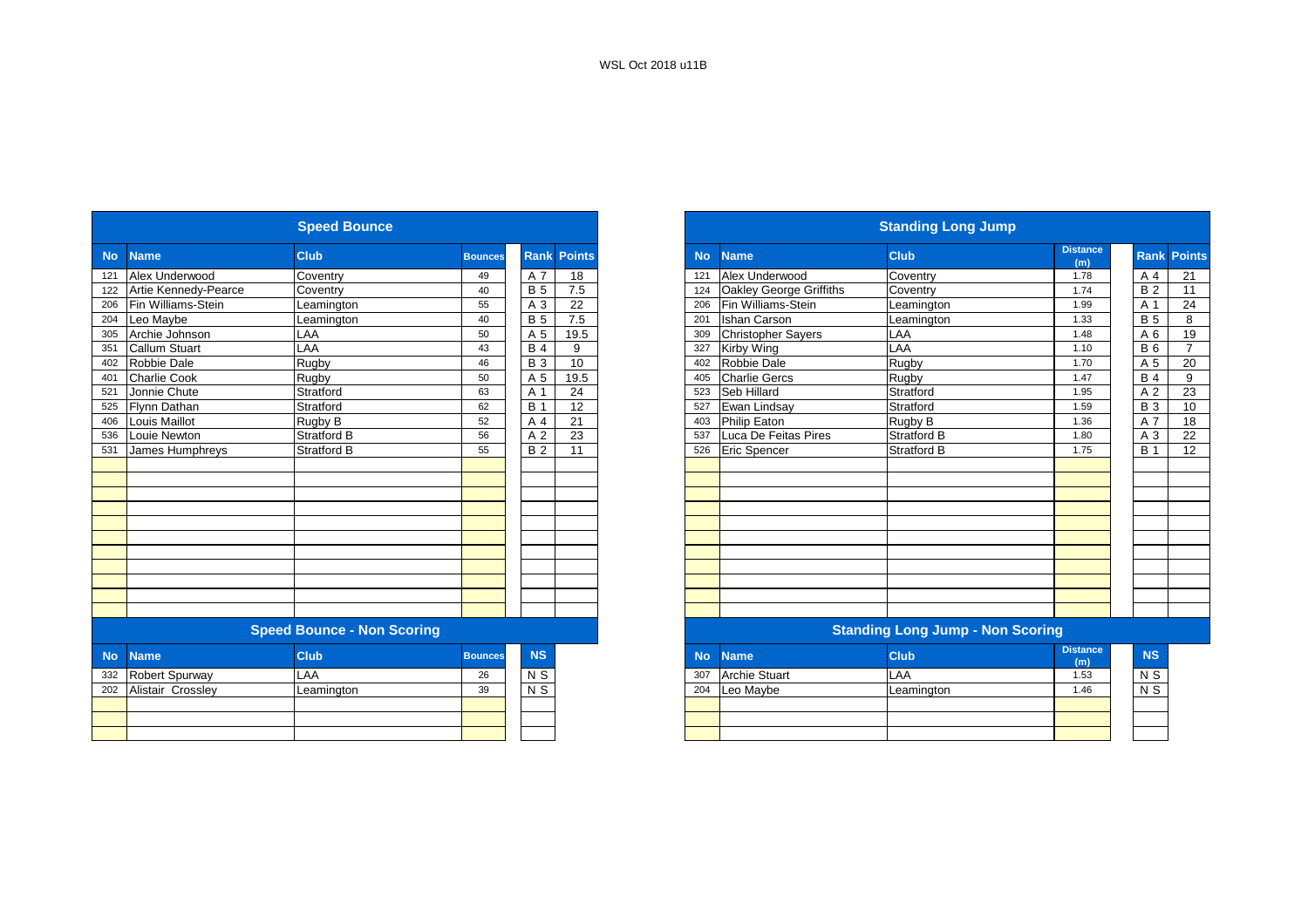|           |                      | <b>Vertical Jump</b>               |                         |             |               |
|-----------|----------------------|------------------------------------|-------------------------|-------------|---------------|
| <b>No</b> | <b>Name</b>          | <b>Club</b>                        | <b>Distance</b><br>(cm) | <b>Rank</b> | <b>Points</b> |
| 122       | Artie Kennedy-Pearce | Coventry                           | 29                      | A 7         | 18            |
| 203       | Daniel Coward        | Leamington                         | 29                      | <b>B</b> 4  | 9             |
| 206       | Fin Williams-Stein   | Leamington                         | 39                      | A 1         | 23.5          |
| 302       | Aeron Murphy         | LAA                                | 32                      | <b>B</b> 3  | 10            |
| 333       | Sam Richards         | LAA                                | 33                      | A 4         | 20.5          |
| 409       | Jacob Vural          | Rugby                              | 35                      | <b>B</b> 1  | 12            |
| 453       | Sam Sheffield        | Rugby                              | 39                      | A 1         | 23.5          |
| 524       | George Hockaday      | Stratford                          | 34                      | <b>B</b> 2  | 11            |
| 532       | Reuben Boxall        | Stratford                          | 37                      | A 3         | 22            |
| 410       | Nate Tilt            | Rugby B                            | 33                      | A 4         | 20.5          |
| 534       | <b>Josh Davies</b>   | <b>Stratford B</b>                 | 28                      | <b>B</b> 5  | 8             |
| 533       | Aaron Chapman        | <b>Stratford B</b>                 | 30                      | A 6         | 19            |
|           |                      |                                    |                         |             |               |
|           |                      |                                    |                         |             |               |
|           |                      |                                    |                         |             |               |
|           |                      |                                    |                         |             |               |
|           |                      |                                    |                         |             |               |
|           |                      |                                    |                         |             |               |
|           |                      |                                    |                         |             |               |
|           |                      |                                    |                         |             |               |
|           |                      |                                    |                         |             |               |
|           |                      |                                    |                         |             |               |
|           |                      |                                    |                         |             |               |
|           |                      |                                    |                         |             |               |
|           |                      | <b>Vertical Jump - Non Scoring</b> |                         |             |               |
| <b>No</b> | <b>Name</b>          | <b>Club</b>                        | <b>Distance</b><br>(cm) | <b>NS</b>   |               |
| 209       | Dexter Fynn          | Leamington                         | 40                      | N S         |               |
| 331       | <b>Oscar Mort</b>    | LAA                                | 28                      | $N$ S       |               |
|           |                      |                                    |                         |             |               |

|                          | <b>Vertical Jump</b>               |                         |                |                    |
|--------------------------|------------------------------------|-------------------------|----------------|--------------------|
| No Name                  | <b>Club</b>                        | <b>Distance</b><br>(cm) |                | <b>Rank Points</b> |
| 122 Artie Kennedy-Pearce | Coventry                           | 29                      | A 7            | 18                 |
| 203 Daniel Coward        | Leamington                         | 29                      | <b>B</b> 4     | 9                  |
| Fin Williams-Stein       | eamington.                         | 39                      | A <sup>1</sup> | 23.5               |
| Aeron Murphy             | LAA                                | 32                      | <b>B</b> 3     | 10                 |
| Sam Richards             | LAA                                | 33                      | A 4            | 20.5               |
| Jacob Vural              | Rugby                              | 35                      | <b>B</b> 1     | 12                 |
| 453 Sam Sheffield        | Rugby                              | 39                      | A <sup>1</sup> | 23.5               |
| 524 George Hockaday      | Stratford                          | 34                      | <b>B2</b>      | 11                 |
| 532 Reuben Boxall        | Stratford                          | 37                      | A 3            | 22                 |
| 410 Nate Tilt            | Rugby B                            | 33                      | A 4            | 20.5               |
| 534 Josh Davies          | <b>Stratford B</b>                 | 28                      | <b>B</b> 5     | 8                  |
| 533 Aaron Chapman        | <b>Stratford B</b>                 | 30                      | A 6            | 19                 |
|                          |                                    |                         |                |                    |
|                          |                                    |                         |                |                    |
|                          |                                    |                         |                |                    |
|                          |                                    |                         |                |                    |
|                          |                                    |                         |                |                    |
|                          |                                    |                         |                |                    |
|                          |                                    |                         |                |                    |
|                          |                                    |                         |                |                    |
|                          |                                    |                         |                |                    |
|                          |                                    |                         |                |                    |
|                          |                                    |                         |                |                    |
|                          |                                    |                         |                |                    |
|                          | <b>Vertical Jump - Non Scoring</b> |                         |                |                    |

| <b>stance</b><br>(cm) | <b>NS</b>      | No  | <b>Name</b>           | <b>Club</b> | <b>Distance</b><br>(m) |
|-----------------------|----------------|-----|-----------------------|-------------|------------------------|
|                       | N S            | 332 | <b>Robert Spurway</b> | LAA         | 3.6                    |
| 28                    | N <sub>S</sub> | 305 | Archie Johnson        | LAA         | 4.96                   |
|                       |                | 208 | Louis Proctor         | Leamington  | 4.72                   |
|                       |                |     |                       |             |                        |
|                       |                |     |                       |             |                        |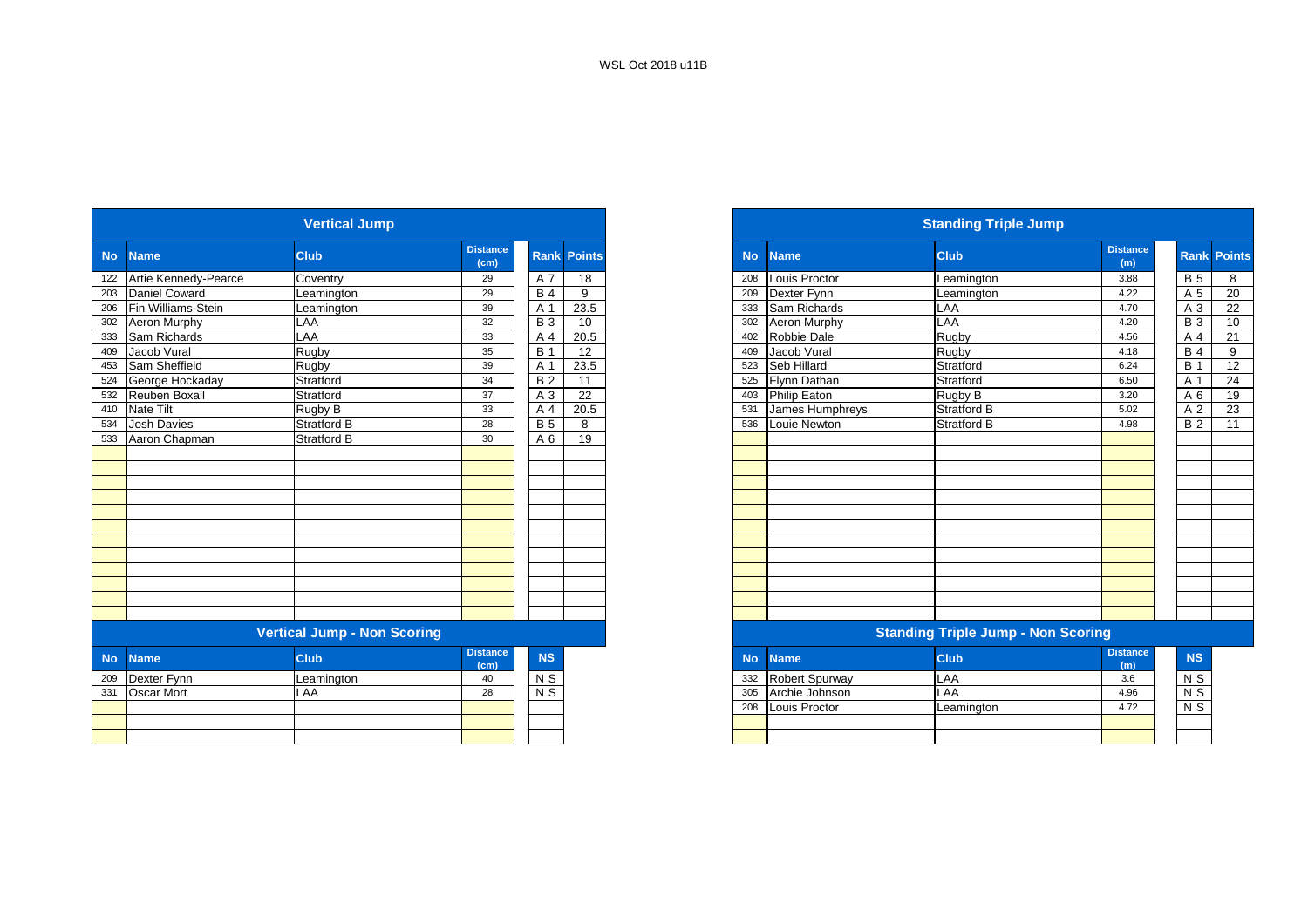|           |                           | <b>Chest Push</b>               |         |                 |                    |
|-----------|---------------------------|---------------------------------|---------|-----------------|--------------------|
| <b>No</b> | <b>Name</b>               | <b>Club</b>                     | Dis (m) |                 | <b>Rank Points</b> |
| 202       | Alistair Crossley         | Leamington                      | 4.75    | <b>B</b> 3      | 10                 |
| 208       | Louis Proctor             | Leamington                      | 5.00    | A 4             | 20.5               |
| 311       | Eden Buswell              | LAA                             | 5.25    | A 2             | 22.5               |
| 309       | <b>Christopher Sayers</b> | LAA                             | 5.00    | $\overline{B2}$ | 11                 |
| 405       | <b>Charlie Gercs</b>      | Rugby                           | 4.00    | <b>B</b> 4      | 8.5                |
| 453       | Sam Sheffield             | Rugby                           | 5.25    | A 2             | 22.5               |
| 524       | George Hockaday           | Stratford                       | 4.00    | <b>B</b> 4      | 8.5                |
| 522       | Ollie Hemming             | Stratford                       | 5.00    | A 4             | 20.5               |
| 410       | Nate Tilt                 | Rugby B                         | 4.25    | A 6             | 19                 |
| 535       | Ethan Winning             | Stratford B                     | 6.25    | <b>B</b> 1      | 12                 |
| 537       | Luca De Feitas Pires      | <b>Stratford B</b>              | 7.00    | A 1             | 24                 |
|           |                           |                                 |         |                 |                    |
|           |                           |                                 |         |                 |                    |
|           |                           |                                 |         |                 |                    |
|           |                           |                                 |         |                 |                    |
|           |                           |                                 |         |                 |                    |
|           |                           |                                 |         |                 |                    |
|           |                           |                                 |         |                 |                    |
|           |                           |                                 |         |                 |                    |
|           |                           |                                 |         |                 |                    |
|           |                           |                                 |         |                 |                    |
|           |                           |                                 |         |                 |                    |
|           |                           |                                 |         |                 |                    |
|           |                           |                                 |         |                 |                    |
|           |                           | <b>Chest Push - Non Scoring</b> |         |                 |                    |
| <b>No</b> | <b>Name</b>               | <b>Club</b>                     | Dis (m) | <b>NS</b>       |                    |
|           |                           |                                 |         |                 |                    |
|           |                           |                                 |         |                 |                    |
|           |                           |                                 |         |                 |                    |
|           |                           |                                 |         |                 |                    |
|           |                           |                                 |         |                 |                    |
|           |                           |                                 |         |                 |                    |

|           |                           | <b>Chest Push</b>               |        |            |                    |
|-----------|---------------------------|---------------------------------|--------|------------|--------------------|
| <b>No</b> | <b>Name</b>               | <b>Club</b>                     | Dis(m) |            | <b>Rank Points</b> |
| 202       | Alistair Crossley         | Leamington                      | 4.75   | <b>B</b> 3 | 10                 |
| 208       | Louis Proctor             | Leamington                      | 5.00   | A 4        | 20.5               |
| 311       | <b>Eden Buswell</b>       | LAA                             | 5.25   | A 2        | 22.5               |
| 309       | <b>Christopher Sayers</b> | LAA                             | 5.00   | <b>B2</b>  | 11                 |
| 405       | <b>Charlie Gercs</b>      | Rugby                           | 4.00   | <b>B</b> 4 | 8.5                |
| 453       | Sam Sheffield             | Rugby                           | 5.25   | A 2        | 22.5               |
| 524       | George Hockaday           | Stratford                       | 4.00   | <b>B</b> 4 | 8.5                |
| 522       | Ollie Hemming             | Stratford                       | 5.00   | A 4        | 20.5               |
| 410       | <b>Nate Tilt</b>          | Rugby B                         | 4.25   | A 6        | 19                 |
| 535       | Ethan Winning             | <b>Stratford B</b>              | 6.25   | <b>B</b> 1 | 12                 |
| 537       | Luca De Feitas Pires      | <b>Stratford B</b>              | 7.00   | A 1        | 24                 |
|           |                           |                                 |        |            |                    |
|           |                           |                                 |        |            |                    |
|           |                           |                                 |        |            |                    |
|           |                           |                                 |        |            |                    |
|           |                           |                                 |        |            |                    |
|           |                           |                                 |        |            |                    |
|           |                           |                                 |        |            |                    |
|           |                           |                                 |        |            |                    |
|           |                           |                                 |        |            |                    |
|           |                           |                                 |        |            |                    |
|           |                           |                                 |        |            |                    |
|           |                           |                                 |        |            |                    |
|           |                           |                                 |        |            |                    |
|           |                           | <b>Chest Push - Non Scoring</b> |        |            |                    |
| <b>No</b> | <b>Name</b>               | <b>Club</b>                     | Dis(m) | <b>NS</b>  |                    |
|           |                           |                                 |        |            |                    |
|           |                           |                                 |        |            |                    |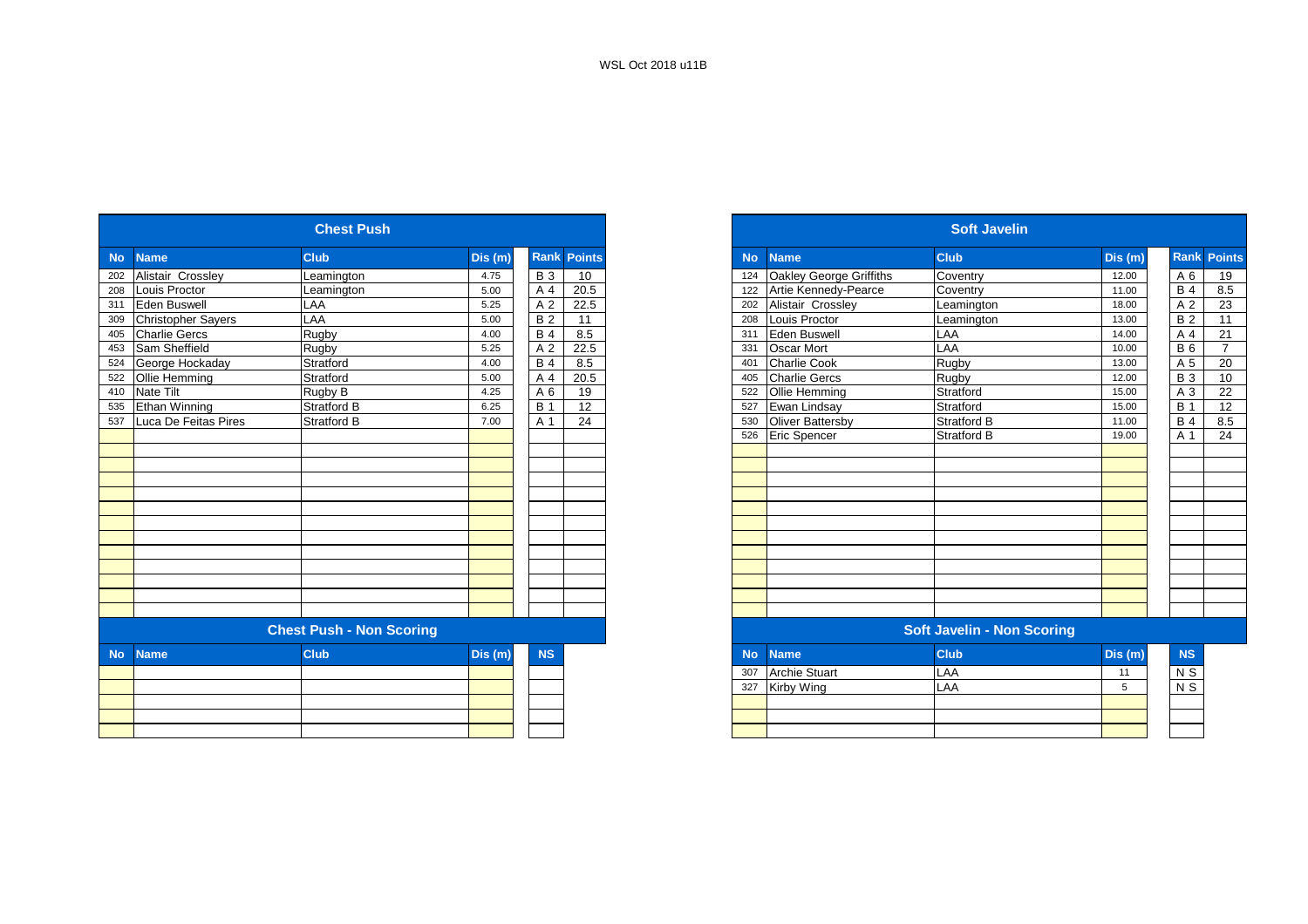# WSL Oct 2018 u11B

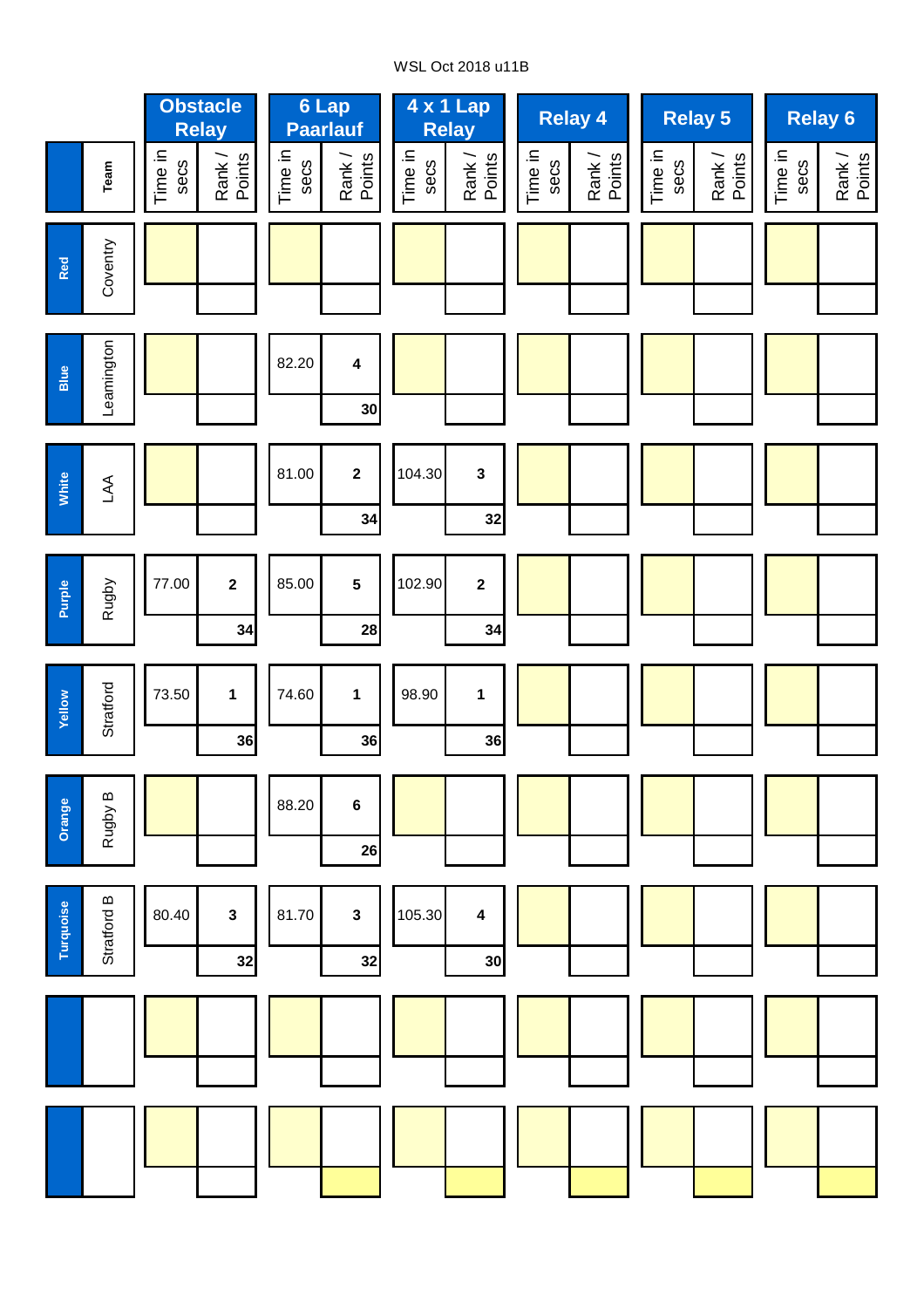|              |               | <b>19 October 2018</b>      | Red             | <b>Blue</b>    | White          | Purple                  | Yellow            | <b>Turquoise</b>   |  |  |
|--------------|---------------|-----------------------------|-----------------|----------------|----------------|-------------------------|-------------------|--------------------|--|--|
|              |               | <b>Under 13 - Girls</b>     | Coventry        | Leamington     | LAA            | Rugby                   | <b>Stratford</b>  | <b>Stratford B</b> |  |  |
|              |               | 2 Lap Race                  | 24              | 34             | 27             | 30                      | 33.5              | 30.5               |  |  |
|              | Individual    | 4 Lap Race                  |                 | 21             |                | 34                      | 35                | 33                 |  |  |
| <b>TRACK</b> |               | 6 Lap Race                  | 23              | 20             |                | 22                      | 24                | 21                 |  |  |
|              |               | <b>Obstacle Relay</b>       |                 | 30             |                | 34                      | 36                | 32                 |  |  |
|              | Relay         | 8 Lap Paarlauf              | 34              | 28             | 26             | 31                      | 36                | 31                 |  |  |
|              |               | 4 x 2 Lap Relay             |                 | 32             | 29             | 34                      | 36                | 29                 |  |  |
|              |               |                             |                 |                |                |                         |                   |                    |  |  |
|              |               | <b>Speed Bounce</b>         | 21              | 31             | 28             | 29                      | 34                | 36                 |  |  |
|              |               | <b>Standing Long Jump</b>   | 20              | 35             | 30             | 29                      | 33                | 32                 |  |  |
|              | Jumps         | Vertical Jump               | 35.5            | 32             | 28.5           | 29                      | 33.5              | 27.5               |  |  |
| FIELD        |               | <b>Standing Triple Jump</b> | 23              | 35             | 22             | 28                      | 32                | 31                 |  |  |
|              | <b>Throws</b> | Shot Put                    | 23              | 31             | 30             | 31                      | 36                | 28                 |  |  |
|              |               | <b>Total</b>                | 203.5           | 329            | 220.5          | 331                     | 369               | 331                |  |  |
|              |               | <b>Overall Position</b>     | $6\phantom{1}6$ | $\overline{4}$ | 5 <sub>5</sub> | $\overline{\mathbf{2}}$ | $\vert 1 \rangle$ | $\overline{2}$     |  |  |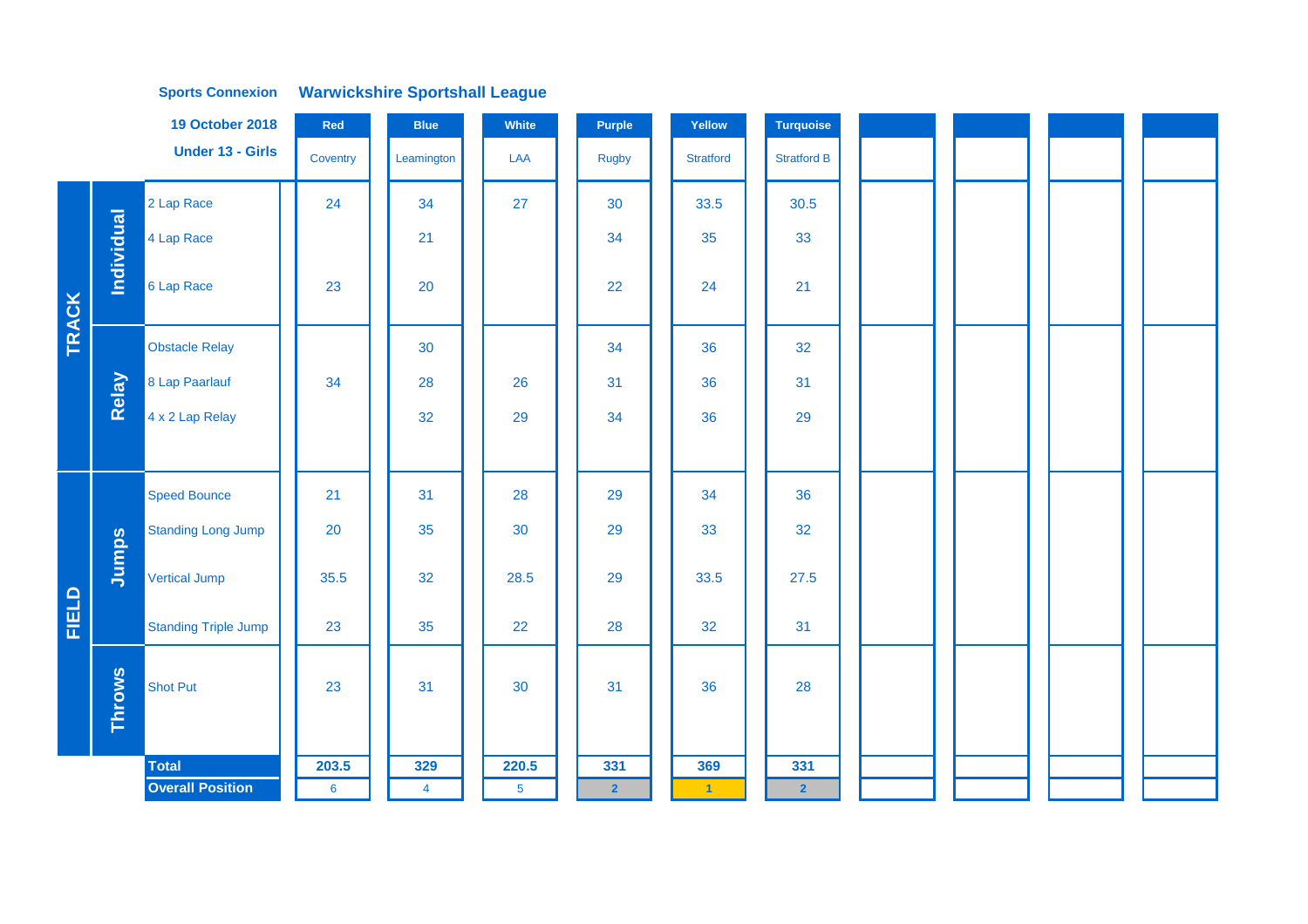|           |                        | 2 Lap Race               |             |                 |                    |
|-----------|------------------------|--------------------------|-------------|-----------------|--------------------|
| <b>No</b> | <b>Name</b>            | <b>Club</b>              | <b>Time</b> |                 | <b>Rank Points</b> |
| 140       | <b>Grace Evans</b>     | Coventry                 | 23.8        | A 1             | 24                 |
| 546       | Maddie Linfoot         | Stratford                | 24.4        | A 3             | 21.5               |
| 549       | Lottie O'Connor        | Stratford B              | 24.4        | $A_3$           | 21.5               |
| 229       | <b>Ella Bower</b>      | Leamington               | 24.8        | $\overline{B}$  | 11                 |
| 431       | Annalise Foxon-Day     | Rugby                    | 25.2        | <b>B3</b>       | 10                 |
| 316       | <b>Emma Bliwert</b>    | LAA                      | 27          | <b>B</b> 5      | 8                  |
|           |                        |                          |             |                 |                    |
| 223       | <b>Isla Prince</b>     | Leamington               | 24.3        | A 2             | 23                 |
| 544       | <b>Maria Watkins</b>   | Stratford                | 24.5        | <b>B</b> 1      | 12                 |
| 433       | Lucy Goldthorp         | Rugby                    | 25.1        | A 5             | 20                 |
| 314       | Elise Mendoza          | LAA                      | 25.3        | A 6             | 19                 |
| 548       | Ana Blokhuizen         | <b>Stratford B</b>       | 25.6        | $\overline{B}4$ | 9                  |
|           |                        |                          |             |                 |                    |
|           |                        |                          |             |                 |                    |
|           |                        |                          |             |                 |                    |
|           |                        |                          |             |                 |                    |
|           |                        |                          |             |                 |                    |
|           |                        |                          |             |                 |                    |
|           |                        |                          |             |                 |                    |
|           |                        |                          |             |                 |                    |
|           |                        |                          |             |                 |                    |
|           |                        |                          |             |                 |                    |
|           |                        |                          |             |                 |                    |
|           |                        |                          |             |                 |                    |
|           |                        | 2 Lap Race - Non Scoring |             |                 |                    |
| <b>No</b> | <b>Name</b>            | <b>Club</b>              | <b>Time</b> | <b>NS</b>       |                    |
| 452       | <b>Molly Sheffield</b> | Rugby                    | 24.8        | N S             |                    |
|           |                        |                          |             |                 |                    |
|           |                        |                          |             |                 |                    |
|           |                        |                          |             |                 |                    |
|           |                        |                          |             |                 |                    |

|     |                       | 2 Lap Race               |             |                 |                 |
|-----|-----------------------|--------------------------|-------------|-----------------|-----------------|
|     | <b>Name</b>           | <b>Club</b>              | <b>Time</b> | <b>Rank</b>     | <b>Points</b>   |
|     | <b>Grace Evans</b>    | Coventry                 | 23.8        | A 1             | 24              |
|     | <b>Maddie Linfoot</b> | Stratford                | 24.4        | A 3             | 21.5            |
|     | Lottie O'Connor       | Stratford B              | 24.4        | A 3             | 21.5            |
|     | Ella Bower            | Leamington               | 24.8        | <b>B2</b>       | 11              |
|     | Annalise Foxon-Day    | Rugby                    | 25.2        | <b>B</b> 3      | 10              |
|     | Emma Bliwert          | LAA                      | 27          | <b>B</b> 5      | 8               |
|     |                       |                          |             |                 |                 |
|     | <b>Isla Prince</b>    | Leamington               | 24.3        | A 2             | 23              |
| 544 | <b>Maria Watkins</b>  | Stratford                | 24.5        | <b>B</b> 1      | 12              |
| 433 | <b>Lucy Goldthorp</b> | Rugby                    | 25.1        | A 5             | $\overline{20}$ |
| 314 | Elise Mendoza         | LAA                      | 25.3        | A 6             | 19              |
| 548 | Ana Blokhuizen        | Stratford B              | 25.6        | $\overline{B4}$ | 9               |
|     |                       |                          |             |                 |                 |
|     |                       |                          |             |                 |                 |
|     |                       |                          |             |                 |                 |
|     |                       |                          |             |                 |                 |
|     |                       |                          |             |                 |                 |
|     |                       |                          |             |                 |                 |
|     |                       |                          |             |                 |                 |
|     |                       |                          |             |                 |                 |
|     |                       |                          |             |                 |                 |
|     |                       |                          |             |                 |                 |
|     |                       |                          |             |                 |                 |
|     |                       |                          |             |                 |                 |
|     |                       | 2 Lap Race - Non Scoring |             |                 |                 |
|     | <b>Name</b>           | <b>Club</b>              | <b>Time</b> | <b>NS</b>       |                 |
|     | 452 Molly Sheffield   | Rugby                    | 24.8        | N S             |                 |
|     |                       |                          |             |                 |                 |
|     |                       |                          |             |                 |                 |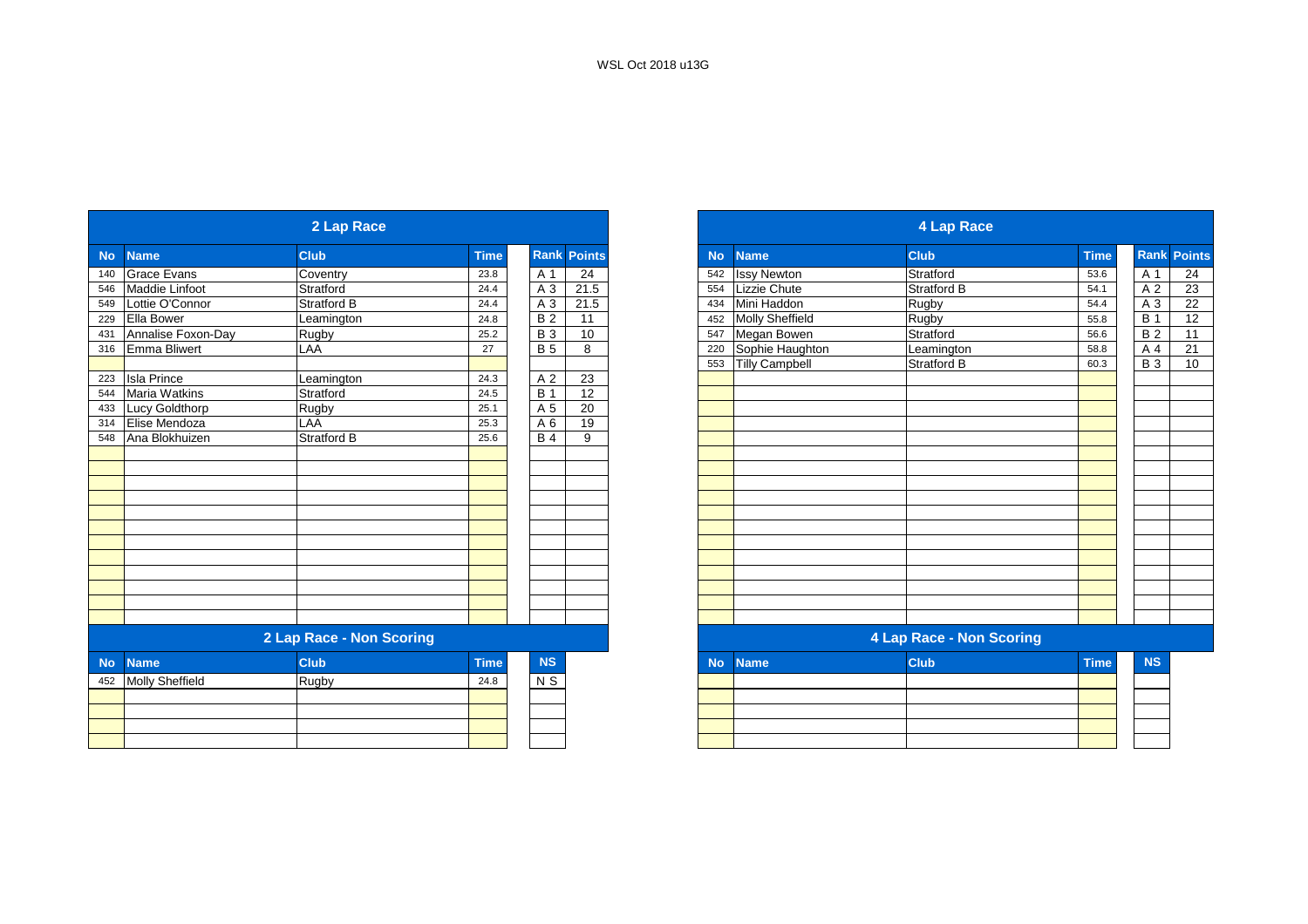|           |                  | <b>6 Lap Race</b>               |             |           |                    |
|-----------|------------------|---------------------------------|-------------|-----------|--------------------|
| <b>No</b> | <b>Name</b>      | <b>Club</b>                     | <b>Time</b> |           | <b>Rank Points</b> |
| 544       | Maria Watkins    | Stratford                       | 80.3        | A 1       | 24                 |
| 138       | Hannah Elliott   | Coventry                        | 82.1        | A 2       | 23                 |
| 432       | Georgia Gercs    | Rugby                           | 85.6        | A 3       | $\overline{22}$    |
| 550       | Niamh Hilliard   | Stratford B                     | 87.5        | A 4       | 21                 |
| 221       | Marielle Proctor | Leamington                      | 88.5        | A 5       | $\overline{20}$    |
|           |                  |                                 |             |           |                    |
|           |                  |                                 |             |           |                    |
|           |                  |                                 |             |           |                    |
|           |                  |                                 |             |           |                    |
|           |                  |                                 |             |           |                    |
|           |                  |                                 |             |           |                    |
|           |                  |                                 |             |           |                    |
|           |                  |                                 |             |           |                    |
|           |                  |                                 |             |           |                    |
|           |                  |                                 |             |           |                    |
|           |                  |                                 |             |           |                    |
|           |                  | <b>6 Lap Race - Non Scoring</b> |             |           |                    |
| <b>No</b> | <b>Name</b>      | <b>Club</b>                     | <b>Time</b> | <b>NS</b> |                    |
|           |                  |                                 |             |           |                    |
|           |                  |                                 |             |           |                    |
|           |                  |                                 |             |           |                    |
|           |                  |                                 |             |           |                    |
|           |                  |                                 |             |           |                    |
|           |                  |                                 |             |           |                    |

|             |                  | <b>6 Lap Race</b>               |             |           |                    |
|-------------|------------------|---------------------------------|-------------|-----------|--------------------|
| <b>Name</b> |                  | <b>Club</b>                     | <b>Time</b> |           | <b>Rank Points</b> |
|             | Maria Watkins    | Stratford                       | 80.3        | A 1       | 24                 |
|             | Hannah Elliott   | Coventry                        | 82.1        | A 2       | 23                 |
|             | Georgia Gercs    | Rugby                           | 85.6        | A 3       | $\overline{22}$    |
|             | Niamh Hilliard   | Stratford B                     | 87.5        | A 4       | 21                 |
|             | Marielle Proctor | Leamington                      | 88.5        | A 5       | 20                 |
|             |                  |                                 |             |           |                    |
|             |                  |                                 |             |           |                    |
|             |                  |                                 |             |           |                    |
|             |                  |                                 |             |           |                    |
|             |                  |                                 |             |           |                    |
|             |                  |                                 |             |           |                    |
|             |                  |                                 |             |           |                    |
|             |                  |                                 |             |           |                    |
|             |                  |                                 |             |           |                    |
|             |                  |                                 |             |           |                    |
|             |                  |                                 |             |           |                    |
|             |                  | <b>6 Lap Race - Non Scoring</b> |             |           |                    |
|             | <b>Name</b>      | <b>Club</b>                     | <b>Time</b> | <b>NS</b> |                    |
|             |                  |                                 |             |           |                    |
|             |                  |                                 |             |           |                    |
|             |                  |                                 |             |           |                    |
|             |                  |                                 |             |           |                    |
|             |                  |                                 |             |           |                    |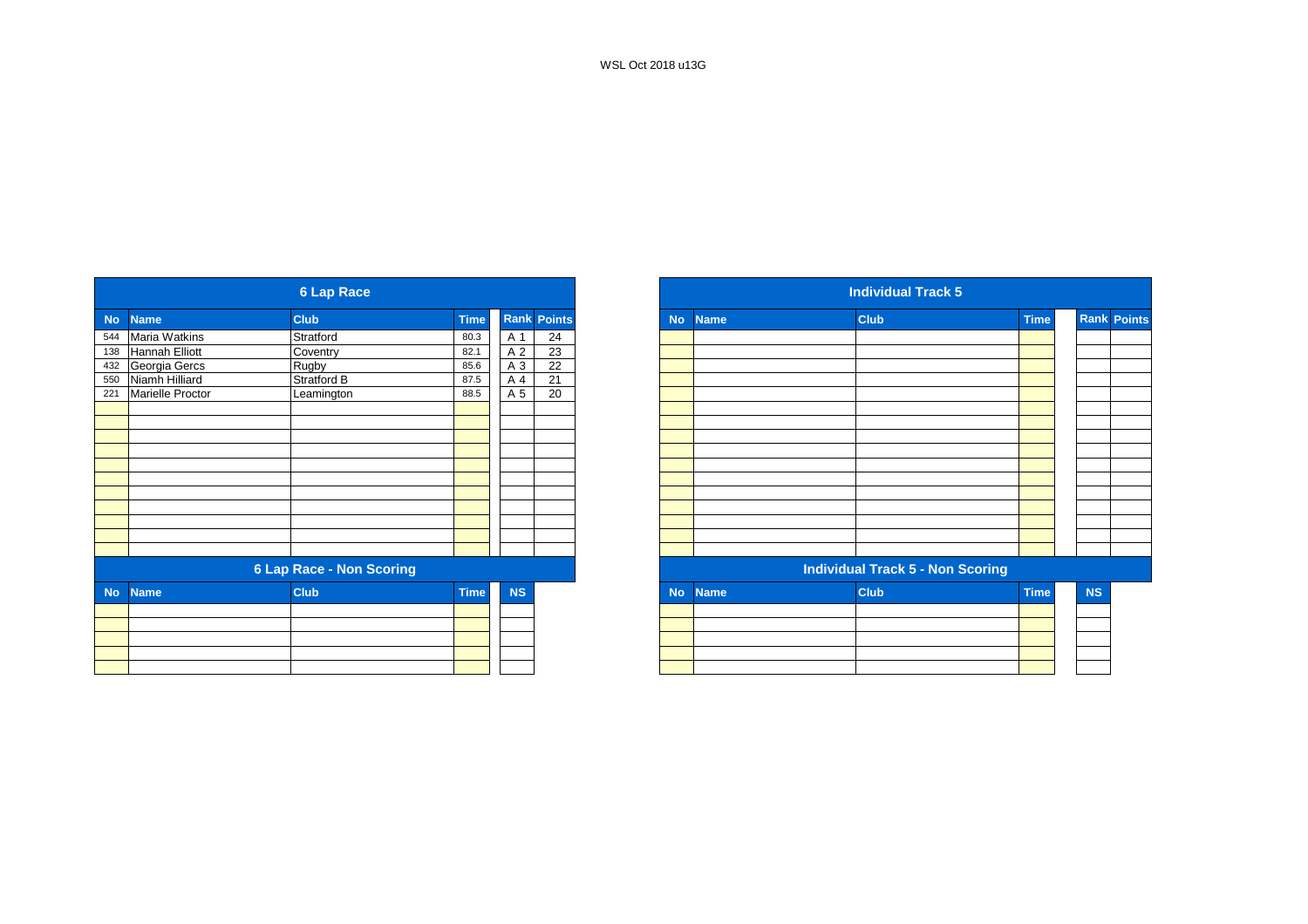|           |                       | <b>Speed Bounce</b>               |                |             |               |           |                         | <b>Standing Long Jump</b>               |                        |
|-----------|-----------------------|-----------------------------------|----------------|-------------|---------------|-----------|-------------------------|-----------------------------------------|------------------------|
|           |                       |                                   |                |             |               |           |                         |                                         |                        |
| <b>No</b> | <b>Name</b>           | <b>Club</b>                       | <b>Bounces</b> | <b>Rank</b> | <b>Points</b> | <b>No</b> | <b>Name</b>             | <b>Club</b>                             | <b>Distance</b><br>(m) |
| 140       | <b>Grace Evans</b>    | Coventry                          | 72             | A 4         | 21            | 136       | Emma Jackson            | Coventry                                | 1.77                   |
| 223       | <b>Isla Prince</b>    | Leamington                        | 75             | A 3         | 22            | 229       | Ella Bower              | Leamington                              | 2.05                   |
| 220       | Sophie Haughton       | Leamington                        | 60             | <b>B4</b>   | 9             | 227       | Charlotte Aghoghogbe    | Leamington                              | 1.70                   |
| 314       | Elise Mendoza         | LAA                               | 68             | A 5         | 20            | 316       | Emma Bliwert            | LAA                                     | 1.86                   |
| 308       | <b>Beatrice Noble</b> | LAA                               | 41             | <b>B</b> 5  | 8             | 308       | <b>Beatrice Noble</b>   | LAA                                     | 1.25                   |
| 436       | <b>Isabel Mur</b>     | Rugby                             | 61             | <b>B3</b>   | 10            | 431       | Annalise Foxon-Day      | Rugby                                   | 1.72                   |
| 435       | <b>Skye Maillot</b>   | Rugby                             | 67             | A 6         | 19            | 432       | Georgia Gercs           | Rugby                                   | 1.62                   |
| 543       | Poppy Fox Rowe        | Stratford                         | 78             | A 2         | 23            | 545       | Alyssa Croft            | Stratford                               | 1.79                   |
| 544       | <b>Maria Watkins</b>  | Stratford                         | 73             | <b>B2</b>   | 11            | 544       | <b>Maria Watkins</b>    | Stratford                               | 1.77                   |
| 549       | Lottie O'Connor       | Stratford B                       | 75             | <b>B</b> 1  | 12            | 549       | Lottie O'Connor         | Stratford B                             | 1.97                   |
|           | 554 Lizzie Chute      | Stratford B                       | 79             | A 1         | 24            | 553       | <b>Tilly Campbell</b>   | Stratford B                             | 1.54                   |
|           |                       |                                   |                |             |               |           |                         |                                         |                        |
|           |                       |                                   |                |             |               |           |                         |                                         |                        |
|           |                       |                                   |                |             |               |           |                         |                                         |                        |
|           |                       |                                   |                |             |               |           |                         |                                         |                        |
|           |                       |                                   |                |             |               |           |                         |                                         |                        |
|           |                       |                                   |                |             |               |           |                         |                                         |                        |
|           |                       |                                   |                |             |               |           |                         |                                         |                        |
|           |                       |                                   |                |             |               |           |                         |                                         |                        |
|           |                       |                                   |                |             |               |           |                         |                                         |                        |
|           |                       |                                   |                |             |               |           |                         |                                         |                        |
|           |                       |                                   |                |             |               |           |                         |                                         |                        |
|           |                       |                                   |                |             |               |           |                         |                                         |                        |
|           |                       |                                   |                |             |               |           |                         |                                         |                        |
|           |                       | <b>Speed Bounce - Non Scoring</b> |                |             |               |           |                         | <b>Standing Long Jump - Non Scoring</b> |                        |
|           |                       |                                   |                |             |               |           |                         |                                         | <b>Distance</b>        |
| <b>No</b> | <b>Name</b>           | <b>Club</b>                       | <b>Bounces</b> | <b>NS</b>   |               | <b>No</b> | <b>Name</b>             | <b>Club</b>                             | (m)                    |
|           |                       |                                   |                |             |               | 221       | <b>Marielle Proctor</b> | Leamington                              | 1.70                   |
|           |                       |                                   |                |             |               |           |                         |                                         |                        |
|           |                       |                                   |                |             |               |           |                         |                                         |                        |
|           |                       |                                   |                |             |               |           |                         |                                         |                        |

|           |                       | <b>Speed Bounce</b>               |                |             |               |
|-----------|-----------------------|-----------------------------------|----------------|-------------|---------------|
| <b>No</b> | <b>Name</b>           | <b>Club</b>                       | <b>Bounces</b> | <b>Rank</b> | <b>Points</b> |
|           | <b>Grace Evans</b>    | Coventry                          | 72             | A 4         | 21            |
|           | <b>Isla Prince</b>    | Leamington                        | 75             | A 3         | 22            |
|           | Sophie Haughton       | Leamington                        | 60             | <b>B</b> 4  | 9             |
|           | Elise Mendoza         | LAA                               | 68             | A 5         | 20            |
|           | <b>Beatrice Noble</b> | LAA                               | 41             | <b>B</b> 5  | 8             |
|           | <b>Isabel Mur</b>     | Rugby                             | 61             | <b>B</b> 3  | 10            |
| 435       | <b>Skye Maillot</b>   | Rugby                             | 67             | A 6         | 19            |
| 543       | Poppy Fox Rowe        | Stratford                         | 78             | A 2         | 23            |
| 544       | <b>Maria Watkins</b>  | Stratford                         | 73             | <b>B2</b>   | 11            |
| 549       | Lottie O'Connor       | <b>Stratford B</b>                | 75             | <b>B</b> 1  | 12            |
|           | Lizzie Chute          | <b>Stratford B</b>                | 79             | A 1         | 24            |
|           |                       |                                   |                |             |               |
|           |                       |                                   |                |             |               |
|           |                       |                                   |                |             |               |
|           |                       |                                   |                |             |               |
|           |                       |                                   |                |             |               |
|           |                       |                                   |                |             |               |
|           |                       |                                   |                |             |               |
|           |                       |                                   |                |             |               |
|           |                       |                                   |                |             |               |
|           |                       |                                   |                |             |               |
|           |                       |                                   |                |             |               |
|           |                       |                                   |                |             |               |
|           |                       |                                   |                |             |               |
|           |                       | <b>Speed Bounce - Non Scoring</b> |                |             |               |
|           | <b>Name</b>           | <b>Club</b>                       | <b>Bounces</b> | <b>NS</b>   |               |
|           |                       |                                   |                |             |               |
|           |                       |                                   |                |             |               |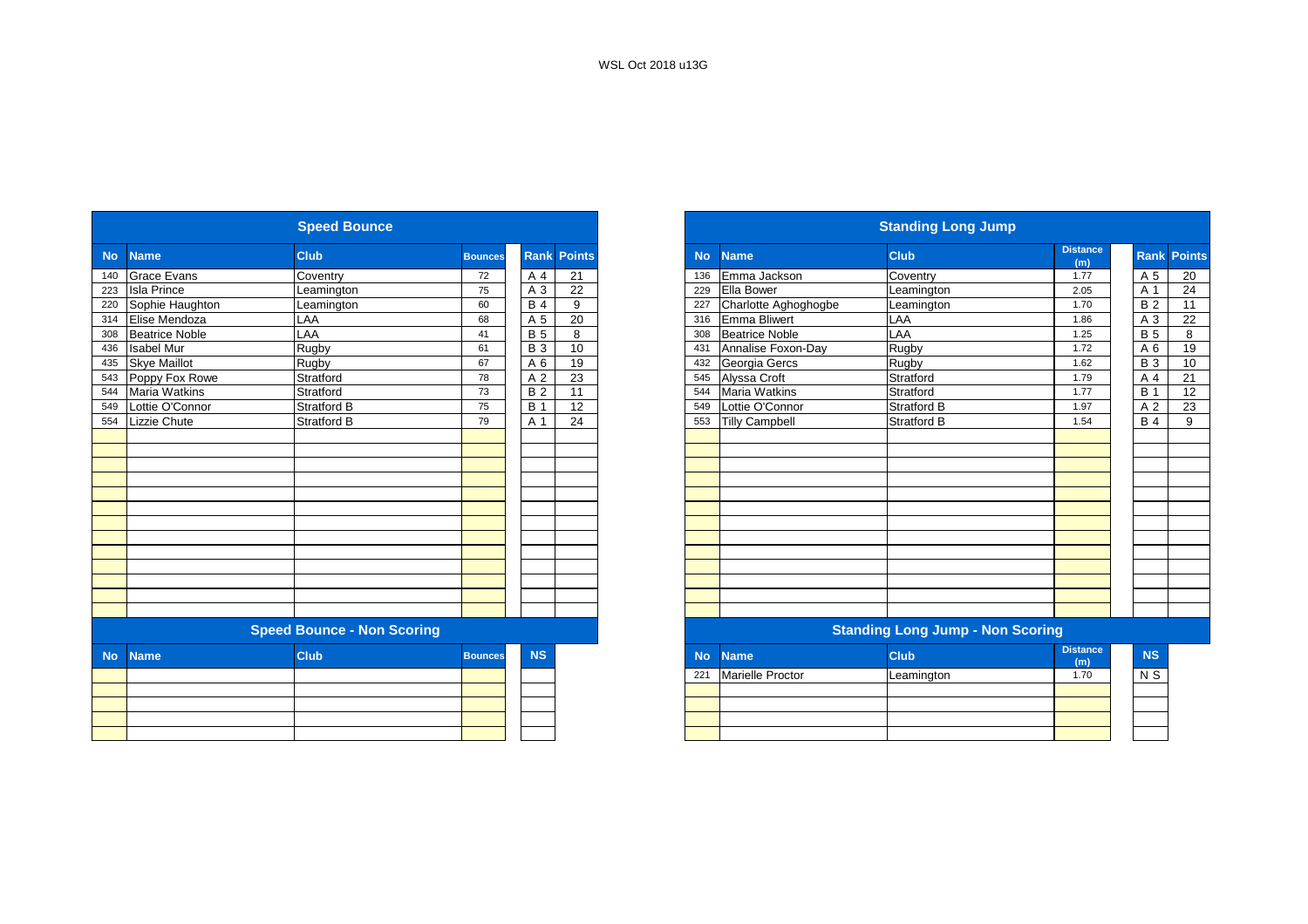|           |                        | <b>Vertical Jump</b>               |                         |            |                    |
|-----------|------------------------|------------------------------------|-------------------------|------------|--------------------|
| <b>No</b> | <b>Name</b>            | <b>Club</b>                        | <b>Distance</b><br>(cm) |            | <b>Rank Points</b> |
| 138       | <b>Hannah Elliott</b>  | Coventry                           | 54                      | A 1        | 24                 |
| 140       | <b>Grace Evans</b>     | Coventry                           | 46                      | <b>B</b> 1 | 11.5               |
| 229       | Ella Bower             | Leamington                         | 52                      | A 2        | 23                 |
| 220       | Sophie Haughton        | Leamington                         | 35                      | <b>B4</b>  | 9                  |
| 308       | <b>Beatrice Noble</b>  | LAA                                | 34                      | <b>B</b> 5 | 8                  |
| 316       | Emma Bliwert           | LAA                                | 43                      | A 4        | 20.5               |
| 429       | <b>Elise Callard</b>   | Rugby                              | 37                      | <b>B</b> 3 | 10                 |
| 436       | <b>Isabel Mur</b>      | Rugby                              | 38                      | A 6        | 19                 |
| 545       | Alyssa Croft           | Stratford                          | 46                      | A 3        | $\overline{22}$    |
| 543       | Poppy Fox Rowe         | Stratford                          | 46                      | <b>B</b> 1 | 11.5               |
| 548       | Ana Blokhuizen         | <b>Stratford B</b>                 | 43                      | A 4        | 20.5               |
| 552       | Caitlin Boyle          | <b>Stratford B</b>                 | 32                      | <b>B</b> 6 | $\overline{7}$     |
|           |                        |                                    |                         |            |                    |
|           |                        |                                    |                         |            |                    |
|           |                        |                                    |                         |            |                    |
|           |                        |                                    |                         |            |                    |
|           |                        |                                    |                         |            |                    |
|           |                        |                                    |                         |            |                    |
|           |                        |                                    |                         |            |                    |
|           |                        |                                    |                         |            |                    |
|           |                        |                                    |                         |            |                    |
|           |                        |                                    |                         |            |                    |
|           |                        |                                    |                         |            |                    |
|           |                        |                                    |                         |            |                    |
|           |                        | <b>Vertical Jump - Non Scoring</b> |                         |            |                    |
| <b>No</b> | <b>Name</b>            | <b>Club</b>                        | <b>Distance</b><br>(cm) | NS         |                    |
| 452       | <b>Molly Sheffield</b> | Rugby                              | 42                      | $N$ S      |                    |
|           |                        |                                    |                         |            |                    |
|           |                        |                                    |                         |            |                    |
|           |                        |                                    |                         |            |                    |
|           |                        |                                    |                         |            |                    |

|           |                       | <b>Vertical Jump</b>               |                         |            |                    |
|-----------|-----------------------|------------------------------------|-------------------------|------------|--------------------|
| <b>No</b> | <b>Name</b>           | <b>Club</b>                        | <b>Distance</b><br>(cm) |            | <b>Rank Points</b> |
| 138       | <b>Hannah Elliott</b> | Coventry                           | 54                      | A 1        | 24                 |
|           | 140 Grace Evans       | Coventry                           | 46                      | <b>B</b> 1 | 11.5               |
|           | 229 Ella Bower        | Leamington                         | 52                      | A 2        | 23                 |
| 220       | Sophie Haughton       | Leamington                         | 35                      | <b>B</b> 4 | 9                  |
| 308       | <b>Beatrice Noble</b> | LAA                                | 34                      | <b>B</b> 5 | 8                  |
|           | 316 Emma Bliwert      | LAA                                | 43                      | A 4        | 20.5               |
| 429       | <b>Elise Callard</b>  | Rugby                              | 37                      | <b>B</b> 3 | 10                 |
| 436       | <b>Isabel Mur</b>     | Rugby                              | 38                      | A 6        | 19                 |
|           | 545 Alyssa Croft      | Stratford                          | 46                      | A 3        | 22                 |
|           | 543 Poppy Fox Rowe    | Stratford                          | 46                      | B          | 11.5               |
|           | 548 Ana Blokhuizen    | <b>Stratford B</b>                 | 43                      | A 4        | 20.5               |
|           | 552 Caitlin Boyle     | <b>Stratford B</b>                 | 32                      | <b>B</b> 6 | $\overline{7}$     |
|           |                       |                                    |                         |            |                    |
|           |                       |                                    |                         |            |                    |
|           |                       |                                    |                         |            |                    |
|           |                       |                                    |                         |            |                    |
|           |                       |                                    |                         |            |                    |
|           |                       |                                    |                         |            |                    |
|           |                       |                                    |                         |            |                    |
|           |                       |                                    |                         |            |                    |
|           |                       |                                    |                         |            |                    |
|           |                       |                                    |                         |            |                    |
|           |                       |                                    |                         |            |                    |
|           |                       |                                    |                         |            |                    |
|           |                       | <b>Vertical Jump - Non Scoring</b> |                         |            |                    |
|           | No Name               | <b>Club</b>                        | <b>Distance</b><br>(cm) | <b>NS</b>  |                    |
|           | $452$ Molly Choffield | $D_{\text{inab}}$                  | $\sqrt{2}$              | $\sqrt{N}$ |                    |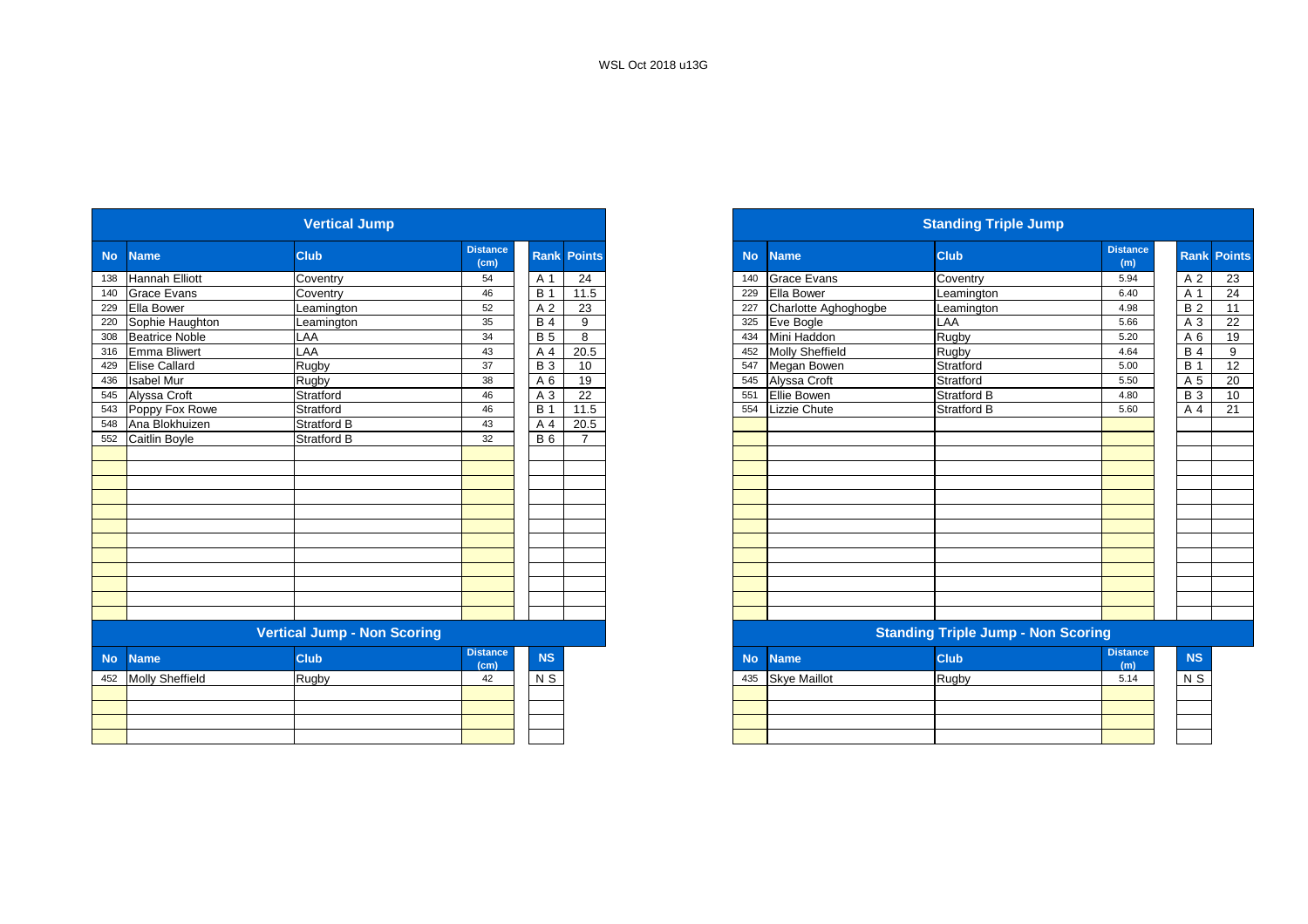|           |                       | <b>Shot Put</b>               |        |                |                 |
|-----------|-----------------------|-------------------------------|--------|----------------|-----------------|
| <b>No</b> | <b>Name</b>           | <b>Club</b>                   | Dis(m) | <b>Rank</b>    | <b>Points</b>   |
| 138       | Hannah Elliott        | Coventry                      | 6.95   | A 2            | 23              |
| 223       | <b>Isla Prince</b>    | Leamington                    | 5.49   | A 5            | 20              |
| 221       | Marielle Proctor      | Leamington                    | 4.55   | B <sub>2</sub> | 11              |
| 308       | <b>Beatrice Noble</b> | LAA                           | 3.49   | B <sub>5</sub> | 8               |
| 314       | Elise Mendoza         | LAA                           | 6.27   | A 3            | 22              |
| 433       | Lucy Goldthorp        | Rugby                         | 5.95   | A 4            | $\overline{21}$ |
| 429       | <b>Elise Callard</b>  | Rugby                         | 4.53   | <b>B</b> 3     | 10              |
| 541       | <b>Holly Newton</b>   | Stratford                     | 7.26   | <b>B</b> 1     | 12              |
| 542       | <b>Issy Newton</b>    | Stratford                     | 7.45   | A 1            | 24              |
| 552       | Caitlin Boyle         | <b>Stratford B</b>            | 4.08   | $B$ 4          | 9               |
| 553       | <b>Tilly Campbell</b> | Stratford B                   | 4.49   | A 6            | 19              |
|           |                       |                               |        |                |                 |
|           |                       |                               |        |                |                 |
|           |                       |                               |        |                |                 |
|           |                       |                               |        |                |                 |
|           |                       |                               |        |                |                 |
|           |                       |                               |        |                |                 |
|           |                       |                               |        |                |                 |
|           |                       |                               |        |                |                 |
|           |                       |                               |        |                |                 |
|           |                       |                               |        |                |                 |
|           |                       |                               |        |                |                 |
|           |                       |                               |        |                |                 |
|           |                       |                               |        |                |                 |
|           |                       | <b>Shot Put - Non Scoring</b> |        |                |                 |
| <b>No</b> | <b>Name</b>           | <b>Club</b>                   | Dis(m) | <b>NS</b>      |                 |
|           |                       |                               |        |                |                 |
|           |                       |                               |        |                |                 |
|           |                       |                               |        |                |                 |
|           |                       |                               |        |                |                 |
|           |                       |                               |        |                |                 |

|                         | <b>Shot Put</b>               |         |                    |                 |             | <b>Soft Javelin</b>               |         |  |
|-------------------------|-------------------------------|---------|--------------------|-----------------|-------------|-----------------------------------|---------|--|
| <b>Name</b>             | <b>Club</b>                   | Dis (m) | <b>Rank Points</b> | <b>No</b>       | <b>Name</b> | <b>Club</b>                       | Dis (m) |  |
| Hannah Elliott          | Coventry                      | 6.95    | A 2                | 23              |             |                                   |         |  |
| <b>Isla Prince</b>      | Leamington                    | 5.49    | A 5                | 20              |             |                                   |         |  |
| <b>Marielle Proctor</b> | Leamington                    | 4.55    | <b>B2</b>          | 11              |             |                                   |         |  |
| <b>Beatrice Noble</b>   | LAA                           | 3.49    | <b>B</b> 5         | 8               |             |                                   |         |  |
| Elise Mendoza           | LAA                           | 6.27    | A 3                | 22              |             |                                   |         |  |
| <b>Lucy Goldthorp</b>   | Rugby                         | 5.95    | A 4                | 21              |             |                                   |         |  |
| Elise Callard           | Rugby                         | 4.53    | <b>B3</b>          | 10 <sup>1</sup> |             |                                   |         |  |
| <b>Holly Newton</b>     | Stratford                     | 7.26    | <b>B</b> 1         | 12              |             |                                   |         |  |
| <b>Issy Newton</b>      | Stratford                     | 7.45    | A 1                | 24              |             |                                   |         |  |
| Caitlin Boyle           | Stratford B                   | 4.08    | <b>B4</b>          | 9               |             |                                   |         |  |
| <b>Tilly Campbell</b>   | <b>Stratford B</b>            | 4.49    | A 6                | 19              |             |                                   |         |  |
|                         |                               |         |                    |                 |             |                                   |         |  |
|                         |                               |         |                    |                 |             |                                   |         |  |
|                         |                               |         |                    |                 |             |                                   |         |  |
|                         |                               |         |                    |                 |             |                                   |         |  |
|                         |                               |         |                    |                 |             |                                   |         |  |
|                         |                               |         |                    |                 |             |                                   |         |  |
|                         |                               |         |                    |                 |             |                                   |         |  |
|                         |                               |         |                    |                 |             |                                   |         |  |
|                         |                               |         |                    |                 |             |                                   |         |  |
|                         |                               |         |                    |                 |             |                                   |         |  |
|                         |                               |         |                    |                 |             |                                   |         |  |
|                         |                               |         |                    |                 |             |                                   |         |  |
|                         |                               |         |                    |                 |             |                                   |         |  |
|                         | <b>Shot Put - Non Scoring</b> |         |                    |                 |             | <b>Soft Javelin - Non Scoring</b> |         |  |
| <b>Name</b>             | <b>Club</b>                   | Dis(m)  | NS                 | <b>No</b>       | <b>Name</b> | Club                              | Dis (m) |  |
|                         |                               |         |                    |                 |             |                                   |         |  |
|                         |                               |         |                    |                 |             |                                   |         |  |
|                         |                               |         |                    |                 |             |                                   |         |  |
|                         |                               |         |                    |                 |             |                                   |         |  |
|                         |                               |         |                    |                 |             |                                   |         |  |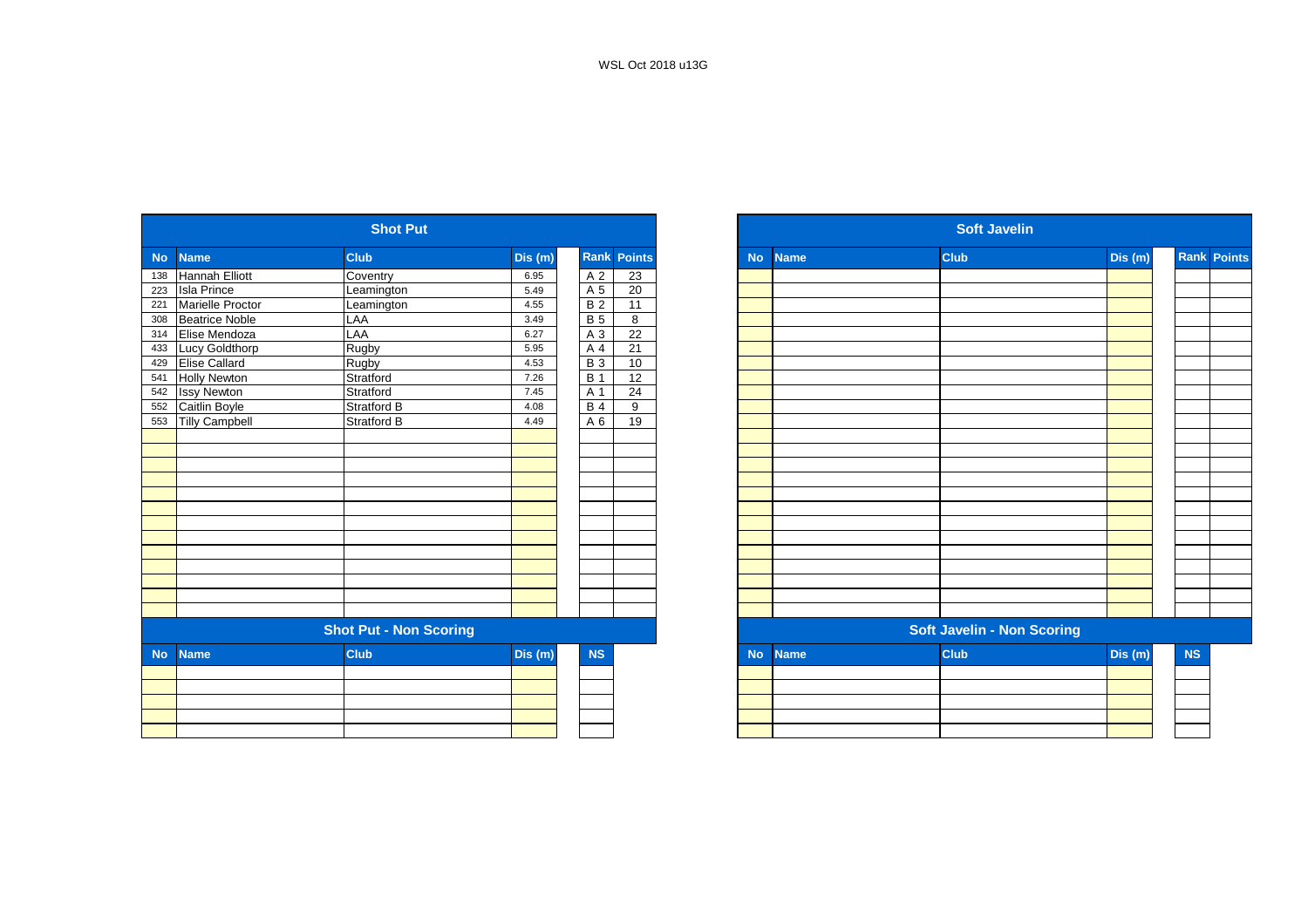

WSL Oct 2018 u13G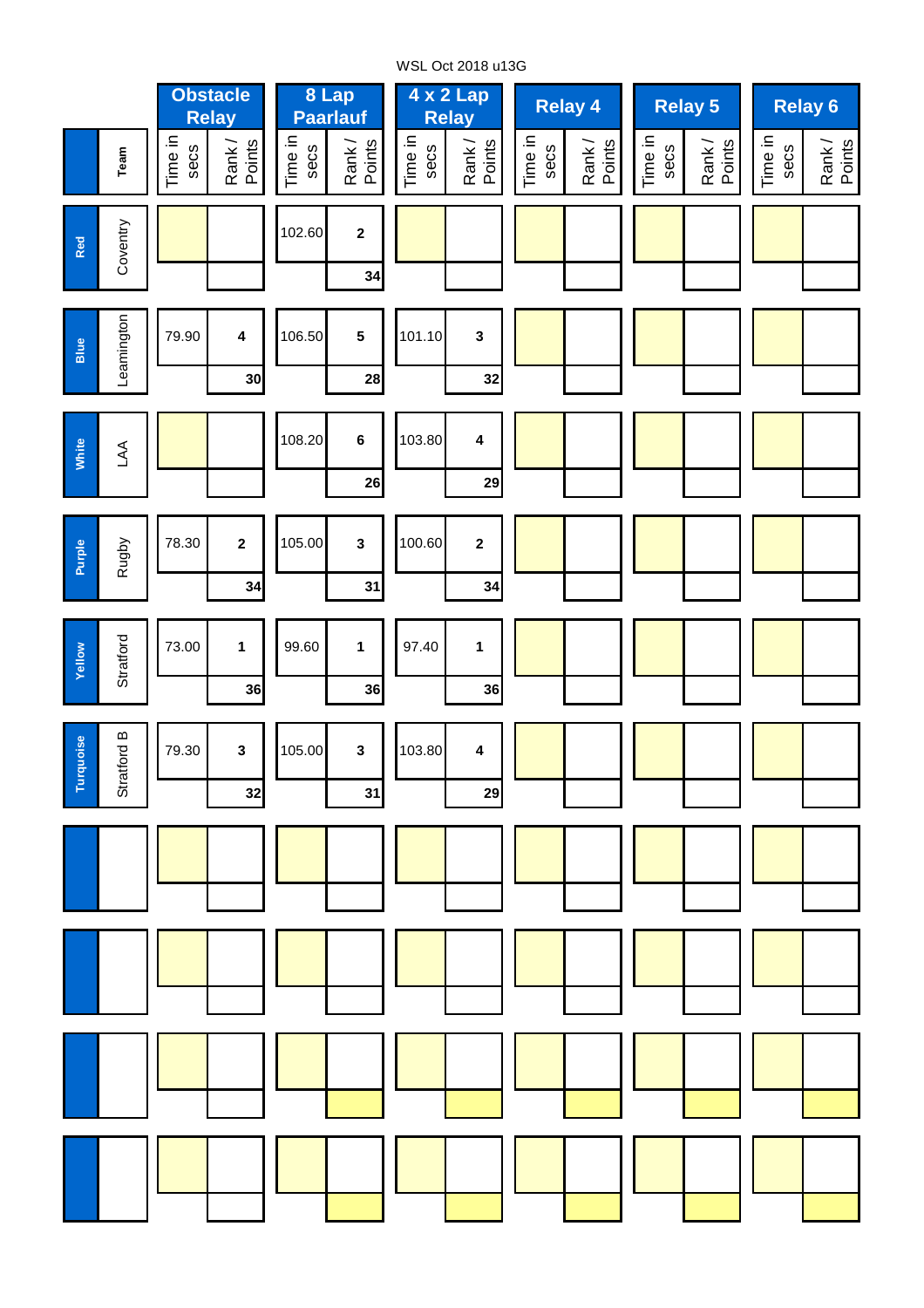|       |               | <b>19 October 2018</b>      | Red             | <b>Blue</b>    | <b>White</b>   | <b>Purple</b>  | Yellow           | <b>Turquoise</b>   |  |  |
|-------|---------------|-----------------------------|-----------------|----------------|----------------|----------------|------------------|--------------------|--|--|
|       |               | Under 13 - Boys             | Coventry        | Leamington     | LAA            | <b>Rugby</b>   | <b>Stratford</b> | <b>Stratford B</b> |  |  |
|       |               | 2 Lap Race                  | 33.5            |                | 29             | 29             | 36               | 32.5               |  |  |
|       | Individual    | 4 Lap Race                  | 22              |                | 20             | 34             | 36               | 31                 |  |  |
| TRACK |               | 6 Lap Race                  | 22              | 20             | 21             | 24             | 23               | 19                 |  |  |
|       |               | <b>Obstacle Relay</b>       | 32              |                |                | 34             | 36               | 30                 |  |  |
|       | Relay         | 8 Lap Paarlauf              |                 |                | 32             | 34             | 36               | 30                 |  |  |
|       |               | 4 x 2 Lap Relay             |                 |                | 30             | 34             | 36               | 32                 |  |  |
|       |               |                             |                 |                |                |                |                  |                    |  |  |
|       |               | <b>Speed Bounce</b>         | 23              | 21.5           | 28             | 31             | 36               | 31.5               |  |  |
|       |               | <b>Standing Long Jump</b>   | 24              |                | 33             | 32.5           | 33.5             | 29                 |  |  |
|       | Jumps         | Vertical Jump               | 20              | 19             | 31             | 22             | 35               | 35                 |  |  |
| FIELD |               | <b>Standing Triple Jump</b> | 21              |                | 30             | 32             | 36               | 33                 |  |  |
|       | <b>Throws</b> | <b>Shot Put</b>             | 19              | 22             | 30             | 32             | 35               | 33                 |  |  |
|       |               | <b>Total</b>                | 216.5           | 82.5           | 284            | 338.5          | 378.5            | 336                |  |  |
|       |               | <b>Overall Position</b>     | $5\phantom{.0}$ | $6\phantom{a}$ | $\overline{4}$ | $\overline{2}$ | $\vert 1 \vert$  | $\mathbf{3}$       |  |  |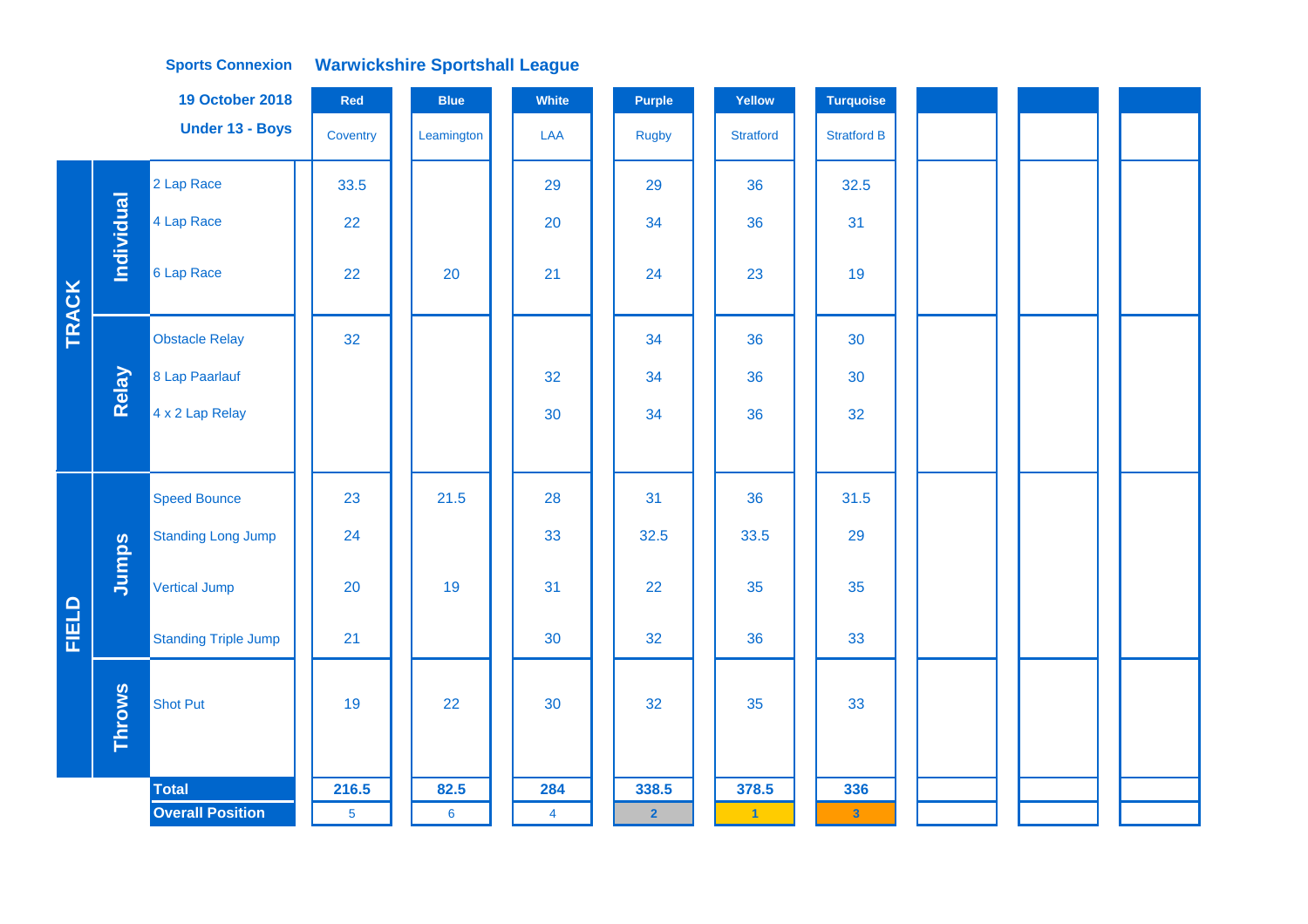|           |                   | 2 Lap Race               |             |            |                    |
|-----------|-------------------|--------------------------|-------------|------------|--------------------|
| <b>No</b> | <b>Name</b>       | <b>Club</b>              | <b>Time</b> |            | <b>Rank Points</b> |
|           | 562 Zac McKenzie  | Stratford                | 23          | A 1        | 24                 |
|           | 151 Alex Ursu     | Coventry                 | 23.9        | <b>B2</b>  | 11                 |
|           | 570 Fred Williams | Stratford B              | 25.1        | <b>B</b> 3 | 10                 |
| 326       | Joe Booth         | LAA                      | 25.5        | <b>B4</b>  | 9                  |
|           | 426 Harry Lole    | Rugby                    | 26.2        | <b>B</b> 5 | 8                  |
|           |                   |                          |             |            |                    |
| 565       | Linden Williams   | Stratford                | 23.8        | <b>B</b> 1 | 12                 |
| 423       | Luke Doherty      | Rugby                    | 24.6        | A 4        | 21                 |
| 323       | <b>Isaac Ball</b> | LAA                      | 25.1        | A 5        | 20                 |
| 569       | Tom Weaver        | Stratford B              | 23.3        | A 2        | 22.5               |
|           | 153 Euan Hill     | Coventry                 | 23.3        | A 2        | 22.5               |
|           |                   |                          |             |            |                    |
|           |                   |                          |             |            |                    |
|           |                   |                          |             |            |                    |
|           |                   |                          |             |            |                    |
|           |                   |                          |             |            |                    |
|           |                   |                          |             |            |                    |
|           |                   |                          |             |            |                    |
|           |                   |                          |             |            |                    |
|           |                   |                          |             |            |                    |
|           |                   |                          |             |            |                    |
|           |                   |                          |             |            |                    |
|           |                   |                          |             |            |                    |
|           |                   | 2 Lap Race - Non Scoring |             |            |                    |
| <b>No</b> | <b>Name</b>       | <b>Club</b>              | <b>Time</b> | <b>NS</b>  |                    |
|           |                   |                          |             |            |                    |
|           |                   |                          |             |            |                    |
|           |                   |                          |             |            |                    |
|           |                   |                          |             |            |                    |

|           |                      | 2 Lap Race               |             |                    |      |
|-----------|----------------------|--------------------------|-------------|--------------------|------|
|           | <b>Name</b>          | <b>Club</b>              | <b>Time</b> | <b>Rank Points</b> |      |
|           | 562 Zac McKenzie     | Stratford                | 23          | A 1                | 24   |
|           | Alex Ursu            | Coventry                 | 23.9        | <b>B2</b>          | 11   |
| 570       | <b>Fred Williams</b> | Stratford B              | 25.1        | <b>B3</b>          | 10   |
|           | Joe Booth            | LAA                      | 25.5        | <b>B</b> 4         | 9    |
| 426       | Harry Lole           | Rugby                    | 26.2        | <b>B</b> 5         | 8    |
|           |                      |                          |             |                    |      |
| 565       | Linden Williams      | Stratford                | 23.8        | <b>B</b> 1         | 12   |
| 423       | Luke Doherty         | Rugby                    | 24.6        | A 4                | 21   |
| 323       | <b>Isaac Ball</b>    | LAA                      | 25.1        | A 5                | 20   |
| 569       | Tom Weaver           | <b>Stratford B</b>       | 23.3        | A 2                | 22.5 |
| 153       | Euan Hill            | Coventry                 | 23.3        | A 2                | 22.5 |
|           |                      |                          |             |                    |      |
|           |                      |                          |             |                    |      |
|           |                      |                          |             |                    |      |
|           |                      |                          |             |                    |      |
|           |                      |                          |             |                    |      |
|           |                      |                          |             |                    |      |
|           |                      |                          |             |                    |      |
|           |                      |                          |             |                    |      |
|           |                      |                          |             |                    |      |
|           |                      |                          |             |                    |      |
|           |                      |                          |             |                    |      |
|           |                      |                          |             |                    |      |
|           |                      |                          |             |                    |      |
|           |                      | 2 Lap Race - Non Scoring |             |                    |      |
| <b>No</b> | <b>Name</b>          | <b>Club</b>              | <b>Time</b> | <b>NS</b>          |      |
|           |                      |                          |             |                    |      |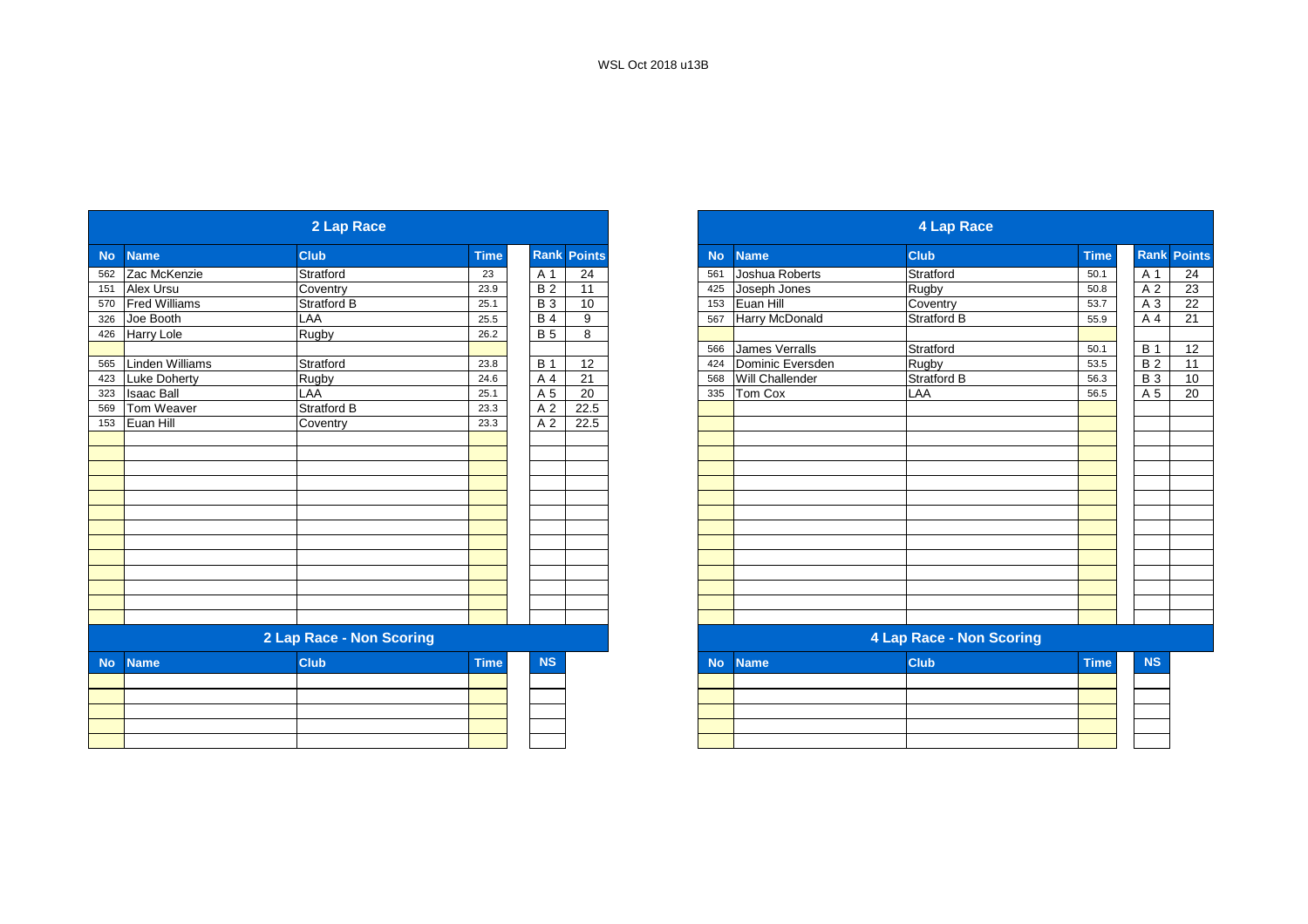|           |                            | <b>6 Lap Race</b>               |             |           |                    |
|-----------|----------------------------|---------------------------------|-------------|-----------|--------------------|
| <b>No</b> | <b>Name</b>                | <b>Club</b>                     | <b>Time</b> |           | <b>Rank Points</b> |
| 428       | <b>Arthur Matthew Tilt</b> | Rugby                           | 77.4        | A 1       | 24                 |
| 564       | Adam Taylor                | Stratford                       | 81.6        | A 2       | 23                 |
| 152       | Adam Jackson               | Coventry                        | 83.8        | A 3       | $\overline{22}$    |
| 347       | <b>Oscar Westmore</b>      | LAA                             | 87.9        | A 4       | 21                 |
| 222       | Sam Morrey                 | Leamington                      | 88.6        | A 5       | 20                 |
| 572       | <b>Max Peters</b>          | Stratford B                     | 91.4        | A 6       | 19                 |
|           |                            |                                 |             |           |                    |
|           |                            |                                 |             |           |                    |
|           |                            |                                 |             |           |                    |
|           |                            |                                 |             |           |                    |
|           |                            |                                 |             |           |                    |
|           |                            |                                 |             |           |                    |
|           |                            |                                 |             |           |                    |
|           |                            |                                 |             |           |                    |
|           |                            |                                 |             |           |                    |
|           |                            |                                 |             |           |                    |
|           |                            | <b>6 Lap Race - Non Scoring</b> |             |           |                    |
| <b>No</b> | <b>Name</b>                | <b>Club</b>                     | <b>Time</b> | <b>NS</b> |                    |
|           |                            |                                 |             |           |                    |
|           |                            |                                 |             |           |                    |
|           |                            |                                 |             |           |                    |
|           |                            |                                 |             |           |                    |
|           |                            |                                 |             |           |                    |
|           |                            |                                 |             |           |                    |

|             |                            | <b>6 Lap Race</b>               |             |           |                    |
|-------------|----------------------------|---------------------------------|-------------|-----------|--------------------|
| <b>Name</b> |                            | <b>Club</b>                     | <b>Time</b> |           | <b>Rank Points</b> |
|             | <b>Arthur Matthew Tilt</b> | Rugby                           | 77.4        | A 1       | 24                 |
|             | Adam Taylor                | Stratford                       | 81.6        | A 2       | 23                 |
|             | Adam Jackson               | Coventry                        | 83.8        | A 3       | $\overline{22}$    |
|             | Oscar Westmore             | LAA                             | 87.9        | A 4       | 21                 |
|             | Sam Morrey                 | Leamington                      | 88.6        | A 5       | 20                 |
|             | <b>Max Peters</b>          | Stratford B                     | 91.4        | A 6       | 19                 |
|             |                            |                                 |             |           |                    |
|             |                            |                                 |             |           |                    |
|             |                            |                                 |             |           |                    |
|             |                            |                                 |             |           |                    |
|             |                            |                                 |             |           |                    |
|             |                            |                                 |             |           |                    |
|             |                            |                                 |             |           |                    |
|             |                            |                                 |             |           |                    |
|             |                            |                                 |             |           |                    |
|             |                            |                                 |             |           |                    |
|             |                            | <b>6 Lap Race - Non Scoring</b> |             |           |                    |
| <b>No</b>   | <b>Name</b>                | <b>Club</b>                     | <b>Time</b> | <b>NS</b> |                    |
|             |                            |                                 |             |           |                    |
|             |                            |                                 |             |           |                    |
|             |                            |                                 |             |           |                    |
|             |                            |                                 |             |           |                    |
|             |                            |                                 |             |           |                    |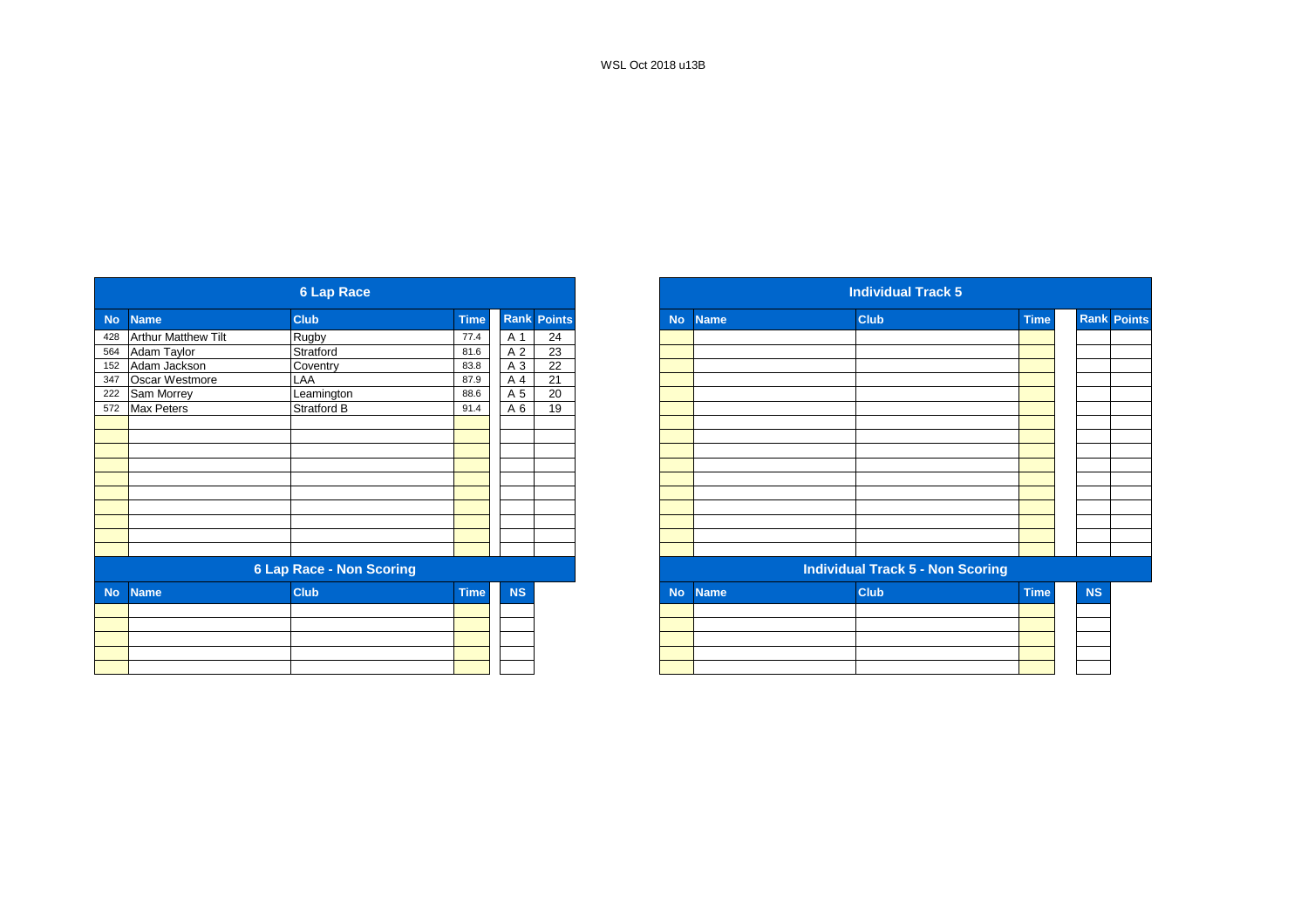|           |                      | <b>Speed Bounce</b>               |                |                 |               |           |                        | <b>Standing Long Jump</b>               |                        |
|-----------|----------------------|-----------------------------------|----------------|-----------------|---------------|-----------|------------------------|-----------------------------------------|------------------------|
| <b>No</b> | <b>Name</b>          | <b>Club</b>                       | <b>Bounces</b> | Rank            | <b>Points</b> | <b>No</b> | <b>Name</b>            | <b>Club</b>                             | <b>Distance</b><br>(m) |
| 151       | <b>Alex Ursu</b>     | Coventry                          | 79             | A 2             | 23            | 152       | Adam Jackson           | Coventry                                | 2.00                   |
| 222       | Sam Morrey           | Leamington                        | 74             | A 3             | 21.5          | 347       | Oscar Westmore         | LAA                                     | 1.66                   |
| 347       | Oscar Westmore       | LAA                               | 64             | A 6             | 19            | 326       | Joe Booth              | LAA                                     | 1.74                   |
| 335       | Tom Cox              | LAA                               | 61             | <b>B4</b>       | 9             | 421       | <b>Harrison Barnes</b> | Rugby                                   | 1.82                   |
| 423       | <b>Luke Doherty</b>  | Rugby                             | 71             | <b>B2</b>       | 11            | 426       | <b>Harry Lole</b>      | Rugby                                   | 1.64                   |
| 424       | Dominic Eversden     | Rugby                             | 72             | $\overline{A}5$ | 20            | 566       | James Verralls         | Stratford                               | 1.97                   |
| 562       | Zac McKenzie         | Stratford                         | 81             | A 1             | 24            | 564       | Adam Taylor            | Stratford                               | 1.64                   |
| 565       | Linden Williams      | Stratford                         | 78             | <b>B</b> 1      | 12            | 568       | Will Challender        | <b>Stratford B</b>                      | 1.56                   |
| 570       | <b>Fred Williams</b> | <b>Stratford B</b>                | 74             | A 3             | 21.5          | 569       | Tom Weaver             | <b>Stratford B</b>                      | 1.68                   |
| 569       | Tom Weaver           | <b>Stratford B</b>                | 66             | <b>B</b> 3      | 10            |           |                        |                                         |                        |
|           |                      |                                   |                |                 |               |           |                        |                                         |                        |
|           |                      |                                   |                |                 |               |           |                        |                                         |                        |
|           |                      |                                   |                |                 |               |           |                        |                                         |                        |
|           |                      |                                   |                |                 |               |           |                        |                                         |                        |
|           |                      |                                   |                |                 |               |           |                        |                                         |                        |
|           |                      |                                   |                |                 |               |           |                        |                                         |                        |
|           |                      |                                   |                |                 |               |           |                        |                                         |                        |
|           |                      |                                   |                |                 |               |           |                        |                                         |                        |
|           |                      |                                   |                |                 |               |           |                        |                                         |                        |
|           |                      |                                   |                |                 |               |           |                        |                                         |                        |
|           |                      |                                   |                |                 |               |           |                        |                                         |                        |
|           |                      |                                   |                |                 |               |           |                        |                                         |                        |
|           |                      |                                   |                |                 |               |           |                        |                                         |                        |
|           |                      |                                   |                |                 |               |           |                        |                                         |                        |
|           |                      | <b>Speed Bounce - Non Scoring</b> |                |                 |               |           |                        | <b>Standing Long Jump - Non Scoring</b> |                        |
| <b>No</b> | <b>Name</b>          | <b>Club</b>                       | <b>Bounces</b> | <b>NS</b>       |               | <b>No</b> | <b>Name</b>            | <b>Club</b>                             | <b>Distance</b><br>(m) |
|           |                      |                                   |                |                 |               |           |                        |                                         |                        |
|           |                      |                                   |                |                 |               |           |                        |                                         |                        |
|           |                      |                                   |                |                 |               |           |                        |                                         |                        |
|           |                      |                                   |                |                 |               |           |                        |                                         |                        |
|           |                      |                                   |                |                 |               |           |                        |                                         |                        |

|                          |                      | <b>Speed Bounce</b>               |                |                |                    |
|--------------------------|----------------------|-----------------------------------|----------------|----------------|--------------------|
| <b>Name</b>              |                      | <b>Club</b>                       | <b>Bounces</b> |                | <b>Rank Points</b> |
|                          | Alex Ursu            | Coventry                          | 79             | A 2            | 23                 |
|                          | Sam Morrey           | Leamington                        | 74             | A 3            | 21.5               |
|                          | Oscar Westmore       | LAA                               | 64             | A <sub>6</sub> | 19                 |
|                          | Tom Cox              | LAA                               | 61             | <b>B4</b>      | 9                  |
|                          | <b>Luke Doherty</b>  | Rugby                             | 71             | <b>B2</b>      | $\overline{11}$    |
|                          | Dominic Eversden     | Rugby                             | 72             | A 5            | 20                 |
|                          | Zac McKenzie         | Stratford                         | 81             | A 1            | 24                 |
|                          | Linden Williams      | Stratford                         | 78             | <b>B</b> 1     | 12                 |
| 570                      | <b>Fred Williams</b> | <b>Stratford B</b>                | 74             | A 3            | 21.5               |
| 569                      | Tom Weaver           | <b>Stratford B</b>                | 66             | <b>B</b> 3     | 10                 |
|                          |                      |                                   |                |                |                    |
|                          |                      |                                   |                |                |                    |
|                          |                      |                                   |                |                |                    |
|                          |                      |                                   |                |                |                    |
|                          |                      |                                   |                |                |                    |
|                          |                      |                                   |                |                |                    |
|                          |                      |                                   |                |                |                    |
|                          |                      |                                   |                |                |                    |
|                          |                      |                                   |                |                |                    |
|                          |                      |                                   |                |                |                    |
|                          |                      |                                   |                |                |                    |
|                          |                      |                                   |                |                |                    |
|                          |                      |                                   |                |                |                    |
|                          |                      |                                   |                |                |                    |
|                          |                      | <b>Speed Bounce - Non Scoring</b> |                |                |                    |
| <b>No</b><br><b>Name</b> |                      | <b>Club</b>                       | <b>Bounces</b> | <b>NS</b>      |                    |
|                          |                      |                                   |                |                |                    |
|                          |                      |                                   |                |                |                    |
|                          |                      |                                   |                |                |                    |
|                          |                      |                                   |                |                |                    |
|                          |                      |                                   |                |                |                    |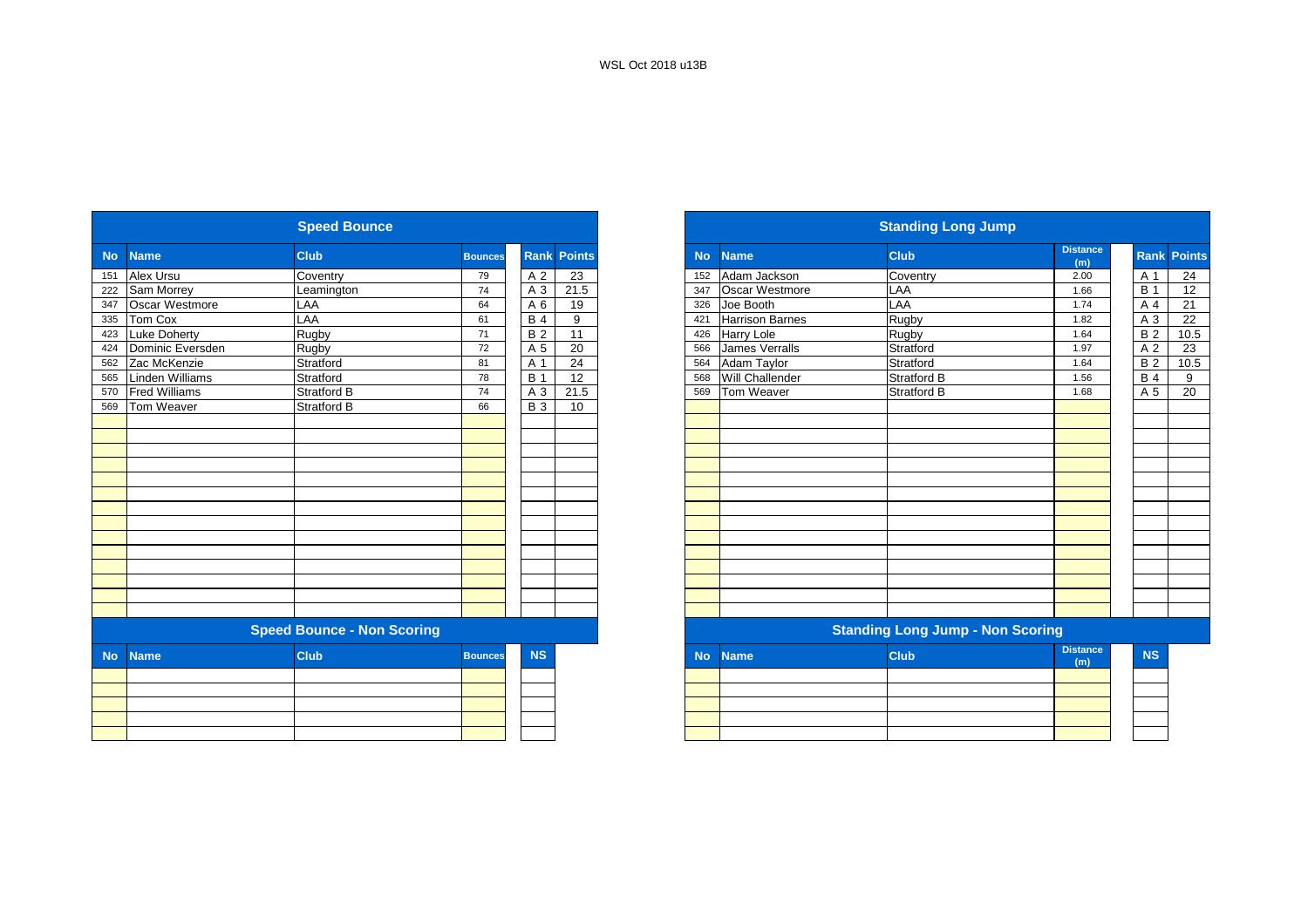|           |                       | <b>Vertical Jump</b>               |                         |                |                    |
|-----------|-----------------------|------------------------------------|-------------------------|----------------|--------------------|
| <b>No</b> | <b>Name</b>           | <b>Club</b>                        | <b>Distance</b><br>(cm) |                | <b>Rank Points</b> |
| 152       | Adam Jackson          | Coventry                           | 39                      | A 5            | 20                 |
| 222       | Sam Morrey            | Leamington                         | 37                      | A 6            | 19                 |
| 326       | Joe Booth             | LAA                                | 40                      | A 4            | 21                 |
| 347       | Oscar Westmore        | LAA                                | 32                      | <b>B3</b>      | 10                 |
| 425       | Joseph Jones          | Rugby                              | 42                      | A <sub>3</sub> | 22                 |
| 562       | Zac McKenzie          | Stratford                          | 43                      | A <sub>2</sub> | 23                 |
| 565       | Linden Williams       | Stratford                          | 43                      | <b>B</b> 1     | 12                 |
| 567       | <b>Harry McDonald</b> | Stratford B                        | 44                      | A 1            | 24                 |
| 572       | Max Peters            | Stratford B                        | 39                      | <b>B2</b>      | 11                 |
|           |                       |                                    |                         |                |                    |
|           |                       |                                    |                         |                |                    |
|           |                       |                                    |                         |                |                    |
|           |                       |                                    |                         |                |                    |
|           |                       |                                    |                         |                |                    |
|           |                       |                                    |                         |                |                    |
|           |                       |                                    |                         |                |                    |
|           |                       |                                    |                         |                |                    |
|           |                       |                                    |                         |                |                    |
|           |                       |                                    |                         |                |                    |
|           |                       |                                    |                         |                |                    |
|           |                       |                                    |                         |                |                    |
|           |                       |                                    |                         |                |                    |
|           |                       |                                    |                         |                |                    |
|           |                       |                                    |                         |                |                    |
|           |                       | <b>Vertical Jump - Non Scoring</b> |                         |                |                    |
| <b>No</b> | <b>Name</b>           | <b>Club</b>                        | <b>Distance</b><br>(cm) | <b>NS</b>      |                    |
|           |                       |                                    |                         |                |                    |
|           |                       |                                    |                         |                |                    |
|           |                       |                                    |                         |                |                    |
|           |                       |                                    |                         |                |                    |
|           |                       |                                    |                         |                |                    |

|                        | <b>Vertical Jump</b>               |                         |                        |           |                            | <b>Standing Triple Jump</b>               |                        |  |
|------------------------|------------------------------------|-------------------------|------------------------|-----------|----------------------------|-------------------------------------------|------------------------|--|
| <b>Name</b>            | <b>Club</b>                        | <b>Distance</b><br>(cm) | <b>Rank Points</b>     | <b>No</b> | <b>Name</b>                | <b>Club</b>                               | <b>Distance</b><br>(m) |  |
| 152 Adam Jackson       | Coventry                           | 39                      | A 5<br>20              | 151       | Alex Ursu                  | Coventry                                  | 6.00                   |  |
| Sam Morrey             | Leamington                         | 37                      | 19<br>A 6              | 335       | Tom Cox                    | LAA                                       | 5.22                   |  |
| Joe Booth              | LAA                                | 40                      | 21<br>A 4              | 323       | <b>Isaac Ball</b>          | LAA                                       | 5.34                   |  |
| 347 Oscar Westmore     | LAA                                | 32                      | <b>B</b> 3<br>10       | 422       | Archie Campbell            | Rugby                                     | 4.90                   |  |
| 425 Joseph Jones       | Rugby                              | 42                      | $\overline{22}$<br>A 3 | 428       | <b>Arthur Matthew Tilt</b> | Rugby                                     | 6.54                   |  |
| 562 Zac McKenzie       | Stratford                          | 43                      | 23<br>A 2              | 566       | <b>James Verralls</b>      | Stratford                                 | 6.14                   |  |
| <b>Linden Williams</b> | Stratford                          | 43                      | <b>B</b> 1<br>12       | 561       | Joshua Roberts             | Stratford                                 | 7.04                   |  |
| Harry McDonald         | <b>Stratford B</b>                 | 44                      | 24<br>A 1              | 570       | <b>Fred Williams</b>       | Stratford B                               | 5.90                   |  |
| 572 Max Peters         | <b>Stratford B</b>                 | 39                      | <b>B2</b><br>11        | 567       | <b>Harry McDonald</b>      | Stratford B                               | 6.13                   |  |
|                        |                                    |                         |                        |           |                            |                                           |                        |  |
|                        |                                    |                         |                        |           |                            |                                           |                        |  |
|                        |                                    |                         |                        |           |                            |                                           |                        |  |
|                        |                                    |                         |                        |           |                            |                                           |                        |  |
|                        |                                    |                         |                        |           |                            |                                           |                        |  |
|                        |                                    |                         |                        |           |                            |                                           |                        |  |
|                        |                                    |                         |                        |           |                            |                                           |                        |  |
|                        |                                    |                         |                        |           |                            |                                           |                        |  |
|                        |                                    |                         |                        |           |                            |                                           |                        |  |
|                        |                                    |                         |                        |           |                            |                                           |                        |  |
|                        |                                    |                         |                        |           |                            |                                           |                        |  |
|                        |                                    |                         |                        |           |                            |                                           |                        |  |
|                        |                                    |                         |                        |           |                            |                                           |                        |  |
|                        |                                    |                         |                        |           |                            |                                           |                        |  |
|                        |                                    |                         |                        |           |                            |                                           |                        |  |
|                        | <b>Vertical Jump - Non Scoring</b> |                         |                        |           |                            | <b>Standing Triple Jump - Non Scoring</b> |                        |  |
| <b>Name</b>            | <b>Club</b>                        | <b>Distance</b><br>(cm) | <b>NS</b>              | <b>No</b> | <b>Name</b>                | <b>Club</b>                               | <b>Distance</b><br>(m) |  |
|                        |                                    |                         |                        |           |                            |                                           |                        |  |
|                        |                                    |                         |                        |           |                            |                                           |                        |  |
|                        |                                    |                         |                        |           |                            |                                           |                        |  |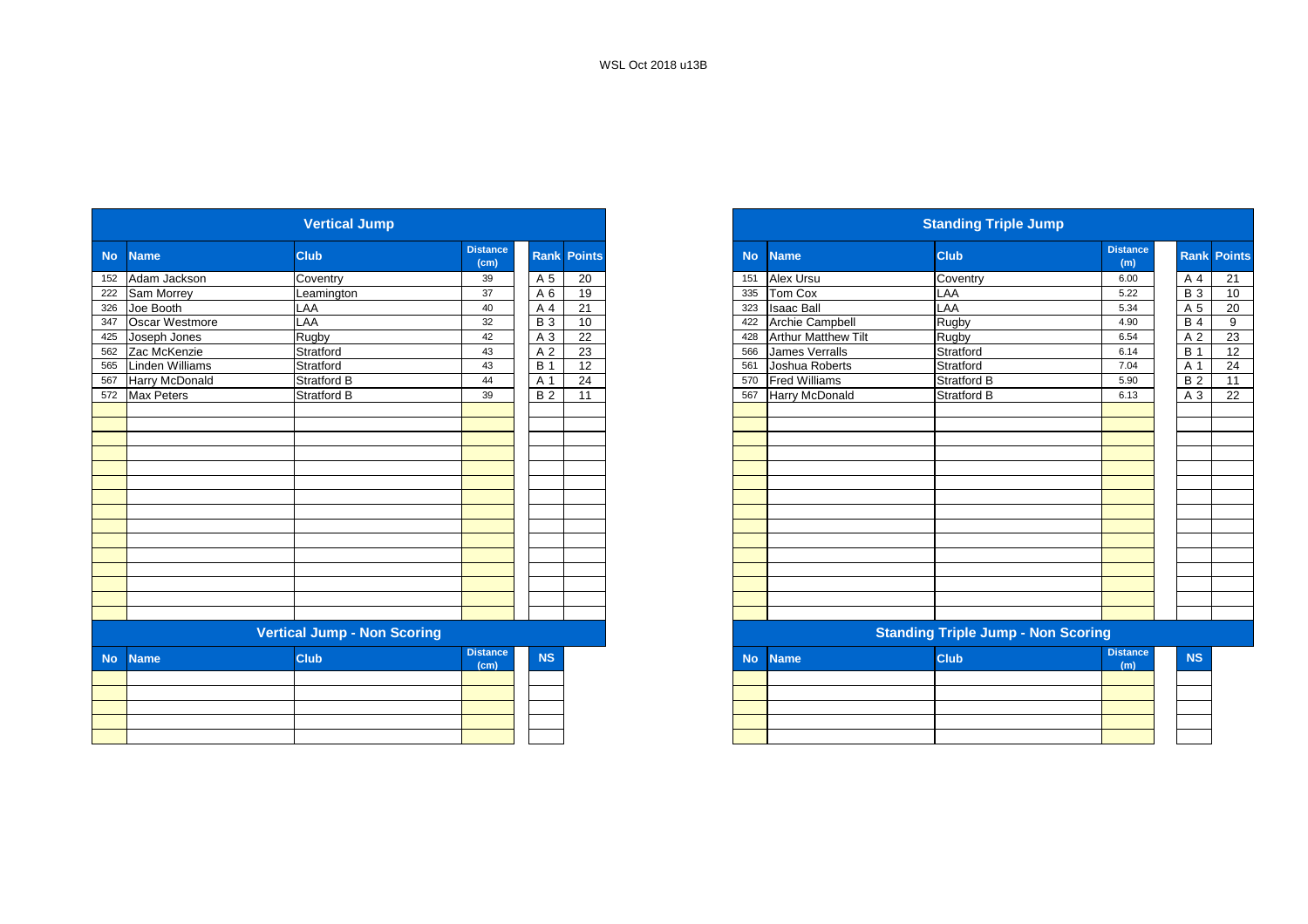|           |                        | <b>Shot Put</b>               |         |            |                    |
|-----------|------------------------|-------------------------------|---------|------------|--------------------|
| <b>No</b> | <b>Name</b>            | <b>Club</b>                   | Dis(m)  |            | <b>Rank Points</b> |
| 153       | Euan Hill              | Coventry                      | 3.94    | A 6        | 19                 |
| 222       | Sam Morrey             | Leamington                    | 5.92    | A 3        | 22                 |
| 326       | Joe Booth              | LAA                           | 5.53    | A 5        | 20                 |
| 323       | <b>Isaac Ball</b>      | LAA                           | 4.68    | $B_3$      | 10                 |
| 426       | Harry Lole             | Rugby                         | 3.22    | <b>B</b> 4 | 9                  |
| 421       | <b>Harrison Barnes</b> | <b>Rugby</b>                  | 6.27    | A 2        | 23                 |
| 561       | Joshua Roberts         | Stratford                     | 9.45    | A 1        | 24                 |
| 564       | Adam Taylor            | Stratford                     | 5.15    | <b>B2</b>  | 11                 |
| 569       | Tom Weaver             | Stratford B                   | 5.61    | A 4        | 21                 |
| 572       | Max Peters             | Stratford B                   | 5.57    | <b>B</b> 1 | $\overline{12}$    |
|           |                        |                               |         |            |                    |
|           |                        |                               |         |            |                    |
|           |                        |                               |         |            |                    |
|           |                        |                               |         |            |                    |
|           |                        |                               |         |            |                    |
|           |                        |                               |         |            |                    |
|           |                        |                               |         |            |                    |
|           |                        |                               |         |            |                    |
|           |                        |                               |         |            |                    |
|           |                        |                               |         |            |                    |
|           |                        |                               |         |            |                    |
|           |                        |                               |         |            |                    |
|           |                        |                               |         |            |                    |
|           |                        |                               |         |            |                    |
|           |                        | <b>Shot Put - Non Scoring</b> |         |            |                    |
| <b>No</b> | <b>Name</b>            | <b>Club</b>                   | Dis (m) | <b>NS</b>  |                    |
|           |                        |                               |         |            |                    |
|           |                        |                               |         |            |                    |
|           |                        |                               |         |            |                    |
|           |                        |                               |         |            |                    |
|           |                        |                               |         |            |                    |
|           |                        |                               |         |            |                    |

|                   |                        | <b>Shot Put</b>               |         |                  |                    |
|-------------------|------------------------|-------------------------------|---------|------------------|--------------------|
| <b>Name</b>       |                        | <b>Club</b>                   | Dis(m)  |                  | <b>Rank Points</b> |
| Euan Hill         |                        | Coventry                      | 3.94    | A 6              | 19                 |
| Sam Morrey        |                        | Leamington                    | 5.92    | A 3              | 22                 |
| Joe Booth         |                        | LAA                           | 5.53    | A 5              | 20                 |
| <b>Isaac Ball</b> |                        | LAA                           | 4.68    | <b>B3</b>        | 10                 |
| <b>Harry Lole</b> |                        | Rugby                         | 3.22    | <b>B</b> 4       | 9                  |
|                   | <b>Harrison Barnes</b> | Rugby                         | 6.27    | A 2              | 23                 |
|                   | Joshua Roberts         | Stratford                     | 9.45    | A 1              | 24                 |
| Adam Taylor       |                        | Stratford                     | 5.15    | <b>B2</b>        | 11                 |
| Tom Weaver        |                        | Stratford B                   | 5.61    | A 4              | 21                 |
| <b>Max Peters</b> |                        | <b>Stratford B</b>            | 5.57    | $\overline{B}$ 1 | 12                 |
|                   |                        |                               |         |                  |                    |
|                   |                        |                               |         |                  |                    |
|                   |                        |                               |         |                  |                    |
|                   |                        |                               |         |                  |                    |
|                   |                        |                               |         |                  |                    |
|                   |                        |                               |         |                  |                    |
|                   |                        |                               |         |                  |                    |
|                   |                        |                               |         |                  |                    |
|                   |                        |                               |         |                  |                    |
|                   |                        |                               |         |                  |                    |
|                   |                        |                               |         |                  |                    |
|                   |                        |                               |         |                  |                    |
|                   |                        |                               |         |                  |                    |
|                   |                        |                               |         |                  |                    |
|                   |                        | <b>Shot Put - Non Scoring</b> |         |                  |                    |
| <b>Name</b>       |                        | <b>Club</b>                   | Dis (m) | NS               |                    |
|                   |                        |                               |         |                  |                    |
|                   |                        |                               |         |                  |                    |
|                   |                        |                               |         |                  |                    |
|                   |                        |                               |         |                  |                    |
|                   |                        |                               |         |                  |                    |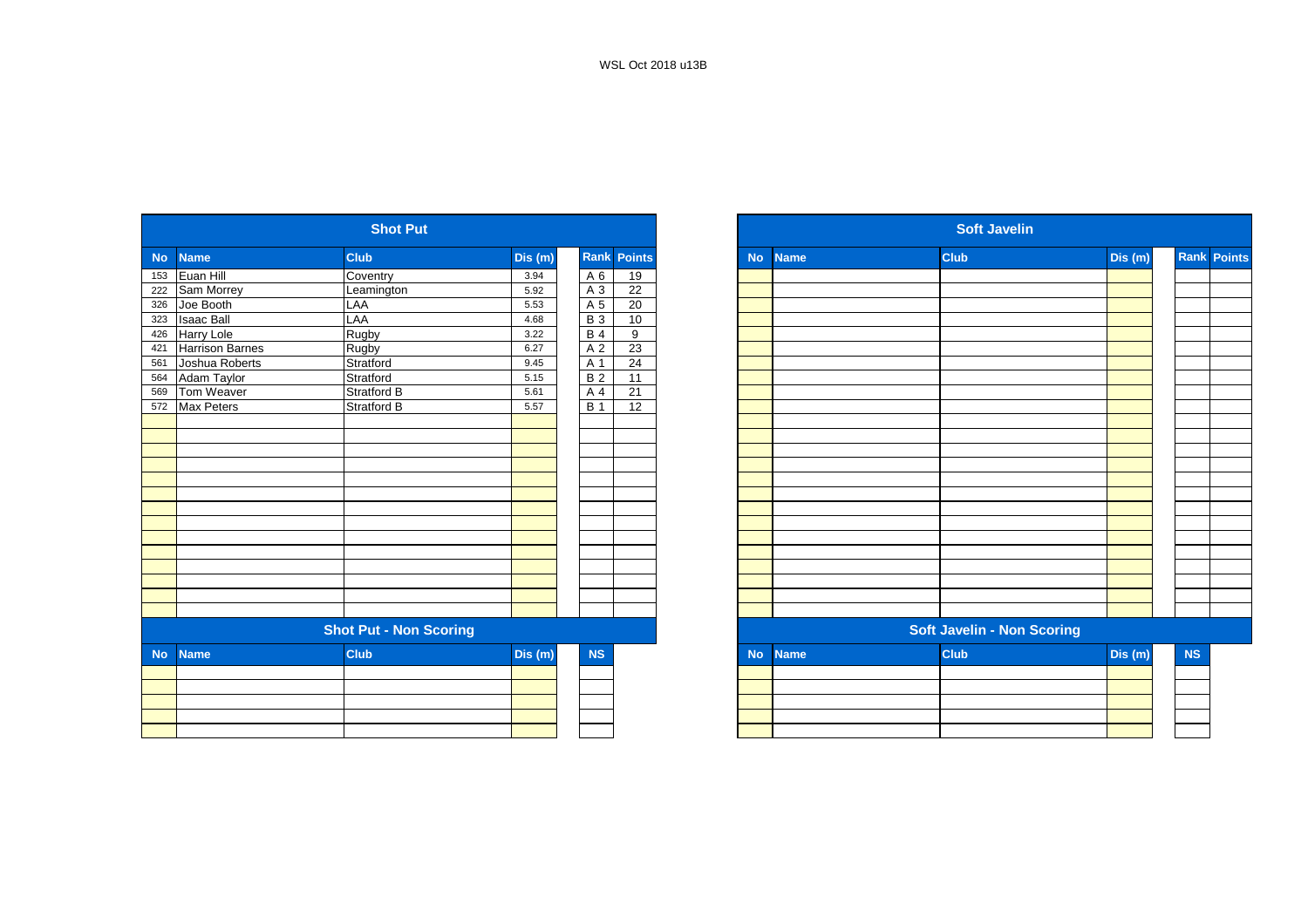# WSL Oct 2018 u13B

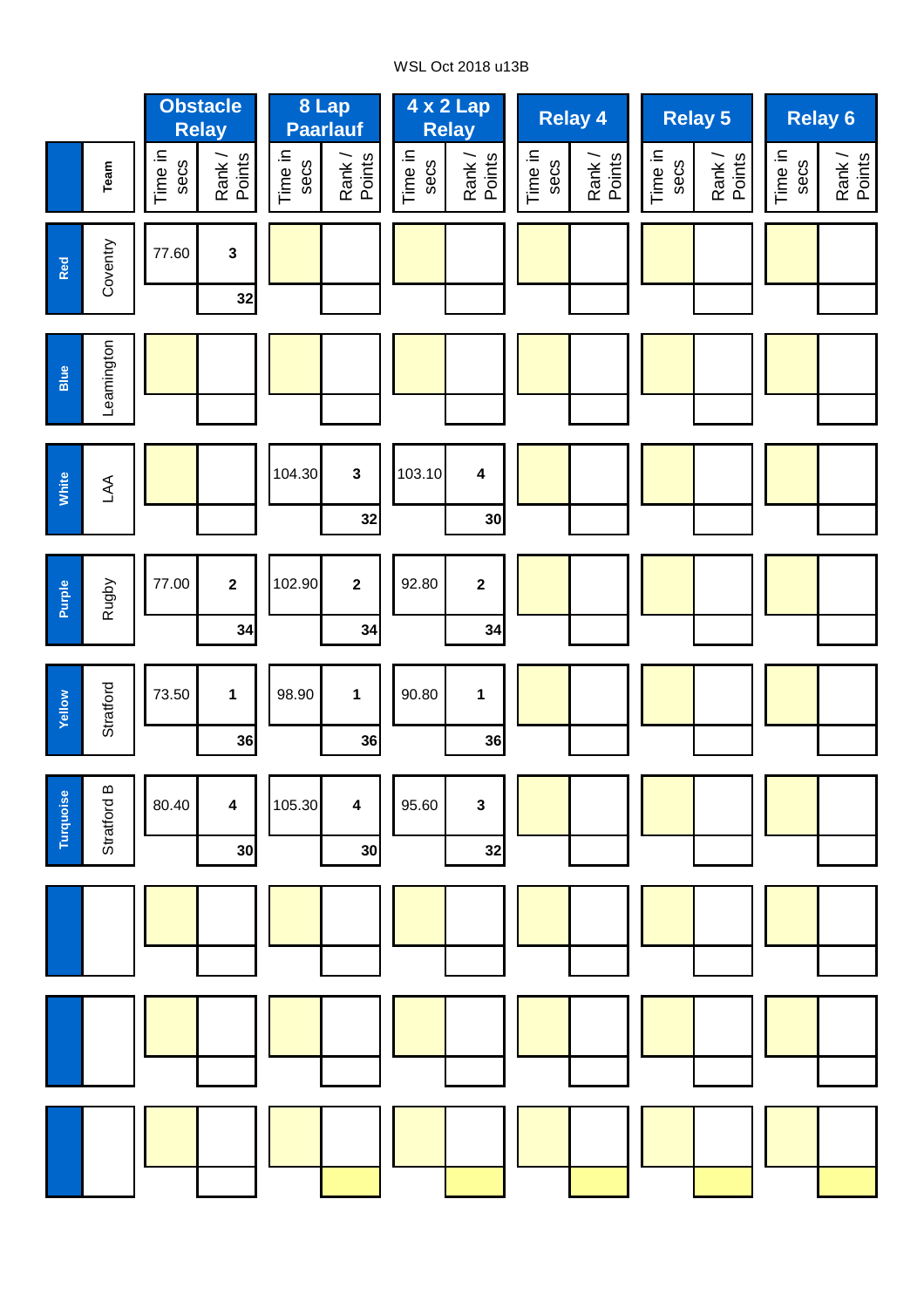|              |                   | <b>19 October 2018</b>      | Red      | <b>Blue</b>    | <b>White</b>    | <b>Purple</b>           | Yellow                  | <b>Turquoise</b>        |  |  |  |
|--------------|-------------------|-----------------------------|----------|----------------|-----------------|-------------------------|-------------------------|-------------------------|--|--|--|
|              |                   | <b>Under 15 - Girls</b>     | Coventry | Leamington     | LAA             | <b>Rugby</b>            | <b>Stratford</b>        | <b>Stratford B</b>      |  |  |  |
|              |                   | 2 Lap Race                  |          | 31.5           | 30.5            | 34                      | 36                      | 28                      |  |  |  |
|              | <b>Individual</b> | 4 Lap Race                  |          | 21             |                 | 36                      | 34                      | 22                      |  |  |  |
| <b>TRACK</b> |                   | 6 Lap Race                  |          |                |                 |                         |                         |                         |  |  |  |
|              |                   | <b>Obstacle Relay</b>       |          |                |                 |                         |                         |                         |  |  |  |
|              | Relay             | 8 Lap Paarlauf              |          | 34             | 36              | 30                      | 32                      | 28                      |  |  |  |
|              |                   | 4 x 2 Lap Relay             |          |                | 34              | 32                      | 36                      | 30                      |  |  |  |
|              |                   |                             |          |                |                 |                         |                         |                         |  |  |  |
|              |                   | <b>Speed Bounce</b>         |          | 30             | 28              | 36                      | 33                      | 33                      |  |  |  |
|              |                   | <b>Standing Long Jump</b>   |          |                | 34              | 34                      | 34                      | 30                      |  |  |  |
|              | Jumps             | Vertical Jump               |          | 33             | 23              | 31                      | 35                      | 30                      |  |  |  |
| <b>FIELD</b> |                   | <b>Standing Triple Jump</b> |          | 32             |                 | 34                      | 36                      | 30                      |  |  |  |
|              | <b>Throws</b>     | <b>Shot Put</b>             |          | 22             |                 | 34                      | 35                      | 32                      |  |  |  |
|              |                   | <b>Total</b>                |          | 203.5          | 185.5           | 301                     | 311                     | 263                     |  |  |  |
|              |                   | <b>Overall Position</b>     |          | $\overline{4}$ | $5\phantom{.0}$ | $\overline{\mathbf{2}}$ | $\overline{\mathbf{1}}$ | $\overline{\mathbf{3}}$ |  |  |  |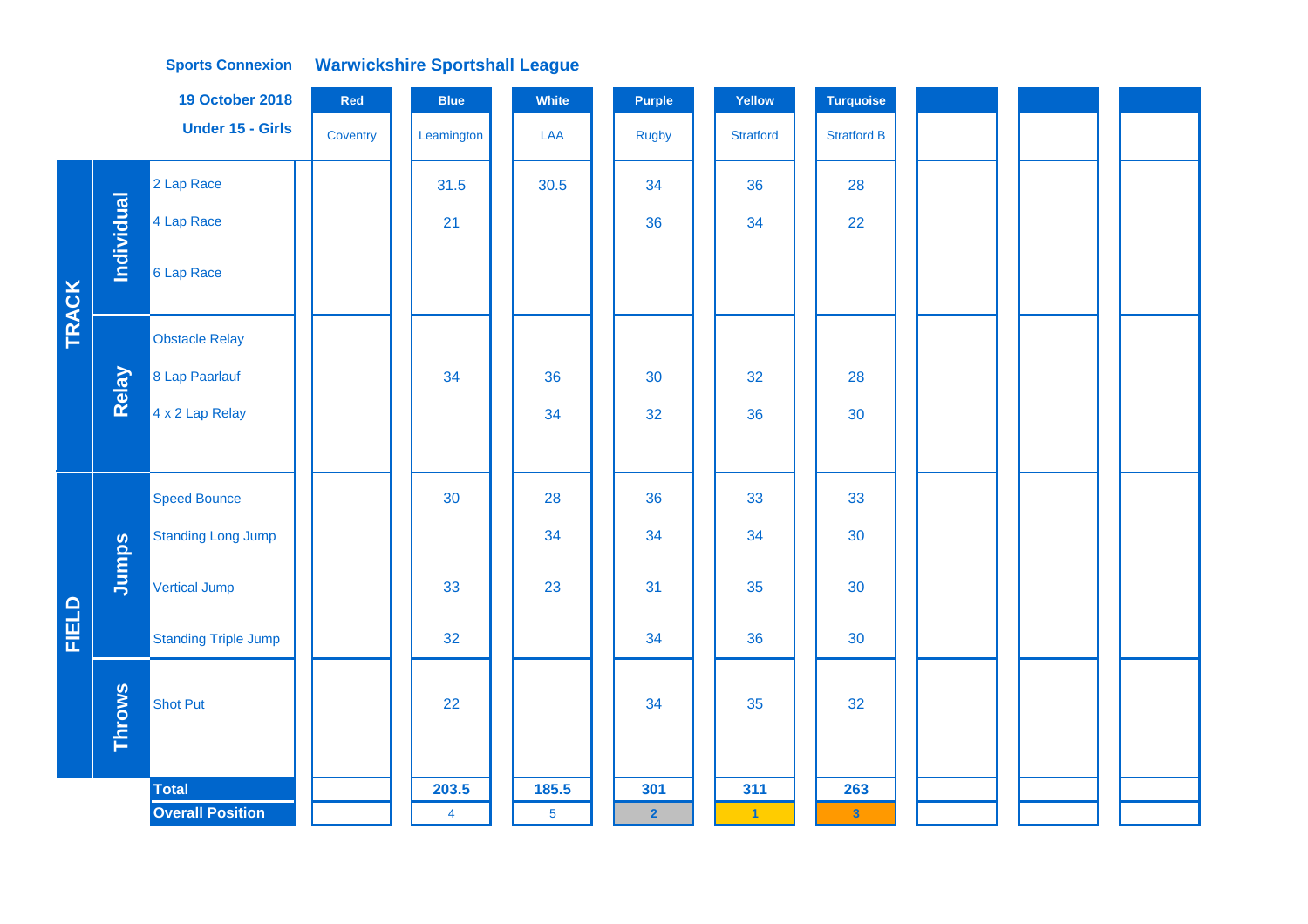|           |                      | 2 Lap Race               |             |                |                    |
|-----------|----------------------|--------------------------|-------------|----------------|--------------------|
|           | <b>Name</b>          | <b>Club</b>              | <b>Time</b> |                | <b>Rank Points</b> |
| 582       | Caitlin Buckley      | Stratford                | 22.5        | <b>B</b> 1     | 12                 |
| 230       | Robin Greenwood      | Leamington               | 23.7        | $A_3$          | 21.5               |
| 445       | Ciara Doherty        | Rugby                    | 24.4        | <b>B2</b>      | 11                 |
| 334       | Thea Mort            | LAA                      | 24.6        | <b>B4</b>      | 9                  |
| 583       | Eleanor Clark        | Stratford B              | 24.9        | $\overline{B}$ | 8                  |
| 586       |                      |                          |             |                |                    |
|           | Millie Leighton      | Stratford                | 22.2        | A 1            | 24                 |
|           | Megan Burge          | <b>Rugby</b>             | 23.1        | A <sub>2</sub> | 23                 |
|           | Alex Spurway         | LAA                      | 23.7        | $A_3$          | 21.5               |
|           | Livvy Finch          | <b>Stratford B</b>       | 24          | A 5            | 20                 |
| 226       | <b>Isobel Ridler</b> | Leamington               | 24.5        | <b>B3</b>      | 10                 |
|           |                      |                          |             |                |                    |
|           |                      |                          |             |                |                    |
|           |                      |                          |             |                |                    |
|           |                      |                          |             |                |                    |
|           |                      |                          |             |                |                    |
|           |                      |                          |             |                |                    |
|           |                      |                          |             |                |                    |
|           |                      |                          |             |                |                    |
|           |                      |                          |             |                |                    |
|           |                      |                          |             |                |                    |
|           |                      |                          |             |                |                    |
|           |                      |                          |             |                |                    |
|           |                      |                          |             |                |                    |
|           |                      | 2 Lap Race - Non Scoring |             |                |                    |
| <b>No</b> | <b>Name</b>          | <b>Club</b>              | <b>Time</b> | <b>NS</b>      |                    |
| 585       | Jemma Hall           | Stratford                | 24.7        | N <sub>S</sub> |                    |
|           |                      |                          |             |                |                    |
|           |                      |                          |             |                |                    |
|           |                      |                          |             |                |                    |
|           |                      |                          |             |                |                    |
|           |                      |                          |             |                |                    |

|                      | 2 Lap Race               |             |            |                    |
|----------------------|--------------------------|-------------|------------|--------------------|
| <b>Name</b>          | <b>Club</b>              | <b>Time</b> |            | <b>Rank Points</b> |
| Caitlin Buckley      | Stratford                | 22.5        | <b>B</b> 1 | 12                 |
| Robin Greenwood      | Leamington               | 23.7        | A 3        | 21.5               |
| Ciara Doherty        | Rugby                    | 24.4        | <b>B2</b>  | 11                 |
| Thea Mort            | LAA                      | 24.6        | <b>B</b> 4 | 9                  |
| Eleanor Clark        | Stratford B              | 24.9        | <b>B</b> 5 | 8                  |
|                      |                          |             |            |                    |
| Millie Leighton      | Stratford                | 22.2        | A 1        | 24                 |
| Megan Burge          | Rugby                    | 23.1        | A 2        | 23                 |
| Alex Spurway         | LAA                      | 23.7        | $A_3$      | 21.5               |
| Livvy Finch          | Stratford B              | 24          | A 5        | $\overline{20}$    |
| <b>Isobel Ridler</b> | Leamington               | 24.5        | <b>B</b> 3 | 10                 |
|                      |                          |             |            |                    |
|                      |                          |             |            |                    |
|                      |                          |             |            |                    |
|                      |                          |             |            |                    |
|                      |                          |             |            |                    |
|                      |                          |             |            |                    |
|                      |                          |             |            |                    |
|                      |                          |             |            |                    |
|                      |                          |             |            |                    |
|                      |                          |             |            |                    |
|                      |                          |             |            |                    |
|                      |                          |             |            |                    |
|                      | 2 Lap Race - Non Scoring |             |            |                    |
| <b>Name</b>          | <b>Club</b>              | <b>Time</b> | <b>NS</b>  |                    |
| Jemma Hall           | Stratford                | 24.7        | N S        |                    |
|                      |                          |             |            |                    |
|                      |                          |             |            |                    |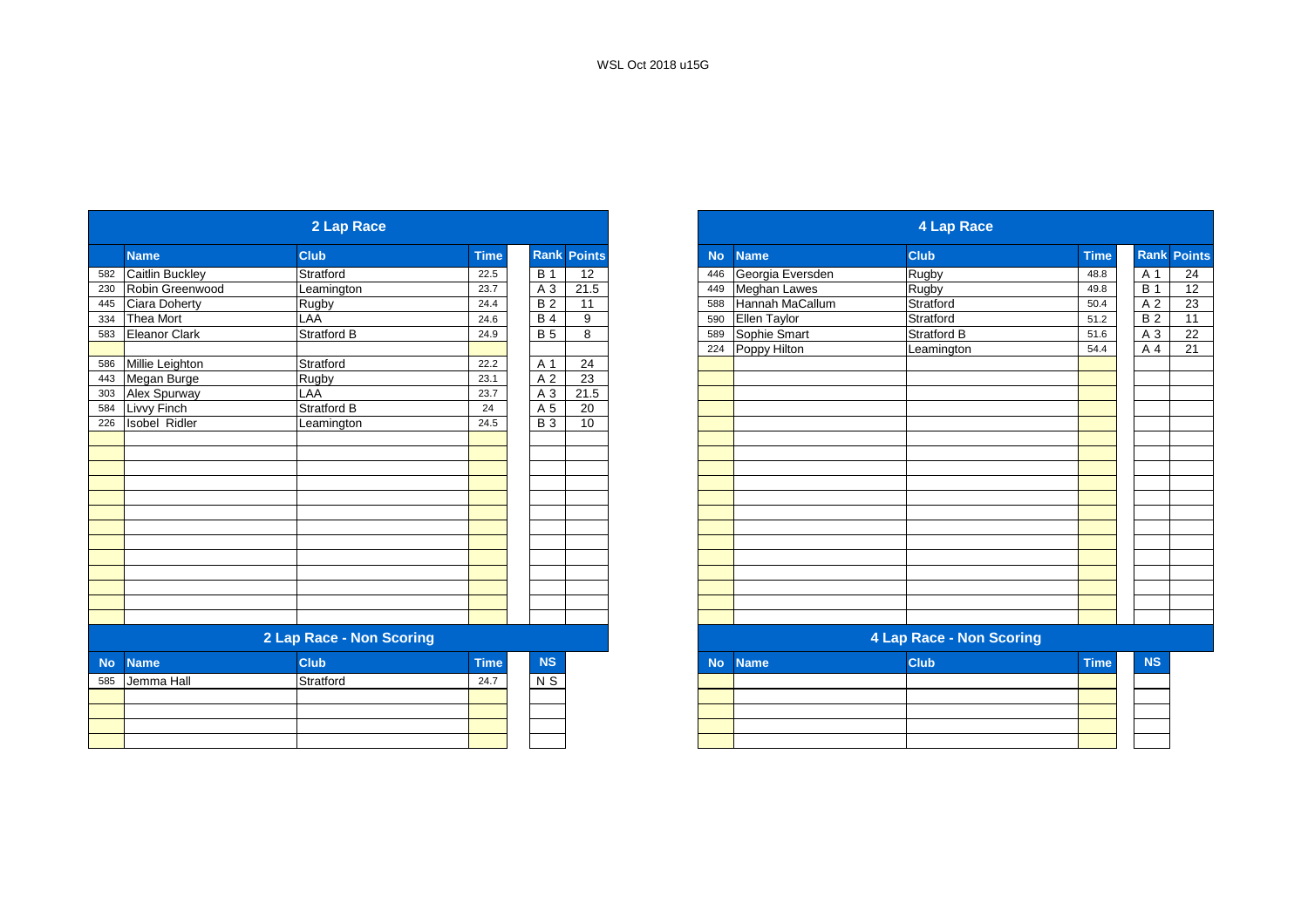|           |                        | <b>Speed Bounce</b>               |                |                |                    |           |                        | <b>Standing Long Jump</b>               |                        |
|-----------|------------------------|-----------------------------------|----------------|----------------|--------------------|-----------|------------------------|-----------------------------------------|------------------------|
| <b>No</b> | <b>Name</b>            | <b>Club</b>                       | <b>Bounces</b> |                | <b>Rank Points</b> | <b>No</b> | <b>Name</b>            | <b>Club</b>                             | <b>Distance</b><br>(m) |
| 230       | Robin Greenwood        | Leamington                        | 84             | A 4            | 21                 | 334       | Thea Mort              | LAA                                     | 1.98                   |
| 226       | <b>Isobel Ridler</b>   | Leamington                        | 69             | <b>B4</b>      | 9                  | 303       | Alex Spurway           | LAA                                     | 2.01                   |
| 334       | Thea Mort              | LAA                               | 67             | <b>B</b> 5     | 8                  | 451       | Scarlett Olivia Street | Rugby                                   | 1.88                   |
| 303       | Alex Spurway           | LAA                               | 70             | A 5            | $\overline{20}$    | 443       | Megan Burge            | Rugby                                   | 2.25                   |
| 443       | Megan Burge            | Rugby                             | 88             | <b>B</b> 1     | 12                 | 588       | <b>Hannah MaCallum</b> | Stratford                               | 2.04                   |
| 449       | <b>Meghan Lawes</b>    | Rugby                             | 98             | A 1            | 24                 | 587       | Evie Lowe              | Stratford                               | 1.92                   |
| 585       | Jemma Hall             | Stratford                         | 77             | <b>B3</b>      | 10                 | 592       | Sofia Wood             | Stratford B                             | 1.77                   |
| 587       | <b>Evie Lowe</b>       | Stratford                         | 93             | A <sub>2</sub> | 23                 | 581       | Ella Baxter            | <b>Stratford B</b>                      | 1.74                   |
| 589       | Sophie Smart           | Stratford B                       | 85             | <b>B2</b>      | 11                 |           |                        |                                         |                        |
| 592       | Sofia Wood             | <b>Stratford B</b>                | 86             | A 3            | 22                 |           |                        |                                         |                        |
|           |                        |                                   |                |                |                    |           |                        |                                         |                        |
|           |                        |                                   |                |                |                    |           |                        |                                         |                        |
|           |                        |                                   |                |                |                    |           |                        |                                         |                        |
|           |                        |                                   |                |                |                    |           |                        |                                         |                        |
|           |                        |                                   |                |                |                    |           |                        |                                         |                        |
|           |                        |                                   |                |                |                    |           |                        |                                         |                        |
|           |                        |                                   |                |                |                    |           |                        |                                         |                        |
|           |                        |                                   |                |                |                    |           |                        |                                         |                        |
|           |                        |                                   |                |                |                    |           |                        |                                         |                        |
|           |                        |                                   |                |                |                    |           |                        |                                         |                        |
|           |                        |                                   |                |                |                    |           |                        |                                         |                        |
|           |                        |                                   |                |                |                    |           |                        |                                         |                        |
|           |                        |                                   |                |                |                    |           |                        |                                         |                        |
|           |                        |                                   |                |                |                    |           |                        |                                         |                        |
|           |                        | <b>Speed Bounce - Non Scoring</b> |                |                |                    |           |                        | <b>Standing Long Jump - Non Scoring</b> |                        |
| <b>No</b> | <b>Name</b>            | <b>Club</b>                       | <b>Bounces</b> | <b>NS</b>      |                    | <b>No</b> | <b>Name</b>            | <b>Club</b>                             | <b>Distance</b><br>(m) |
| 448       | Sophia Hill            | Rugby                             | 85             | N <sub>S</sub> |                    | 446       | Georgia Eversden       | Rugby                                   | 1.90                   |
| 588       | <b>Hannah MaCallum</b> | Stratford                         | 81             | N <sub>S</sub> |                    | 590       | <b>Ellen Taylor</b>    | Stratford                               | 1.80                   |
|           | 582 Caitlin Buckley    | Stratford                         | 84             | $N$ S          |                    |           |                        |                                         |                        |

|           |                        | <b>Speed Bounce</b>               |                |            |                    |
|-----------|------------------------|-----------------------------------|----------------|------------|--------------------|
| <b>No</b> | <b>Name</b>            | <b>Club</b>                       | <b>Bounces</b> |            | <b>Rank Points</b> |
|           | Robin Greenwood        | Leamington                        | 84             | A 4        | 21                 |
|           | <b>Isobel Ridler</b>   | Leamington                        | 69             | <b>B</b> 4 | 9                  |
|           | Thea Mort              | LAA                               | 67             | <b>B</b> 5 | 8                  |
|           | Alex Spurway           | LAA                               | 70             | A 5        | 20                 |
|           | Megan Burge            | Rugby                             | 88             | <b>B</b> 1 | $\overline{12}$    |
|           | <b>Meghan Lawes</b>    | Rugby                             | 98             | A 1        | 24                 |
|           | Jemma Hall             | Stratford                         | 77             | <b>B</b> 3 | 10                 |
|           | Evie Lowe              | Stratford                         | 93             | A 2        | 23                 |
|           | Sophie Smart           | <b>Stratford B</b>                | 85             | <b>B2</b>  | 11                 |
|           | Sofia Wood             | Stratford B                       | 86             | A 3        | 22                 |
|           |                        |                                   |                |            |                    |
|           |                        |                                   |                |            |                    |
|           |                        |                                   |                |            |                    |
|           |                        |                                   |                |            |                    |
|           |                        |                                   |                |            |                    |
|           |                        |                                   |                |            |                    |
|           |                        |                                   |                |            |                    |
|           |                        |                                   |                |            |                    |
|           |                        |                                   |                |            |                    |
|           |                        |                                   |                |            |                    |
|           |                        |                                   |                |            |                    |
|           |                        |                                   |                |            |                    |
|           |                        |                                   |                |            |                    |
|           |                        |                                   |                |            |                    |
|           |                        | <b>Speed Bounce - Non Scoring</b> |                |            |                    |
|           | <b>Name</b>            | <b>Club</b>                       | <b>Bounces</b> | <b>NS</b>  |                    |
|           | Sophia Hill            | Rugby                             | 85             | N S        |                    |
|           | Hannah MaCallum        | Stratford                         | 81             | $N$ S      |                    |
|           | <b>Caitlin Buckley</b> | Stratford                         | 84             | $N$ S      |                    |
|           |                        |                                   |                |            |                    |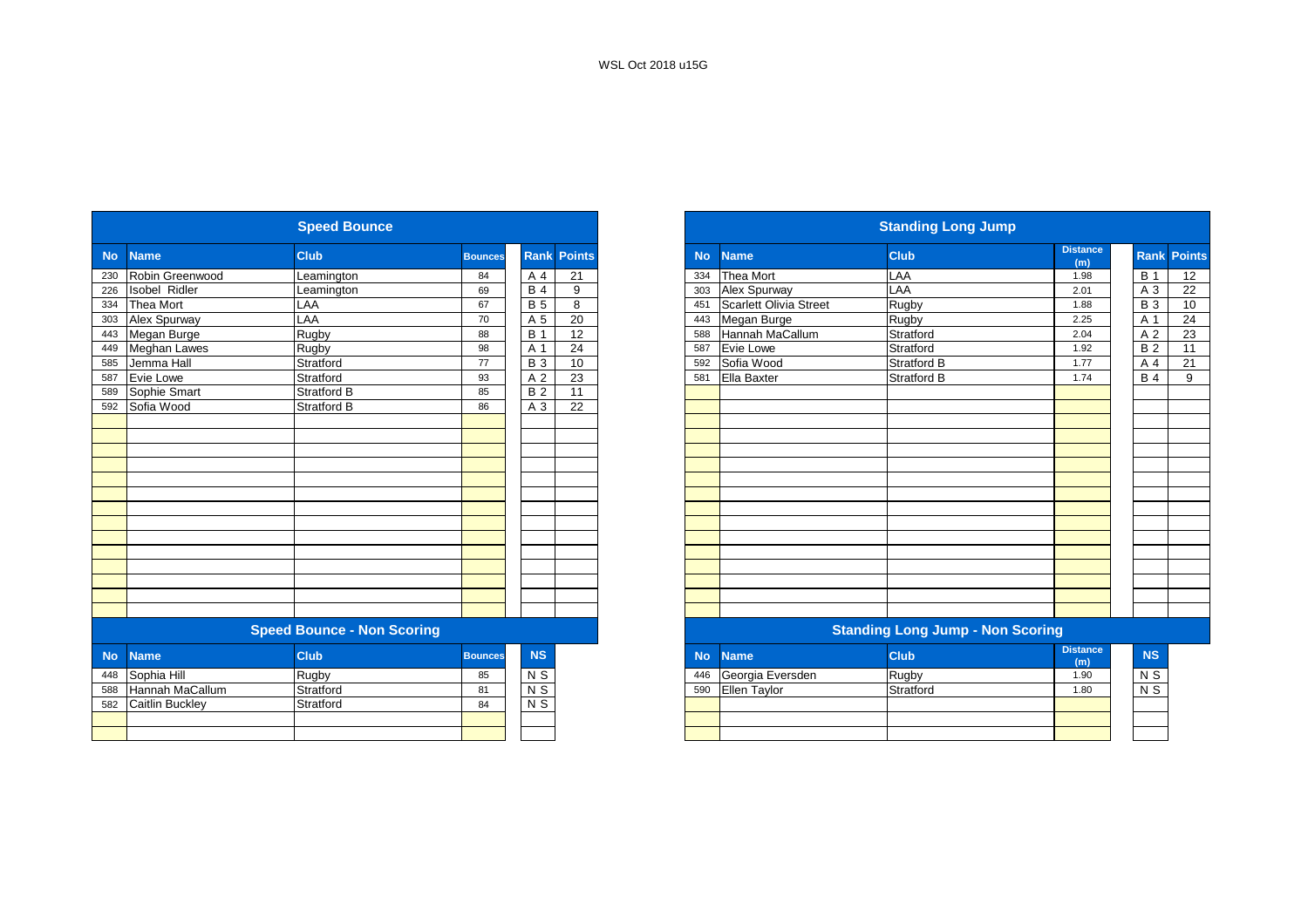|           |                      | <b>Vertical Jump</b>               |                         |                |                    |
|-----------|----------------------|------------------------------------|-------------------------|----------------|--------------------|
| <b>No</b> | <b>Name</b>          | Club                               | <b>Distance</b><br>(cm) |                | <b>Rank Points</b> |
| 226       | Isobel Ridler        | Leamington                         | 42                      | A 4            | 21                 |
| 224       | Poppy Hilton         | Leamington                         | 42                      | <b>B</b> 1     | 12                 |
| 334       | Thea Mort            | LAA                                | 45                      | A 2            | 23                 |
| 445       | Ciara Doherty        | Rugby                              | 37                      | <b>B4</b>      | 9                  |
| 446       | Georgia Eversden     | Rugby                              | 44                      | A 3            | 22                 |
| 587       | Evie Lowe            | Stratford                          | 48                      | A <sub>1</sub> | 24                 |
| 585       | Jemma Hall           | Stratford                          | 41                      | <b>B2</b>      | 11                 |
| 583       | <b>Eleanor Clark</b> | Stratford B                        | 39                      | <b>B3</b>      | 10                 |
| 592       | Sofia Wood           | Stratford B                        | 40                      | A 5            | 20                 |
|           |                      |                                    |                         |                |                    |
|           |                      |                                    |                         |                |                    |
|           |                      |                                    |                         |                |                    |
|           |                      |                                    |                         |                |                    |
|           |                      |                                    |                         |                |                    |
|           |                      |                                    |                         |                |                    |
|           |                      |                                    |                         |                |                    |
|           |                      |                                    |                         |                |                    |
|           |                      |                                    |                         |                |                    |
|           |                      |                                    |                         |                |                    |
|           |                      |                                    |                         |                |                    |
|           |                      |                                    |                         |                |                    |
|           |                      |                                    |                         |                |                    |
|           |                      |                                    |                         |                |                    |
|           |                      | <b>Vertical Jump - Non Scoring</b> |                         |                |                    |
| <b>No</b> | <b>Name</b>          | Club                               | <b>Distance</b><br>(cm) | <b>NS</b>      |                    |
| 449       | <b>Meghan Lawes</b>  | Rugby                              | 38                      | N S            |                    |
|           |                      |                                    |                         |                |                    |
|           |                      |                                    |                         |                |                    |
|           |                      |                                    |                         |                |                    |
|           |                      |                                    |                         |                |                    |

|                                    |                      | <b>Vertical Jump</b> |                         |            |                    |  |
|------------------------------------|----------------------|----------------------|-------------------------|------------|--------------------|--|
|                                    | <b>Name</b>          | <b>Club</b>          | <b>Distance</b><br>(cm) |            | <b>Rank Points</b> |  |
|                                    | <b>Isobel Ridler</b> | Leamington           | 42                      | A 4        | 21                 |  |
|                                    | Poppy Hilton         | eamington            | 42                      | <b>B</b> 1 | 12                 |  |
|                                    | <b>Thea Mort</b>     | LAA                  | 45                      | A 2        | 23                 |  |
|                                    | <b>Ciara Doherty</b> | Rugby                | 37                      | <b>B</b> 4 | 9                  |  |
|                                    | Georgia Eversden     | Rugby                | 44                      | A 3        | 22                 |  |
|                                    | Evie Lowe            | Stratford            | 48                      | A 1        | 24                 |  |
|                                    | Jemma Hall           | Stratford            | 41                      | <b>B2</b>  | 11                 |  |
|                                    | Eleanor Clark        | <b>Stratford B</b>   | 39                      | <b>B</b> 3 | 10                 |  |
|                                    | 592 Sofia Wood       | <b>Stratford B</b>   | 40                      | A 5        | 20                 |  |
|                                    |                      |                      |                         |            |                    |  |
|                                    |                      |                      |                         |            |                    |  |
|                                    |                      |                      |                         |            |                    |  |
|                                    |                      |                      |                         |            |                    |  |
|                                    |                      |                      |                         |            |                    |  |
|                                    |                      |                      |                         |            |                    |  |
|                                    |                      |                      |                         |            |                    |  |
|                                    |                      |                      |                         |            |                    |  |
|                                    |                      |                      |                         |            |                    |  |
|                                    |                      |                      |                         |            |                    |  |
|                                    |                      |                      |                         |            |                    |  |
|                                    |                      |                      |                         |            |                    |  |
|                                    |                      |                      |                         |            |                    |  |
|                                    |                      |                      |                         |            |                    |  |
|                                    |                      |                      |                         |            |                    |  |
| <b>Vertical Jump - Non Scoring</b> |                      |                      |                         |            |                    |  |
| <b>No</b>                          | <b>Name</b>          | <b>Club</b>          | <b>Distance</b><br>(cm) | <b>NS</b>  |                    |  |
|                                    | 449 Meghan Lawes     | Rugby                | 38                      | N S        |                    |  |
|                                    |                      |                      |                         |            |                    |  |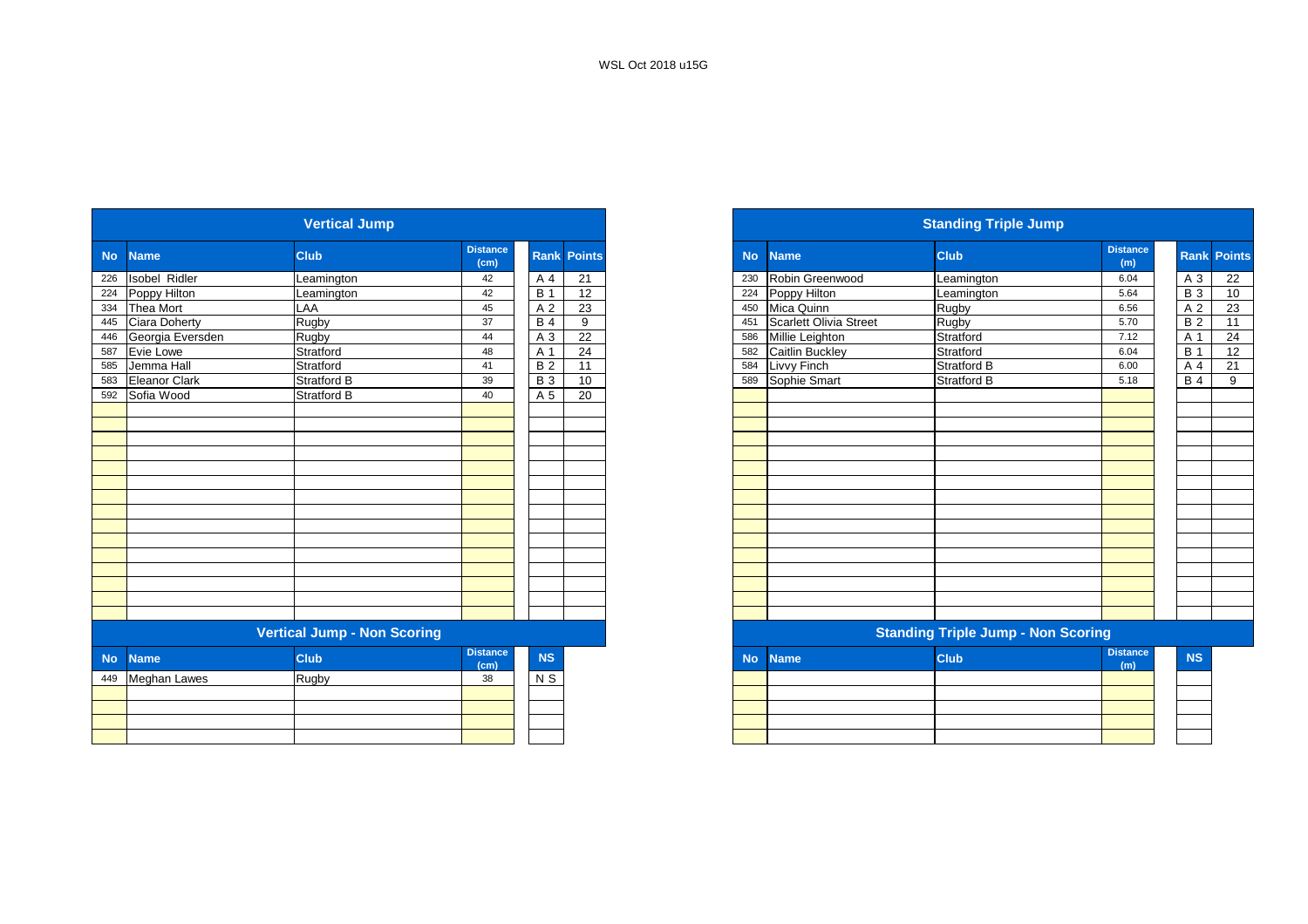|                          | <b>Shot Put</b>                                            |              |                               |                         |
|--------------------------|------------------------------------------------------------|--------------|-------------------------------|-------------------------|
| <b>Name</b><br><b>No</b> | <b>Club</b>                                                | Dis (m)      |                               | <b>Rank Points</b>      |
| Robin Greenwood          | Leamington                                                 | 6.92         | A 3                           | 22                      |
| Mica Quinn               | Rugby                                                      | 9.09         | A 1                           | 24                      |
| Ciara Doherty            | Rugby                                                      | 5.43         | <b>B3</b>                     | 10                      |
|                          | Stratford                                                  | 8.53         |                               | 23                      |
| Ellen Taylor             | Stratford                                                  | 6.30         | <b>B</b> 1                    | $\overline{12}$         |
|                          | Stratford B                                                | 5.92         | <b>B2</b>                     | 11                      |
| Livvy Finch              | <b>Stratford B</b>                                         | 6.31         | A 4                           | 21                      |
|                          |                                                            |              |                               |                         |
|                          |                                                            |              |                               |                         |
|                          |                                                            |              |                               |                         |
|                          |                                                            |              |                               |                         |
|                          |                                                            |              |                               |                         |
|                          |                                                            |              |                               |                         |
|                          |                                                            |              |                               |                         |
|                          |                                                            |              |                               |                         |
|                          |                                                            |              |                               |                         |
|                          |                                                            |              |                               |                         |
|                          |                                                            |              |                               |                         |
|                          |                                                            |              |                               |                         |
|                          |                                                            |              |                               |                         |
|                          |                                                            |              |                               |                         |
|                          |                                                            |              |                               |                         |
|                          |                                                            |              |                               |                         |
|                          |                                                            |              |                               |                         |
|                          |                                                            |              |                               |                         |
| <b>Name</b>              | Club                                                       | Dis (m)      | NS                            |                         |
|                          |                                                            | 5.4          |                               |                         |
|                          |                                                            |              |                               |                         |
|                          |                                                            |              |                               |                         |
|                          |                                                            |              |                               |                         |
|                          |                                                            |              |                               |                         |
|                          | Millie Leighton<br>Eleanor Clark<br>Scarlett Olivia Street | <b>Rugby</b> | <b>Shot Put - Non Scoring</b> | A <sub>2</sub><br>$N$ S |

| <b>Shot Put</b> |                               |                               |         |                |                    |  |
|-----------------|-------------------------------|-------------------------------|---------|----------------|--------------------|--|
|                 | <b>Name</b>                   | <b>Club</b>                   | Dis(m)  |                | <b>Rank Points</b> |  |
|                 | Robin Greenwood               | Leamington                    | 6.92    | A 3            | $\overline{22}$    |  |
|                 | Mica Quinn                    | Rugby                         | 9.09    | A 1            | 24                 |  |
|                 | Ciara Doherty                 | Rugby                         | 5.43    | <b>B3</b>      | 10                 |  |
|                 | Millie Leighton               | Stratford                     | 8.53    | A 2            | 23                 |  |
|                 | Ellen Taylor                  | Stratford                     | 6.30    | <b>B</b> 1     | 12                 |  |
|                 | Eleanor Clark                 | Stratford B                   | 5.92    | B <sub>2</sub> | $\overline{11}$    |  |
|                 | Livvy Finch                   | Stratford B                   | 6.31    | A 4            | 21                 |  |
|                 |                               |                               |         |                |                    |  |
|                 |                               |                               |         |                |                    |  |
|                 |                               |                               |         |                |                    |  |
|                 |                               |                               |         |                |                    |  |
|                 |                               |                               |         |                |                    |  |
|                 |                               |                               |         |                |                    |  |
|                 |                               |                               |         |                |                    |  |
|                 |                               |                               |         |                |                    |  |
|                 |                               |                               |         |                |                    |  |
|                 |                               |                               |         |                |                    |  |
|                 |                               |                               |         |                |                    |  |
|                 |                               |                               |         |                |                    |  |
|                 |                               |                               |         |                |                    |  |
|                 |                               |                               |         |                |                    |  |
|                 |                               |                               |         |                |                    |  |
|                 |                               |                               |         |                |                    |  |
|                 |                               |                               |         |                |                    |  |
|                 |                               | <b>Shot Put - Non Scoring</b> |         |                |                    |  |
| No.             | <b>Name</b>                   | <b>Club</b>                   | Dis (m) | NS             |                    |  |
| 451             | <b>Scarlett Olivia Street</b> | <b>Rugby</b>                  | 5.4     | $N$ S          |                    |  |
|                 |                               |                               |         |                |                    |  |
|                 |                               |                               |         |                |                    |  |
|                 |                               |                               |         |                |                    |  |
|                 |                               |                               |         |                |                    |  |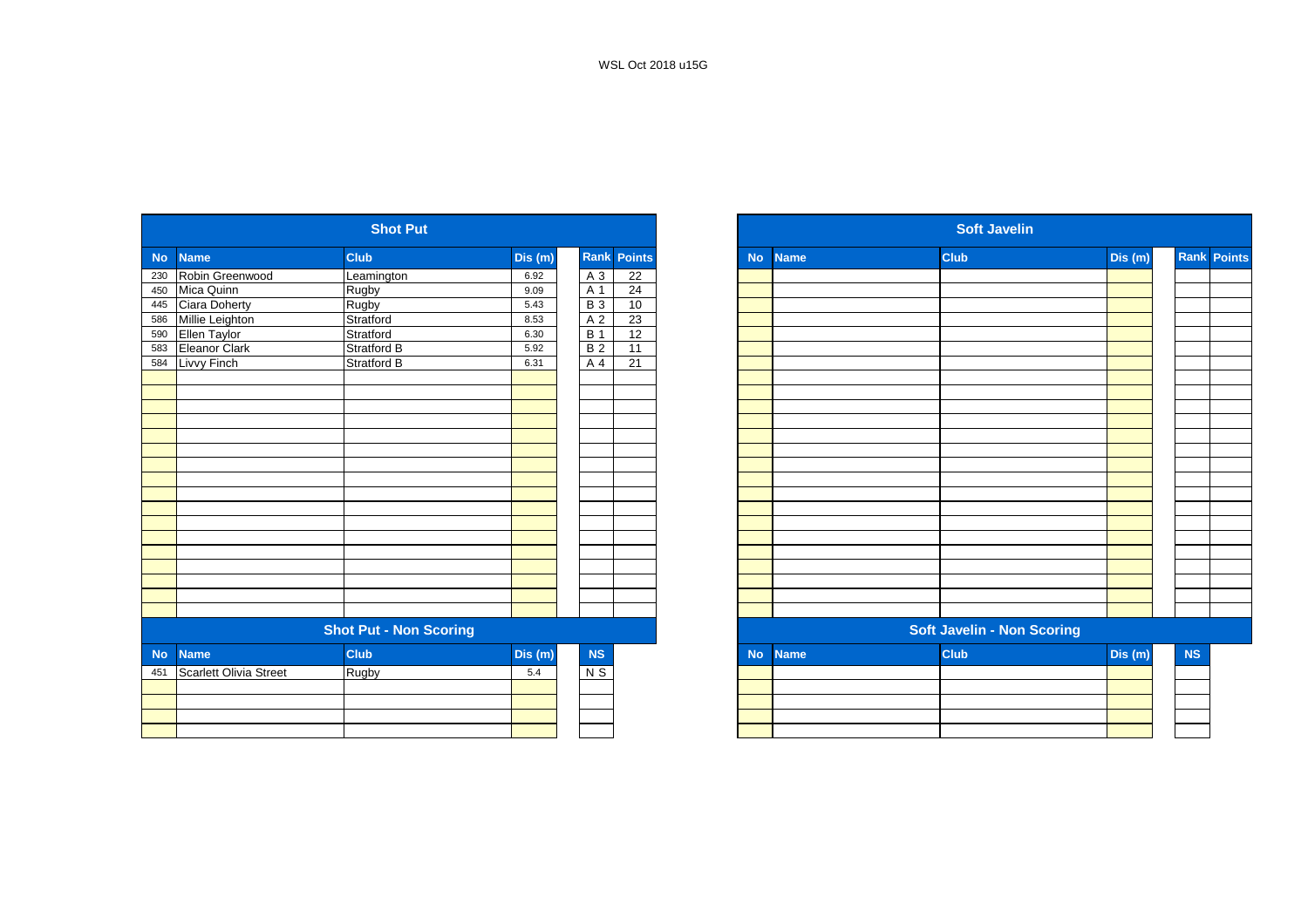# WSL Oct 2018 u15G

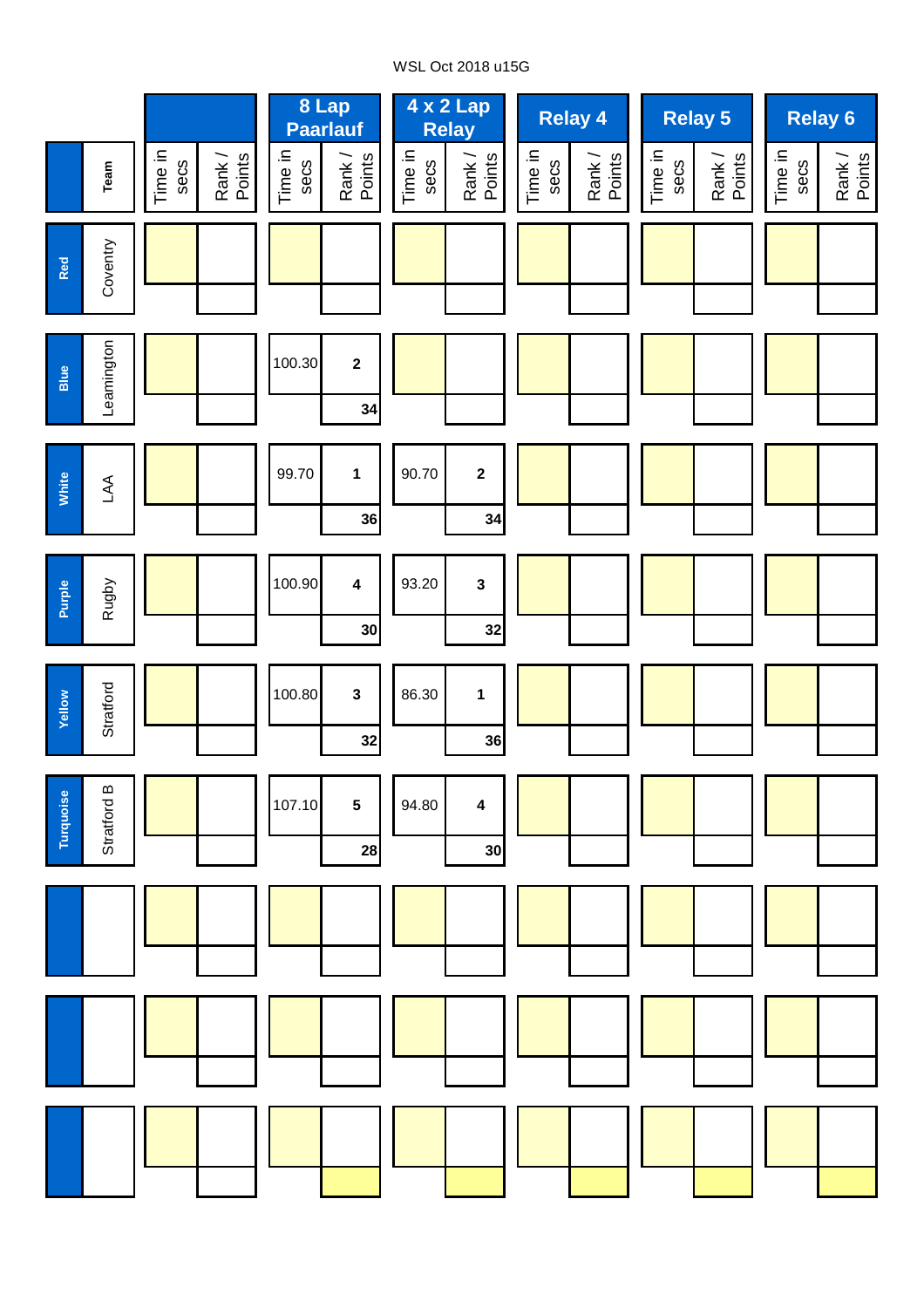|              |               | <b>19 October 2018</b>      | Red      | <b>Blue</b>    | <b>White</b>   | <b>Purple</b>           | Yellow               | <b>Turquoise</b>        | Pink               |  |
|--------------|---------------|-----------------------------|----------|----------------|----------------|-------------------------|----------------------|-------------------------|--------------------|--|
|              |               | Under 15 - Boys             | Coventry | Leamington     | LAA            | <b>Rugby</b>            | <b>Stratford</b>     | <b>Stratford B</b>      | <b>Stratford C</b> |  |
|              |               | 2 Lap Race                  |          | 22             | 34             | 30.5                    | 36                   | 29.5                    |                    |  |
|              | Individual    | 4 Lap Race                  |          |                | 22             | 35.5                    | 34.5                 | 31                      |                    |  |
| <b>TRACK</b> |               | 6 Lap Race                  |          |                |                |                         |                      |                         |                    |  |
|              |               | <b>Obstacle Relay</b>       |          |                |                |                         |                      |                         |                    |  |
|              | Relay         | 8 Lap Paarlauf              |          |                | 33             | 33                      | 36                   | 30                      |                    |  |
|              |               | 4 x 2 Lap Relay             |          |                |                | 34                      | 36                   | 32                      |                    |  |
|              |               |                             |          |                |                |                         |                      |                         |                    |  |
|              |               | <b>Speed Bounce</b>         |          |                | 30.5           | 32                      | 35                   | 34.5                    |                    |  |
|              |               | <b>Standing Long Jump</b>   |          | 20             | 35             | 30                      | 35                   | 32                      |                    |  |
|              | Jumps         | Vertical Jump               |          |                | 31             | 31                      | 36                   | 34                      |                    |  |
| <b>FIELD</b> |               | <b>Standing Triple Jump</b> |          |                | 35             | 31.5                    | 35                   | 30.5                    |                    |  |
|              | <b>Throws</b> | <b>Shot Put</b>             |          | 23             | 36             | 31                      | 33                   | 29                      |                    |  |
|              |               | <b>Total</b>                |          | 65             | 256.5          | 288.5                   | 316.5                | 282.5                   |                    |  |
|              |               | <b>Overall Position</b>     |          | $\overline{5}$ | $\overline{4}$ | $\overline{\mathbf{2}}$ | $\blacktriangleleft$ | $\overline{\mathbf{3}}$ |                    |  |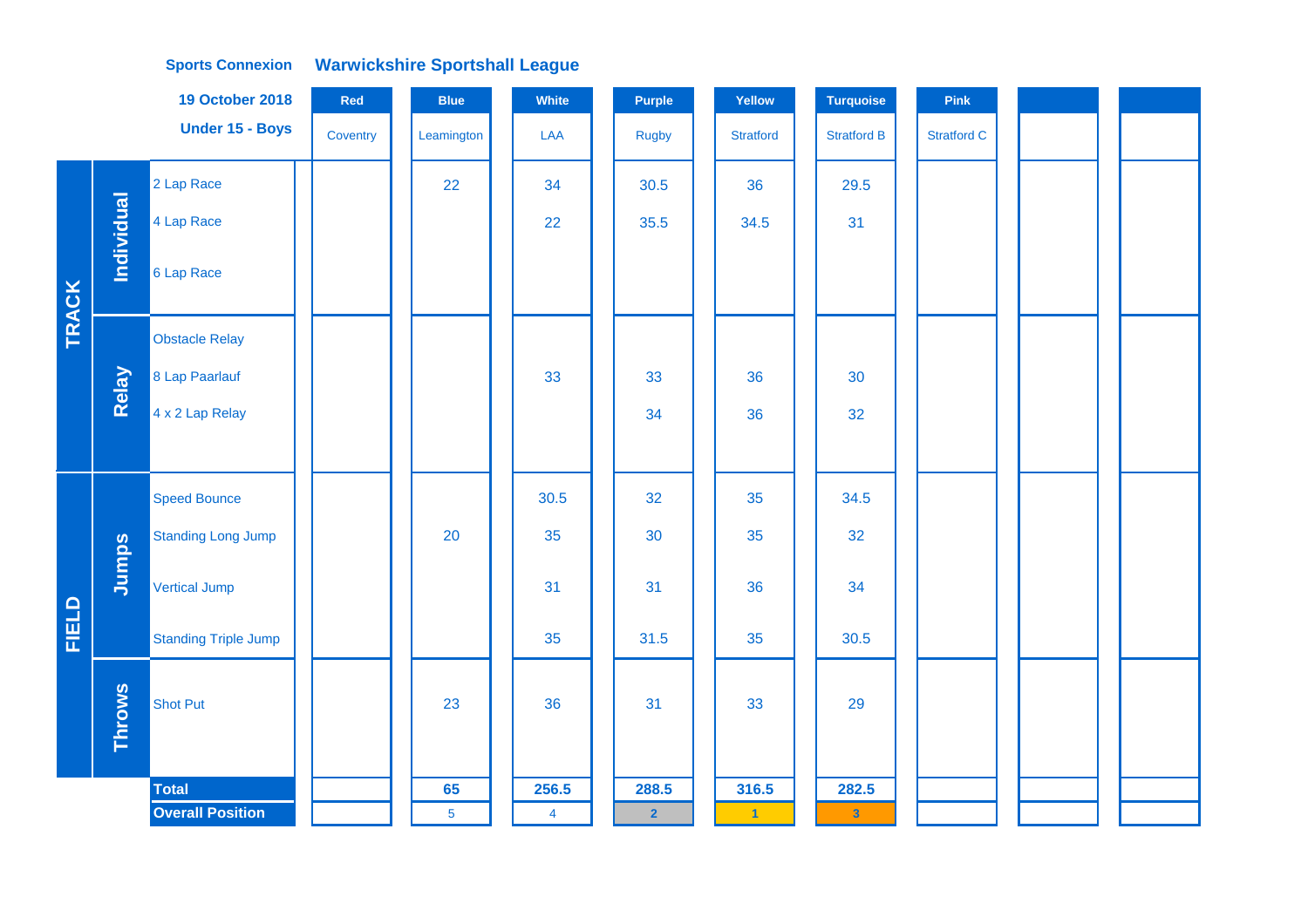|     |                        | 2 Lap Race               |             |                 |                    |
|-----|------------------------|--------------------------|-------------|-----------------|--------------------|
|     | <b>Name</b>            | <b>Club</b>              | <b>Time</b> |                 | <b>Rank Points</b> |
| 603 | <b>Freddie Clemons</b> | Stratford                | 21          | A 1             | 24                 |
| 318 | <b>Gabriel Ball</b>    | LAA                      | 21.4        | A 2             | 23                 |
| 228 | Matthew Ashbourne      | Leamington               | 22          | A 3             | 22                 |
| 439 | Joshua Farrell         | Rugby                    | 22.7        | A 4             | 20.5               |
| 611 | <b>Callum West</b>     | Stratford B              | 23.8        | <b>B</b> 4      | 9                  |
|     |                        |                          |             |                 |                    |
|     |                        |                          |             |                 |                    |
| 600 | Oscar Albanese         | Stratford                | 21.7        | <b>B</b> 1      | 12                 |
| 336 | Zac Cale               | LAA                      | 22.3        | $\overline{B2}$ | 11                 |
| 601 | Oliver Calladine       | Stratford B              | 22.7        | A 4             | 20.5               |
| 441 | Lewis Carl Gurney      | Rugby                    | 23.5        | $B_3$           | 10                 |
|     |                        |                          |             |                 |                    |
|     |                        |                          |             |                 |                    |
|     |                        |                          |             |                 |                    |
|     |                        |                          |             |                 |                    |
|     |                        |                          |             |                 |                    |
|     |                        |                          |             |                 |                    |
|     |                        |                          |             |                 |                    |
|     |                        |                          |             |                 |                    |
|     |                        |                          |             |                 |                    |
|     |                        |                          |             |                 |                    |
|     |                        |                          |             |                 |                    |
|     |                        |                          |             |                 |                    |
|     |                        |                          |             |                 |                    |
|     |                        | 2 Lap Race - Non Scoring |             |                 |                    |
|     | No Name                | Club.                    | Time        | <b>NS</b>       |                    |

| No. | <b>Name</b>           | <b>Club</b>        | \Time <sup>\</sup> | <b>NS</b>      |
|-----|-----------------------|--------------------|--------------------|----------------|
|     | 612 Alexander Winning | <b>Stratford B</b> | 23.6               | N <sub>S</sub> |
|     | 610 Ollie Wear        | Stratford          | 21.8               | N <sub>S</sub> |
|     |                       |                    |                    |                |
|     |                       |                    |                    |                |

|           |                       | 2 Lap Race               |             |                    |      |
|-----------|-----------------------|--------------------------|-------------|--------------------|------|
|           | Name                  | <b>Club</b>              | <b>Time</b> | <b>Rank Points</b> |      |
|           | Freddie Clemons       | Stratford                | 21          | A 1                | 24   |
|           | <b>Gabriel Ball</b>   | LAA                      | 21.4        | A 2                | 23   |
|           | Matthew Ashbourne     | Leamington               | 22          | A 3                | 22   |
|           | Joshua Farrell        | Rugby                    | 22.7        | A 4                | 20.5 |
|           | <b>Callum West</b>    | <b>Stratford B</b>       | 23.8        | <b>B4</b>          | 9    |
|           |                       |                          |             |                    |      |
|           |                       |                          |             |                    |      |
|           | <b>Oscar Albanese</b> | Stratford                | 21.7        | <b>B</b> 1         | 12   |
|           | Zac Cale              | LAA                      | 22.3        | $\overline{B2}$    | 11   |
|           | Oliver Calladine      | <b>Stratford B</b>       | 22.7        | A 4                | 20.5 |
|           | Lewis Carl Gurney     | Rugby                    | 23.5        | <b>B3</b>          | 10   |
|           |                       |                          |             |                    |      |
|           |                       |                          |             |                    |      |
|           |                       |                          |             |                    |      |
|           |                       |                          |             |                    |      |
|           |                       |                          |             |                    |      |
|           |                       |                          |             |                    |      |
|           |                       |                          |             |                    |      |
|           |                       |                          |             |                    |      |
|           |                       |                          |             |                    |      |
|           |                       |                          |             |                    |      |
|           |                       |                          |             |                    |      |
|           |                       |                          |             |                    |      |
|           |                       |                          |             |                    |      |
|           |                       | 2 Lap Race - Non Scoring |             |                    |      |
| <b>No</b> | <b>Name</b>           | <b>Club</b>              | <b>Time</b> | <b>NS</b>          |      |
|           | 612 Alexander Winning | <b>Stratford B</b>       | 23.6        | N <sub>S</sub>     |      |
|           | 610 Ollie Wear        | Stratford                | 21.8        | $N$ S              |      |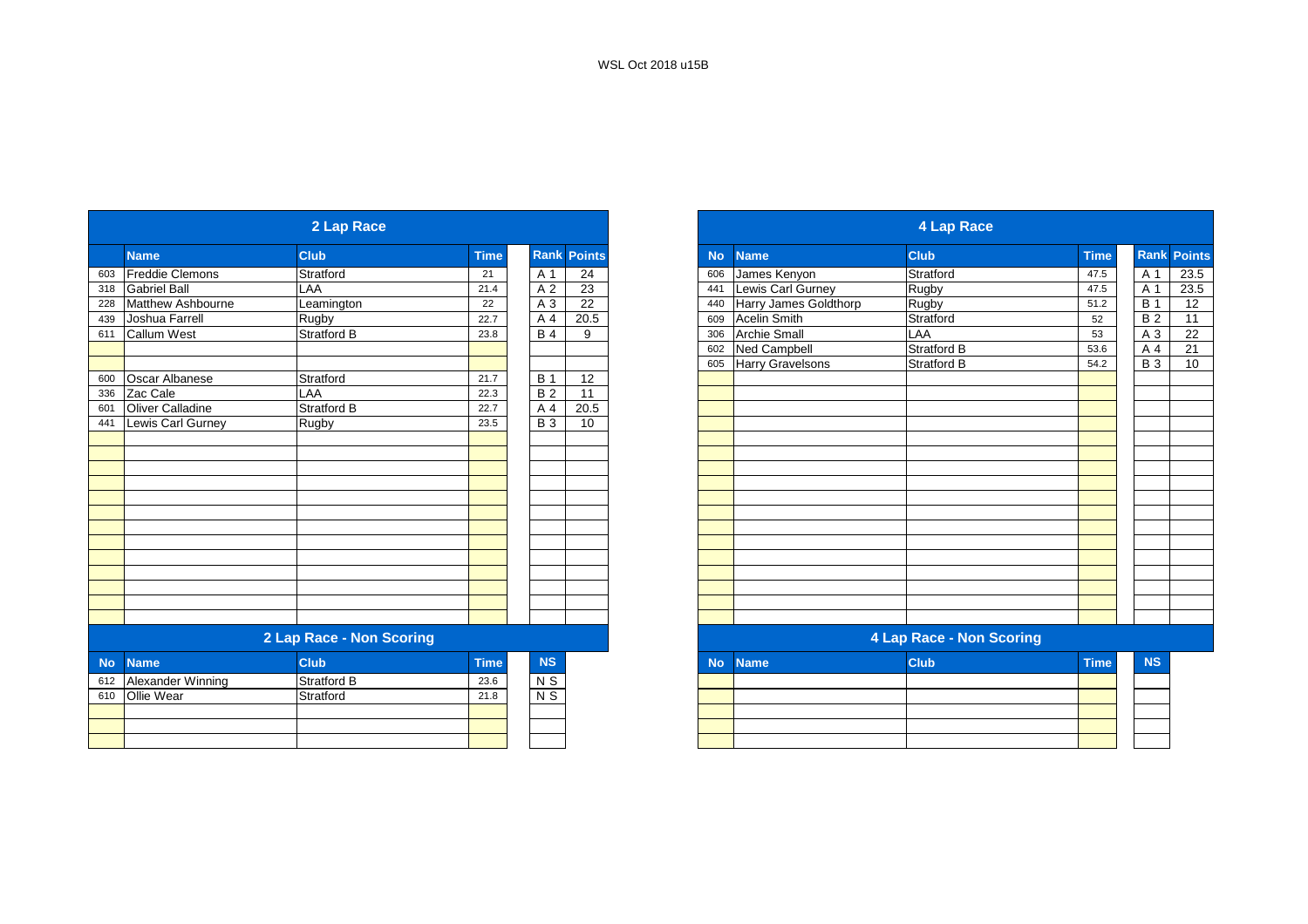|           |                              | <b>Speed Bounce</b>               |                |                |                    |
|-----------|------------------------------|-----------------------------------|----------------|----------------|--------------------|
| <b>No</b> | <b>Name</b>                  | <b>Club</b>                       | <b>Bounces</b> |                | <b>Rank Points</b> |
| 306       | <b>Archie Small</b>          | LAA                               | 67             | <b>B</b> 3     | 9.5                |
| 350       | <b>Josh Gallion</b>          | LAA                               | 71             | A 4            | 21                 |
| 439       | Joshua Farrell               | Rugby                             | 76             | A 2            | 22.5               |
| 441       | Lewis Carl Gurney            | Rugby                             | 67             | <b>B</b> 3     | 9.5                |
| 604       | George Fox Rowe              | Stratford                         | 77             | A 1            | 24                 |
| 609       | <b>Acelin Smith</b>          | Stratford                         | 68             | <b>B2</b>      | 11                 |
| 605       | <b>Harry Gravelsons</b>      | Stratford B                       | 76             | A 2            | 22.5               |
| 602       | <b>Ned Campbell</b>          | Stratford B                       | 74             | <b>B</b> 1     | 12                 |
|           |                              |                                   |                |                |                    |
|           |                              |                                   |                |                |                    |
|           |                              |                                   |                |                |                    |
|           |                              |                                   |                |                |                    |
|           |                              |                                   |                |                |                    |
|           |                              |                                   |                |                |                    |
|           |                              |                                   |                |                |                    |
|           |                              |                                   |                |                |                    |
|           |                              |                                   |                |                |                    |
|           |                              |                                   |                |                |                    |
|           |                              |                                   |                |                |                    |
|           |                              |                                   |                |                |                    |
|           |                              |                                   |                |                |                    |
|           |                              |                                   |                |                |                    |
|           |                              |                                   |                |                |                    |
|           |                              |                                   |                |                |                    |
|           |                              | <b>Speed Bounce - Non Scoring</b> |                |                |                    |
| <b>No</b> | <b>Name</b>                  | <b>Club</b>                       | <b>Bounces</b> | <b>NS</b>      |                    |
| 606       | James Kenyon                 | Stratford                         | 87             | N <sub>S</sub> |                    |
| 607       | James Lamb                   | <b>Stratford B</b>                | 68             | $N$ S          |                    |
| 608       | <b>Charlie Southall-Webb</b> | Stratford B                       | 60             | $N$ S          |                    |
| 336       | Zac Cale                     | LAA                               | 65             | N <sub>S</sub> |                    |
|           |                              |                                   |                |                |                    |
|           |                              |                                   |                |                |                    |

|                            | <b>Speed Bounce</b>               |                |                |                    |
|----------------------------|-----------------------------------|----------------|----------------|--------------------|
| <b>No</b><br><b>Name</b>   | <b>Club</b>                       | <b>Bounces</b> |                | <b>Rank Points</b> |
| <b>Archie Small</b>        | LAA                               | 67             | <b>B</b> 3     | 9.5                |
| 350<br><b>Josh Gallion</b> | LAA                               | 71             | A 4            | 21                 |
| 439<br>Joshua Farrell      | Rugby                             | 76             | A <sub>2</sub> | 22.5               |
| Lewis Carl Gurney          | Rugby                             | 67             | <b>B</b> 3     | 9.5                |
| George Fox Rowe            | Stratford                         | 77             | A 1            | 24                 |
| <b>Acelin Smith</b>        | Stratford                         | 68             | <b>B2</b>      | 11                 |
| <b>Harry Gravelsons</b>    | <b>Stratford B</b>                | 76             | A 2            | 22.5               |
| Ned Campbell               | Stratford B                       | 74             | <b>B</b> 1     | 12                 |
|                            |                                   |                |                |                    |
|                            |                                   |                |                |                    |
|                            |                                   |                |                |                    |
|                            |                                   |                |                |                    |
|                            |                                   |                |                |                    |
|                            |                                   |                |                |                    |
|                            |                                   |                |                |                    |
|                            |                                   |                |                |                    |
|                            |                                   |                |                |                    |
|                            |                                   |                |                |                    |
|                            |                                   |                |                |                    |
|                            |                                   |                |                |                    |
|                            |                                   |                |                |                    |
|                            |                                   |                |                |                    |
|                            |                                   |                |                |                    |
|                            |                                   |                |                |                    |
|                            | <b>Speed Bounce - Non Scoring</b> |                |                |                    |
| <b>No</b><br><b>Name</b>   | <b>Club</b>                       | <b>Bounces</b> | <b>NS</b>      |                    |
| 606<br>James Kenyon        | Stratford                         | 87             | N <sub>S</sub> |                    |
| James Lamb                 | <b>Stratford B</b>                | 68             | N <sub>S</sub> |                    |
| Charlie Southall-Webb      | Stratford B                       | 60             | N <sub>S</sub> |                    |
| 336 Zac Cale               | LAA                               | 65             | $N$ S          |                    |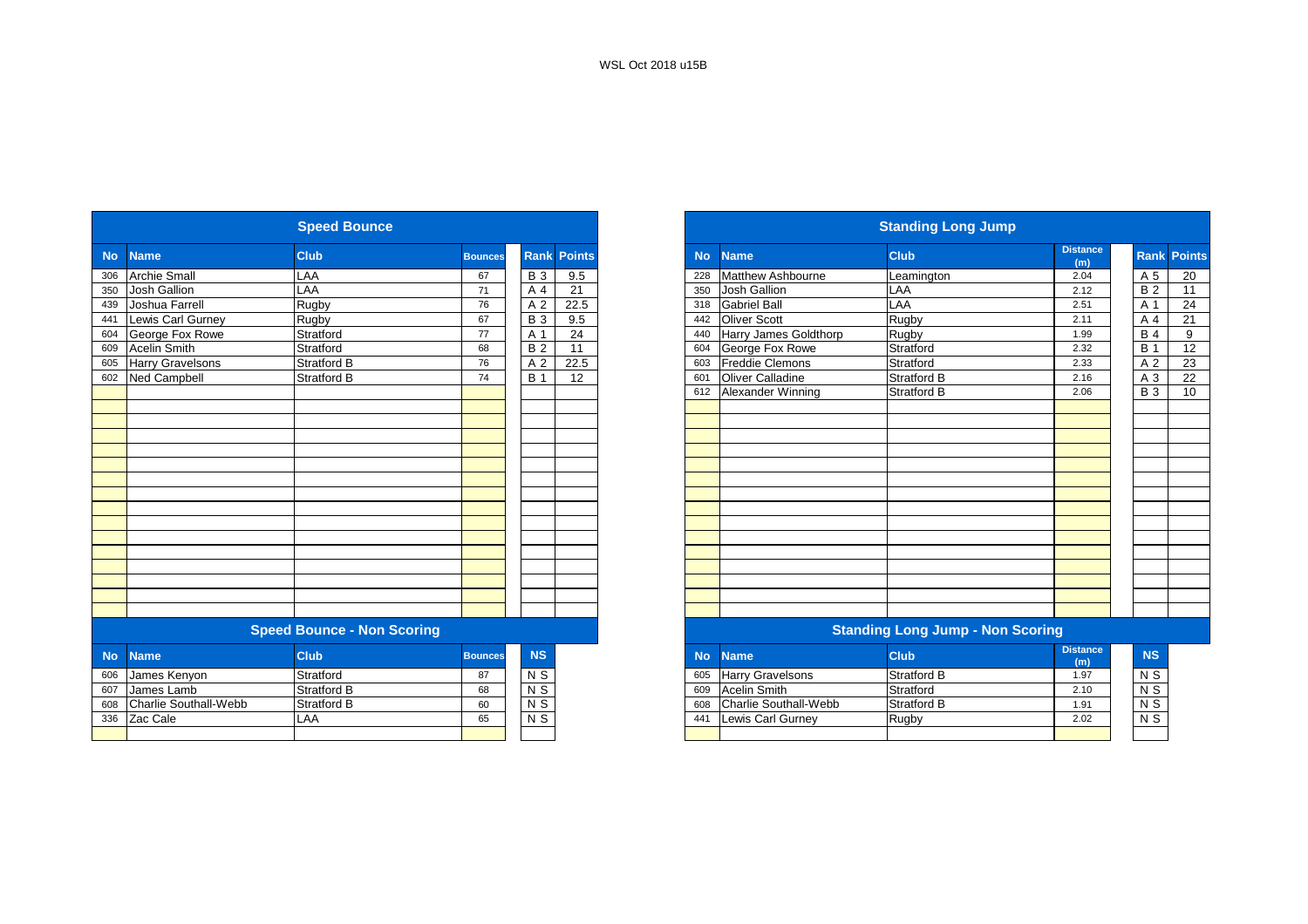|           |                       | <b>Vertical Jump</b>               |                         |                  |                    |
|-----------|-----------------------|------------------------------------|-------------------------|------------------|--------------------|
| <b>No</b> | <b>Name</b>           | <b>Club</b>                        | <b>Distance</b><br>(cm) |                  | <b>Rank Points</b> |
| 306       | <b>Archie Small</b>   | LAA                                | 44                      | A 4              | 21                 |
| 350       | Josh Gallion          | LAA                                | 44                      | $\overline{B}$ 3 | 10                 |
| 439       | Joshua Farrell        | Rugby                              | 48                      | A 3              | $\overline{22}$    |
| 440       | Harry James Goldthorp | Rugby                              | 40                      | <b>B</b> 4       | 9                  |
| 609       | <b>Acelin Smith</b>   | Stratford                          | 49                      | <b>B</b> 1       | 12                 |
| 600       | Oscar Albanese        | Stratford                          | 59                      | A 1              | 24                 |
| 612       | Alexander Winning     | <b>Stratford B</b>                 | 52                      | A 2              | 23                 |
| 611       | <b>Callum West</b>    | Stratford B                        | 45                      | <b>B2</b>        | 11                 |
|           |                       |                                    |                         |                  |                    |
|           |                       |                                    |                         |                  |                    |
|           |                       |                                    |                         |                  |                    |
|           |                       |                                    |                         |                  |                    |
|           |                       |                                    |                         |                  |                    |
|           |                       |                                    |                         |                  |                    |
|           |                       |                                    |                         |                  |                    |
|           |                       |                                    |                         |                  |                    |
|           |                       |                                    |                         |                  |                    |
|           |                       |                                    |                         |                  |                    |
|           |                       |                                    |                         |                  |                    |
|           |                       |                                    |                         |                  |                    |
|           |                       |                                    |                         |                  |                    |
|           |                       |                                    |                         |                  |                    |
|           |                       |                                    |                         |                  |                    |
|           |                       |                                    |                         |                  |                    |
|           |                       | <b>Vertical Jump - Non Scoring</b> |                         |                  |                    |
| <b>No</b> | <b>Name</b>           | <b>Club</b>                        | <b>Distance</b><br>(cm) | <b>NS</b>        |                    |
| 607       | James Lamb            | <b>Stratford B</b>                 | 43                      | $N$ S            |                    |
| 608       | Charlie Southall-Webb | Stratford B                        | 44                      | $N$ S            |                    |
|           |                       |                                    |                         |                  |                    |
|           |                       |                                    |                         |                  |                    |
|           |                       |                                    |                         |                  |                    |

|                           | <b>Vertical Jump</b>                                                                                            |                         |            |                    | <b>Standing Triple Jump</b> |                        |                                                                                                                 |                        |            |                    |
|---------------------------|-----------------------------------------------------------------------------------------------------------------|-------------------------|------------|--------------------|-----------------------------|------------------------|-----------------------------------------------------------------------------------------------------------------|------------------------|------------|--------------------|
| No Name                   | <b>Club</b>                                                                                                     | <b>Distance</b><br>(cm) |            | <b>Rank Points</b> | <b>No</b>                   | <b>Name</b>            | <b>Club</b>                                                                                                     | <b>Distance</b><br>(m) |            | <b>Rank Points</b> |
| 306 Archie Small          | LAA                                                                                                             | 44                      | A 4        | $\overline{21}$    |                             | 336 Zac Cale           | LAA                                                                                                             | 6.44                   | <b>B2</b>  | 11                 |
| 350 Josh Gallion          | LAA                                                                                                             | 44                      | <b>B</b> 3 | 10                 | 318                         | <b>Gabriel Ball</b>    | LAA                                                                                                             | 7.80                   | A 1        | 24                 |
| 439 Joshua Farrell        | Rugby                                                                                                           | 48                      | A 3        | 22                 |                             | 442 Oliver Scott       | Rugby                                                                                                           | 6.26                   | A 3        | 22                 |
| 440 Harry James Goldthorp | Rugby                                                                                                           | 40                      | <b>B</b> 4 | 9                  | 441                         | Lewis Carl Gurney      | Rugby                                                                                                           | 6.00                   | <b>B</b> 3 | 9.5                |
| 609 Acelin Smith          | Stratford                                                                                                       | 49                      | <b>B</b> 1 | 12                 | 603                         | <b>Freddie Clemons</b> | Stratford                                                                                                       | 6.80                   | <b>B</b> 1 | 12                 |
| 600 Oscar Albanese        | Stratford                                                                                                       | 59                      | A 1        | 24                 | 610                         | Ollie Wear             | Stratford                                                                                                       | 7.64                   | A 2        | 23                 |
| 612 Alexander Winning     | Stratford B                                                                                                     | 52                      | A 2        | $\overline{23}$    | 607                         | James Lamb             | <b>Stratford B</b>                                                                                              | 6.06                   | A 4        | 21                 |
| 611 Callum West           | Stratford B                                                                                                     | 45                      | <b>B2</b>  | 11                 | 611                         | <b>Callum West</b>     | Stratford B                                                                                                     | 6.00                   | <b>B</b> 3 | 9.5                |
|                           |                                                                                                                 |                         |            |                    |                             |                        |                                                                                                                 |                        |            |                    |
|                           |                                                                                                                 |                         |            |                    |                             |                        |                                                                                                                 |                        |            |                    |
|                           |                                                                                                                 |                         |            |                    |                             |                        |                                                                                                                 |                        |            |                    |
|                           |                                                                                                                 |                         |            |                    |                             |                        |                                                                                                                 |                        |            |                    |
|                           |                                                                                                                 |                         |            |                    |                             |                        |                                                                                                                 |                        |            |                    |
|                           |                                                                                                                 |                         |            |                    |                             |                        |                                                                                                                 |                        |            |                    |
|                           |                                                                                                                 |                         |            |                    |                             |                        |                                                                                                                 |                        |            |                    |
|                           |                                                                                                                 |                         |            |                    |                             |                        |                                                                                                                 |                        |            |                    |
|                           |                                                                                                                 |                         |            |                    |                             |                        |                                                                                                                 |                        |            |                    |
|                           |                                                                                                                 |                         |            |                    |                             |                        |                                                                                                                 |                        |            |                    |
|                           |                                                                                                                 |                         |            |                    |                             |                        |                                                                                                                 |                        |            |                    |
|                           |                                                                                                                 |                         |            |                    |                             |                        |                                                                                                                 |                        |            |                    |
|                           |                                                                                                                 |                         |            |                    |                             |                        |                                                                                                                 |                        |            |                    |
|                           |                                                                                                                 |                         |            |                    |                             |                        |                                                                                                                 |                        |            |                    |
|                           |                                                                                                                 |                         |            |                    |                             |                        |                                                                                                                 |                        |            |                    |
|                           |                                                                                                                 |                         |            |                    |                             |                        |                                                                                                                 |                        |            |                    |
|                           | the contract of the contract of the contract of the contract of the contract of the contract of the contract of |                         |            |                    |                             |                        | the contract of the contract of the contract of the contract of the contract of the contract of the contract of |                        |            |                    |

#### **Standing Triple Jump - Non Scoring**

| <b>stance</b><br>(cm) | <b>NS</b> | No. | <b>Name</b>         | <b>Club</b>        | <b>Distance</b><br>(m) |  |
|-----------------------|-----------|-----|---------------------|--------------------|------------------------|--|
| 43                    | N S       | 602 | <b>Ned Campbell</b> | <b>Stratford B</b> | 5.5                    |  |
| 44                    | N S       | 600 | Oscar Albanese      | Stratford          | 6.84                   |  |
|                       |           |     |                     |                    |                        |  |
|                       |           |     |                     |                    |                        |  |
|                       |           |     |                     |                    |                        |  |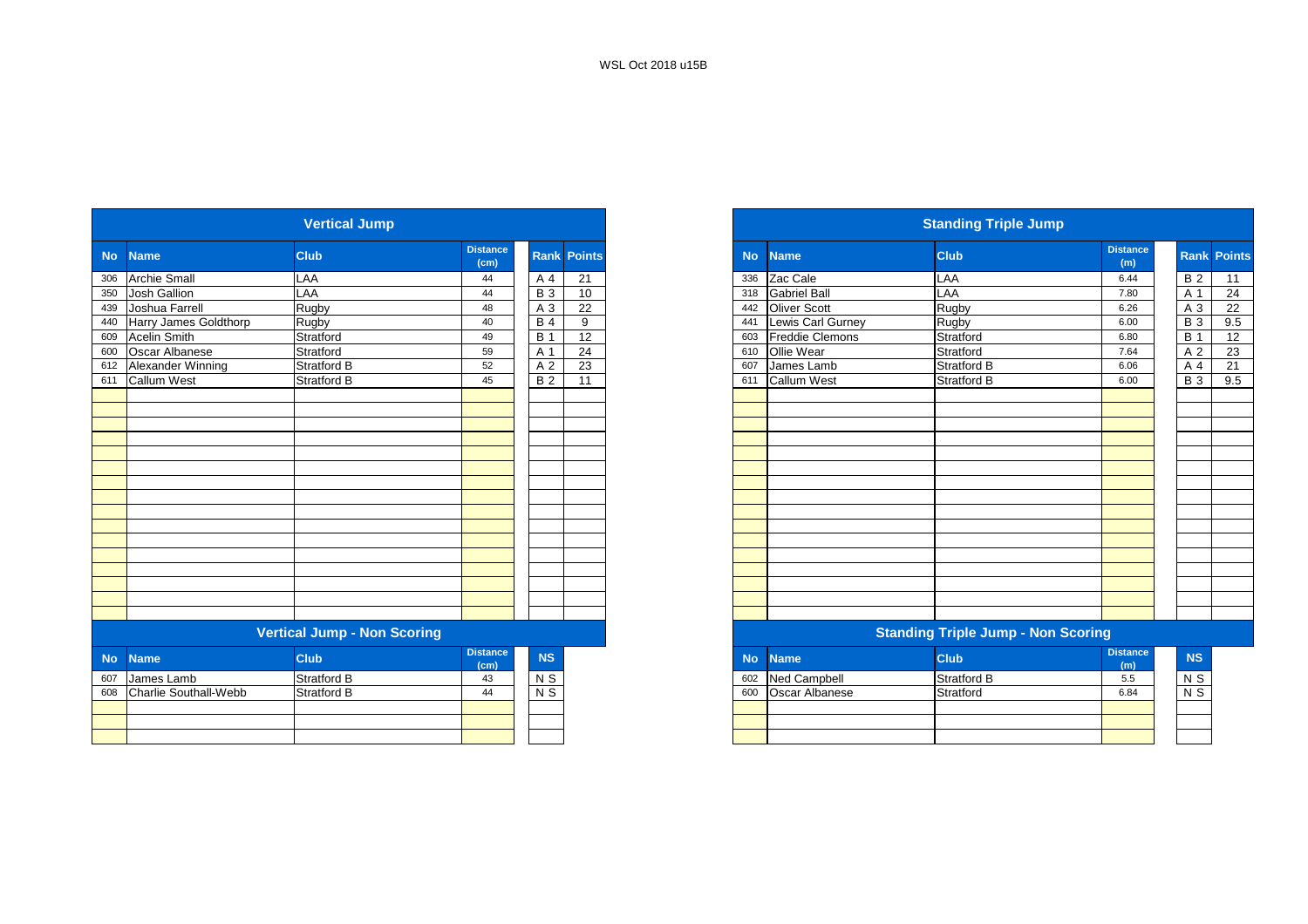|           |                          | <b>Shot Put</b>               |         |                  |                    |           |             | <b>Soft Javelin</b>               |         |
|-----------|--------------------------|-------------------------------|---------|------------------|--------------------|-----------|-------------|-----------------------------------|---------|
| <b>No</b> | <b>Name</b>              | <b>Club</b>                   | Dis (m) |                  | <b>Rank Points</b> | <b>No</b> | <b>Name</b> | <b>Club</b>                       | Dis (m) |
| 228       | <b>Matthew Ashbourne</b> | Leamington                    | 11.10   | A 2              | 23                 |           |             |                                   |         |
| 306       | <b>Archie Small</b>      | LAA                           | 9.76    | $\overline{B}$ 1 | 12                 |           |             |                                   |         |
| 318       | <b>Gabriel Ball</b>      | LAA                           | 12.17   | A 1              | 24                 |           |             |                                   |         |
| 442       | <b>Oliver Scott</b>      | Rugby                         | 8.20    | A 4              | 21                 |           |             |                                   |         |
| 440       | Harry James Goldthorp    | Rugby                         | 7.55    | $\overline{B}3$  | 10                 |           |             |                                   |         |
| 604       | George Fox Rowe          | Stratford                     | 9.59    | <b>B2</b>        | 11                 |           |             |                                   |         |
| 610       | Ollie Wear               | Stratford                     | 11.08   | A 3              | $\overline{22}$    |           |             |                                   |         |
| 605       | <b>Harry Gravelsons</b>  | <b>Stratford B</b>            | 7.44    | A <sub>5</sub>   | 20                 |           |             |                                   |         |
| 601       | Oliver Calladine         | <b>Stratford B</b>            | 6.57    | <b>B4</b>        | 9                  |           |             |                                   |         |
|           |                          |                               |         |                  |                    |           |             |                                   |         |
|           |                          |                               |         |                  |                    |           |             |                                   |         |
|           |                          |                               |         |                  |                    |           |             |                                   |         |
|           |                          |                               |         |                  |                    |           |             |                                   |         |
|           |                          |                               |         |                  |                    |           |             |                                   |         |
|           |                          |                               |         |                  |                    |           |             |                                   |         |
|           |                          |                               |         |                  |                    |           |             |                                   |         |
|           |                          |                               |         |                  |                    |           |             |                                   |         |
|           |                          |                               |         |                  |                    |           |             |                                   |         |
|           |                          |                               |         |                  |                    |           |             |                                   |         |
|           |                          |                               |         |                  |                    |           |             |                                   |         |
|           |                          |                               |         |                  |                    |           |             |                                   |         |
|           |                          |                               |         |                  |                    |           |             |                                   |         |
|           |                          |                               |         |                  |                    |           |             |                                   |         |
|           |                          |                               |         |                  |                    |           |             |                                   |         |
|           |                          | <b>Shot Put - Non Scoring</b> |         |                  |                    |           |             | <b>Soft Javelin - Non Scoring</b> |         |
| <b>No</b> | <b>Name</b>              | <b>Club</b>                   | Dis (m) | <b>NS</b>        |                    | <b>No</b> | <b>Name</b> | <b>Club</b>                       | Dis (m) |
|           |                          |                               |         |                  |                    |           |             |                                   |         |
|           |                          |                               |         |                  |                    |           |             |                                   |         |
|           |                          |                               |         |                  |                    |           |             |                                   |         |
|           |                          |                               |         |                  |                    |           |             |                                   |         |
|           |                          |                               |         |                  |                    |           |             |                                   |         |

|           |                         | <b>Shot Put</b>               |        |                  |                    |
|-----------|-------------------------|-------------------------------|--------|------------------|--------------------|
| No.       | <b>Name</b>             | <b>Club</b>                   | Dis(m) |                  | <b>Rank Points</b> |
| 228       | Matthew Ashbourne       | Leamington                    | 11.10  | A <sub>2</sub>   | 23                 |
| 306       | <b>Archie Small</b>     | LAA                           | 9.76   | $\overline{B}$ 1 | 12                 |
| 318       | <b>Gabriel Ball</b>     | LAA                           | 12.17  | A 1              | 24                 |
| 442       | <b>Oliver Scott</b>     | Rugby                         | 8.20   | A 4              | 21                 |
| 440       | Harry James Goldthorp   | Rugby                         | 7.55   | <b>B</b> 3       | 10                 |
| 604       | George Fox Rowe         | Stratford                     | 9.59   | B <sub>2</sub>   | 11                 |
| 610       | Ollie Wear              | Stratford                     | 11.08  | A 3              | 22                 |
| 605       | <b>Harry Gravelsons</b> | Stratford B                   | 7.44   | A 5              | 20                 |
| 601       | Oliver Calladine        | <b>Stratford B</b>            | 6.57   | B <sub>4</sub>   | 9                  |
|           |                         |                               |        |                  |                    |
|           |                         |                               |        |                  |                    |
|           |                         |                               |        |                  |                    |
|           |                         |                               |        |                  |                    |
|           |                         |                               |        |                  |                    |
|           |                         |                               |        |                  |                    |
|           |                         |                               |        |                  |                    |
|           |                         |                               |        |                  |                    |
|           |                         |                               |        |                  |                    |
|           |                         |                               |        |                  |                    |
|           |                         |                               |        |                  |                    |
|           |                         |                               |        |                  |                    |
|           |                         |                               |        |                  |                    |
|           |                         |                               |        |                  |                    |
|           |                         |                               |        |                  |                    |
|           |                         | <b>Shot Put - Non Scoring</b> |        |                  |                    |
| <b>No</b> | <b>Name</b>             | <b>Club</b>                   | Dis(m) | <b>NS</b>        |                    |
|           |                         |                               |        |                  |                    |
|           |                         |                               |        |                  |                    |
|           |                         |                               |        |                  |                    |
|           |                         |                               |        |                  |                    |
|           |                         |                               |        |                  |                    |